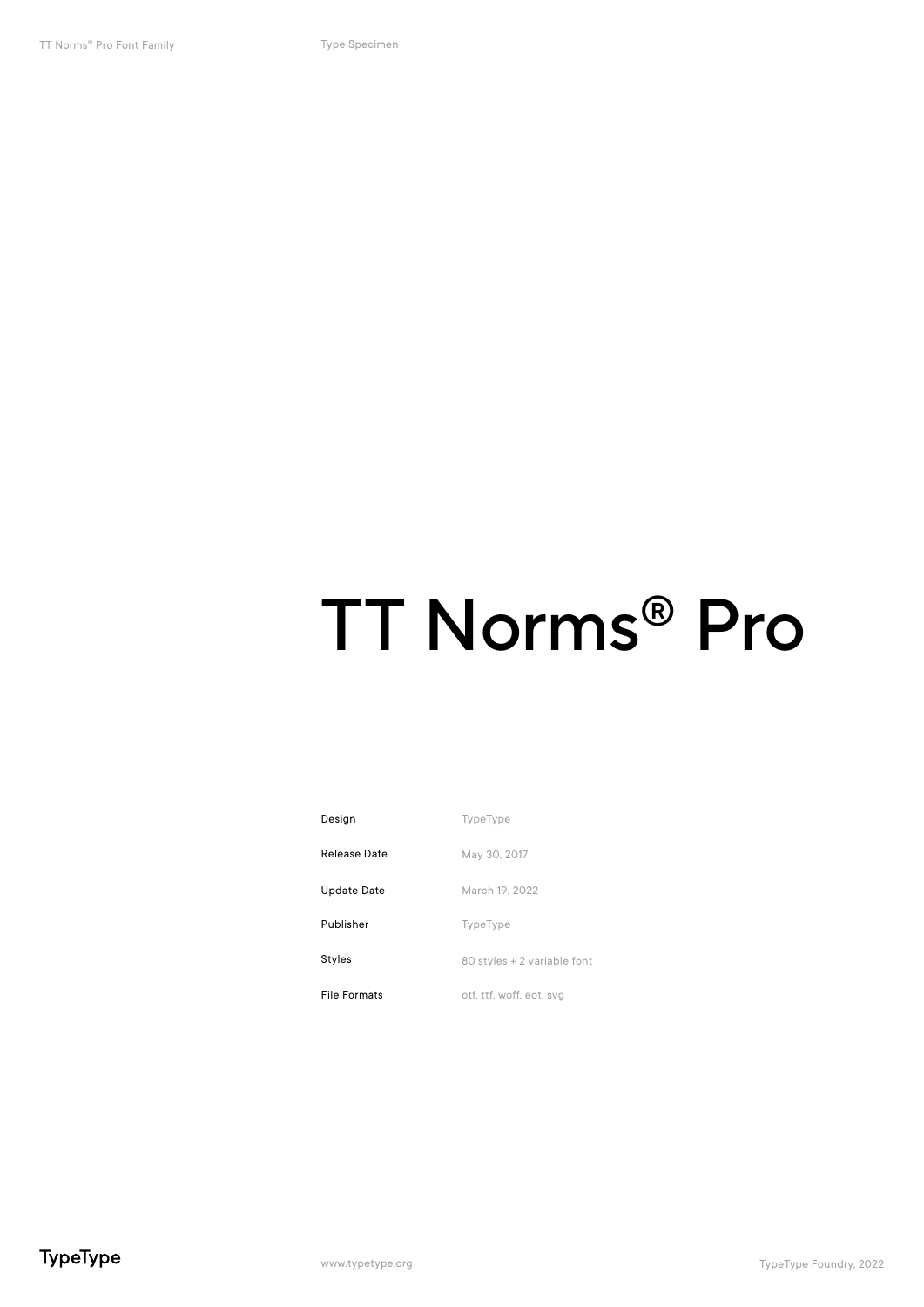#### About TT Norms® Pro

We present to you the third version of the TT Norms® Pro bestseller. In it, we tried to bring the font to the new, unprecedented level of functionality, visual quality and technical perfection.

We have audited ALL the characters in the font, made changes to almost every contour, changed the shape of the figure 1, edited the proportions of old style figures, unified the descending elements of the letters Д Ц Щ and corrected the spurs in letters Cc, as well as made sure all inktraps follow the same logic.

In addition, we reviewed the expanded Cyrillic and updated the shapes of Bulgarian Cyrillic, as well as the design of Vietnamese and Greek languages. After that, we drew three completely new subfamilies, Expanded, Condensed and Mono, thanks to which you can significantly expand the functionality of the font family and use it in previously unavailable areas. In TT Norms® Pro Mono, all glyphs are inscribed in the same-width pin area, and there are no elements in the font that go beyond these boundaries. The font family made it possible to obtain an even and uniform set.

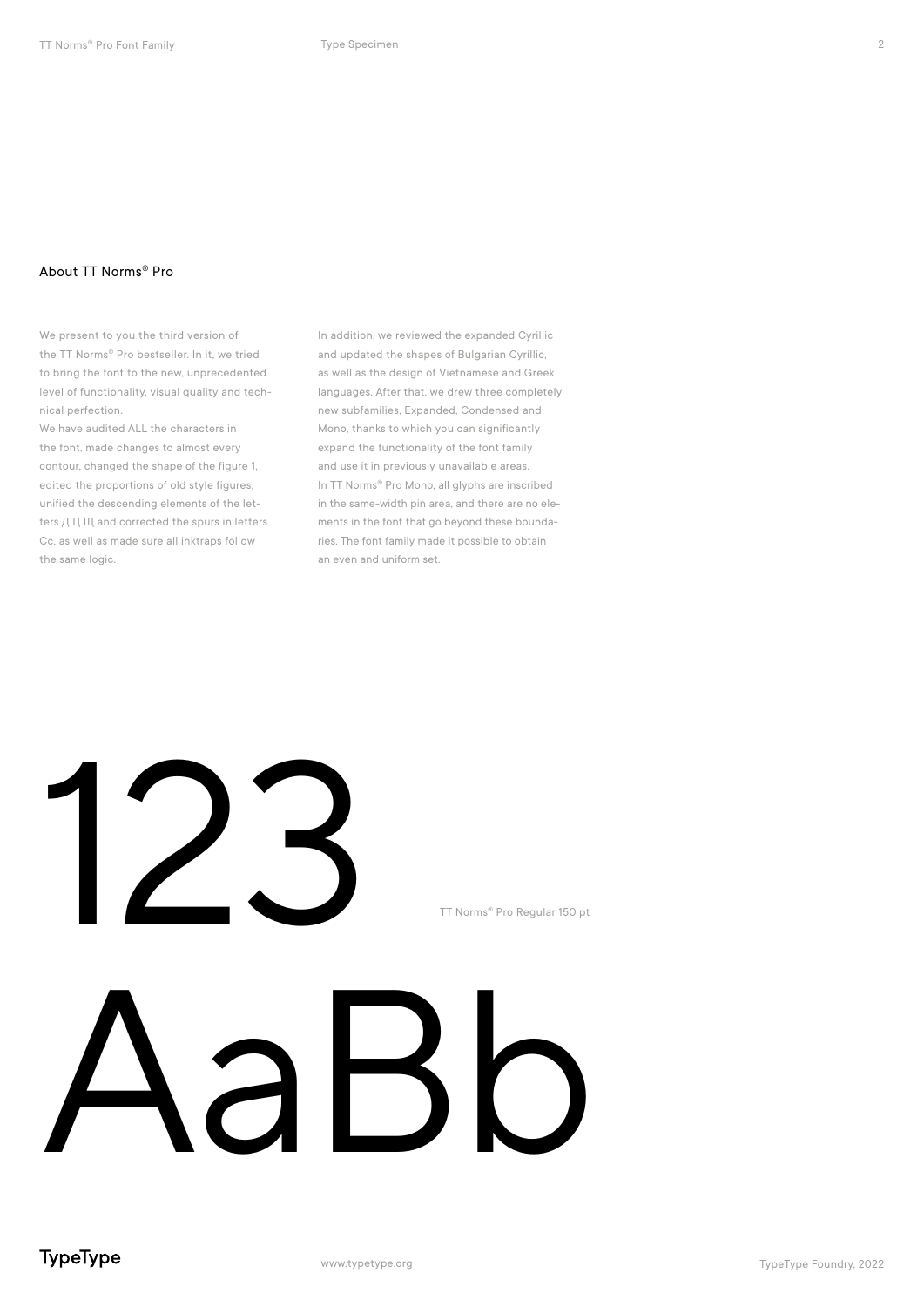#### About TT Norms® Pro

TT Norms® Pro font family is available in 11 weights (Thin, ExtraLight, Light, Regular, Normal, Meduim, DemiBold, Bold, ExtraBold, Black and ExtraBlack) and 11 matching italics.

weights and the control of the control of the control of the control of the control of the control of the control of the control of the control of the control of the control of the control of the control of the control of

TT Norms Pro Thin *TT Norms Pro Thin Italic* TT Norms Pro Normal *TT Norms Pro Normal Italic* TT Norms Pro Light *TT Norms Pro Light Italic* TT Norms Pro Bold *TT Norms Pro Bold Italic* TT Norms Pro ExtraLight *TT Norms Pro ExtraLight Italic* TT Norms Pro Medium TT Norms Pro DemiBold TT Norms Pro Regular *TT Norms Pro Italic* TT Norms Pro ExtraBold *TT Norms Pro ExtraBold Italic* TT Norms Pro Black TT Norms Pro ExtraBlack

*TT Norms Pro Medium Italic TT Norms Pro DemiBold Italic TT Norms Pro Black Italic TT Norms Pro ExtraBlack Italic* 3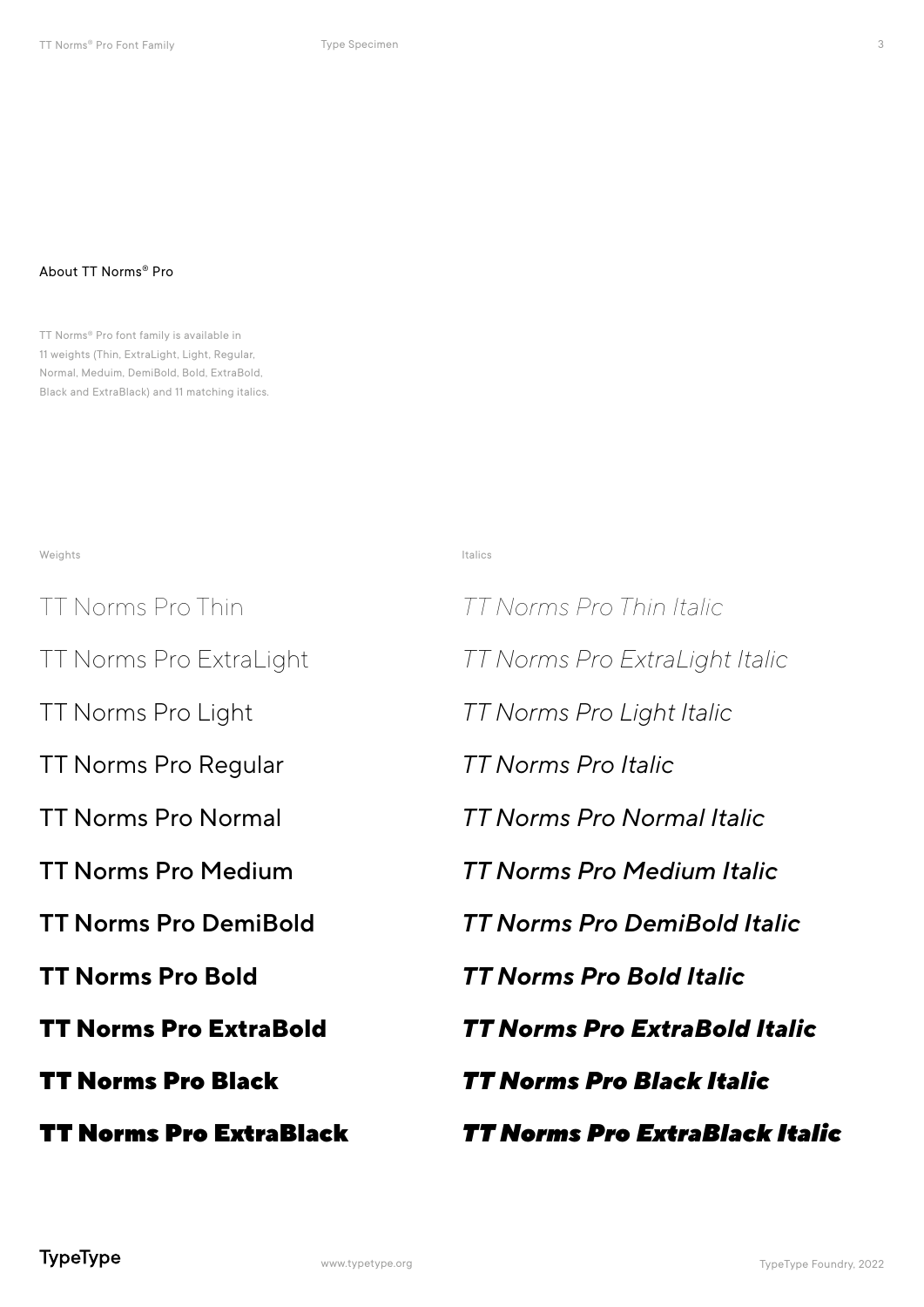#### About TT Norms® Pro Condensed

TT Norms® Pro Condensed has narrower proportions than the original family, it inherited the classic proportions of characters, attention to detail and meticulous elaboration of each character in the typeface. TT Norms® Pro Condensed font family consists of 22 faces (11 upright and 11 italics).

| <b>Condensed ExtraBlack</b> | <b>Condensed ExtraBlack Italic</b> |
|-----------------------------|------------------------------------|
| <b>Condensed Black</b>      | <b>Condensed Black Italic</b>      |
| <b>Condensed ExtraBold</b>  | <b>Condensed ExtraBold Italic</b>  |
| <b>Condensed Bold</b>       | <b>Condensed Bold Italic</b>       |
| <b>Condensed DemiBold</b>   | <b>Condensed DemiBold Italic</b>   |
| <b>Condensed Medium</b>     | <b>Condensed Medium Italic</b>     |
| <b>Condensed Normal</b>     | <b>Condensed Normal Italic</b>     |
| <b>Condensed Regular</b>    | Condensed Italic                   |
| Condensed Light             | Condensed Light Italic             |
| Condensed ExtraLight        | Condensed ExtraLight Italic        |
| Condensed Thin              | Condensed Thin Italic              |
| Weights                     | Italics                            |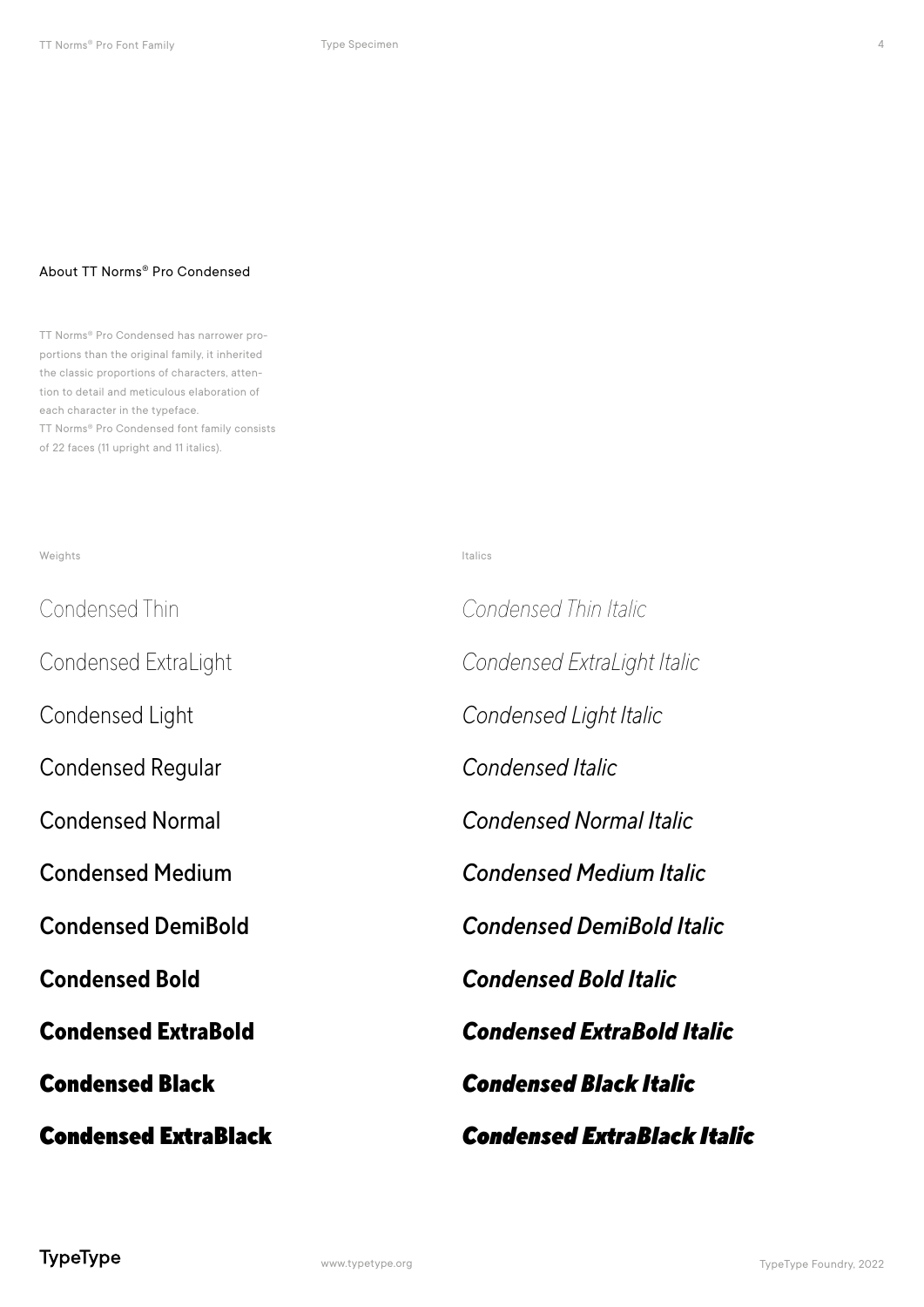#### About TT Norms® Pro Expanded

TT Norms® Pro Expanded is a fontfamily consisting of 11 weights (Thin, ExtraLight, Light, Regular, Normal, Meduim, DemiBold, Bold, ExtraBold, Black and ExtraBlack) and 11 matching italics.

weights and the control of the control of the control of the control of the control of the control of the control of the control of the control of the control of the control of the control of the control of the control of

| <b>Expanded ExtraBlack</b> | Expanded ExtraBlack Italic       |  |
|----------------------------|----------------------------------|--|
| <b>Expanded Black</b>      | <b>Expanded Black Italic</b>     |  |
| <b>Expanded ExtraBold</b>  | <b>Expanded ExtraBold Italic</b> |  |
| <b>Expanded Bold</b>       | <b>Expanded Bold Italic</b>      |  |
| <b>Expanded DemiBold</b>   | <b>Expanded DemiBold Italic</b>  |  |
| <b>Expanded Medium</b>     | <b>Expanded Medium Italic</b>    |  |
| <b>Expanded Normal</b>     | Expanded Normal Italic           |  |
| <b>Expanded Regular</b>    | Expanded Italic                  |  |
| Expanded Light             | Expanded Light Italic            |  |
| Expanded ExtraLight        | Expanded ExtraLight Italic       |  |
| Expanded Thin              | Expanded Thin Italic             |  |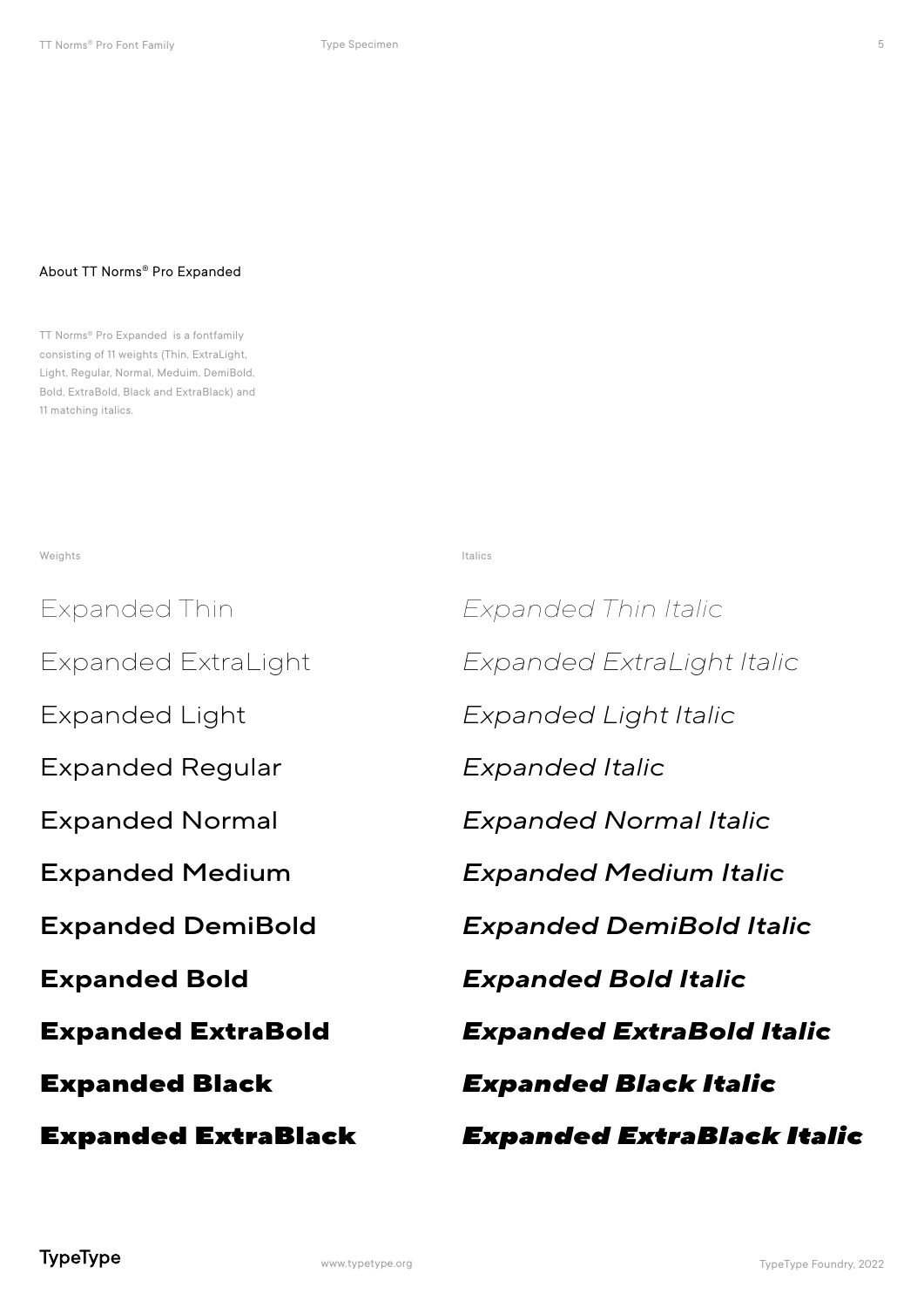#### About TT Norms® Pro Mono

TT Norms® Pro Mono font family is available in 7 weights (Thin, ExtraLight, Light, Regular, Meduim, DemiBold and Bold) and 7 matching italics.

weights and the control of the control of the control of the control of the control of the control of the control of the control of the control of the control of the control of the control of the control of the control of

| <b>Mono Bold</b> |                 | Mono Bold Italic       |
|------------------|-----------------|------------------------|
|                  | Mono DemiBold   | Mono DemiBold Italic   |
|                  | Mono Medium     | Mono Medium Italic     |
|                  | Mono Regular    | Mono Italic            |
|                  | Mono Light      | Mono Light Italic      |
|                  | Mono ExtraLight | Mono Extralight Italic |
| Mono Thin        |                 | Mono Thin Ttalic       |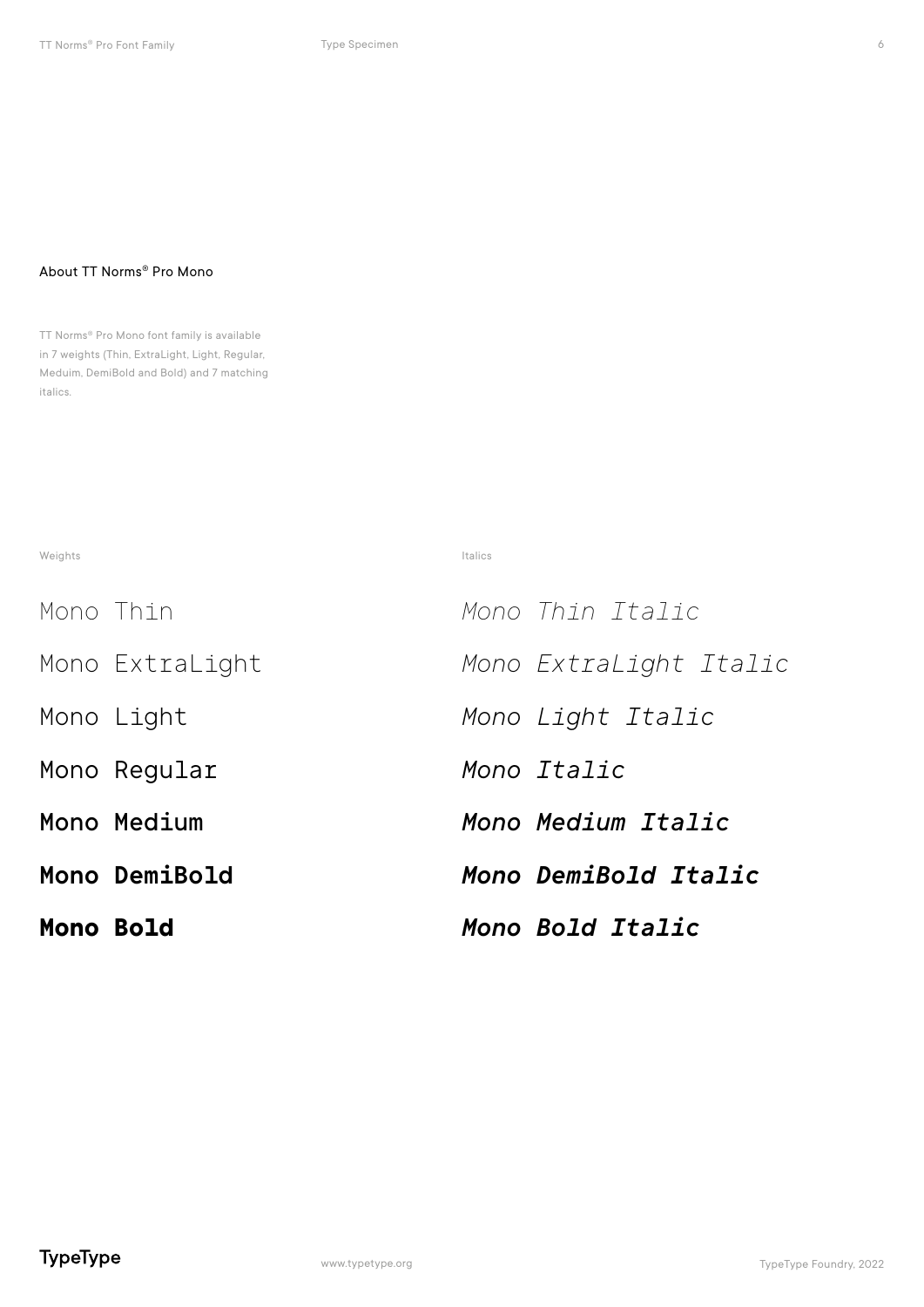Updated font family also provides 2 additional variable versions. The first one has three variation axes: weight, width, and slant; the second one has two variation axes: weight and slant.

TT Norms® Pro Variable

Option 1: Weight (100  $\rightarrow$  950)

### **T Norms Pro Variable**

Option 2: Width (70  $\rightarrow$  125)

### **TT Norms Pro Variable**

Option 3: Slant (0  $\rightarrow$  12)

### **TT Norms Pro Variable**

TT Norms® Pro Mono Variable

Option 1: Weight (100 →700)

### Norms Pro Mono Variable

Option 2: Slant (0  $\rightarrow$  12)

### TT Norms Pro Mono Variable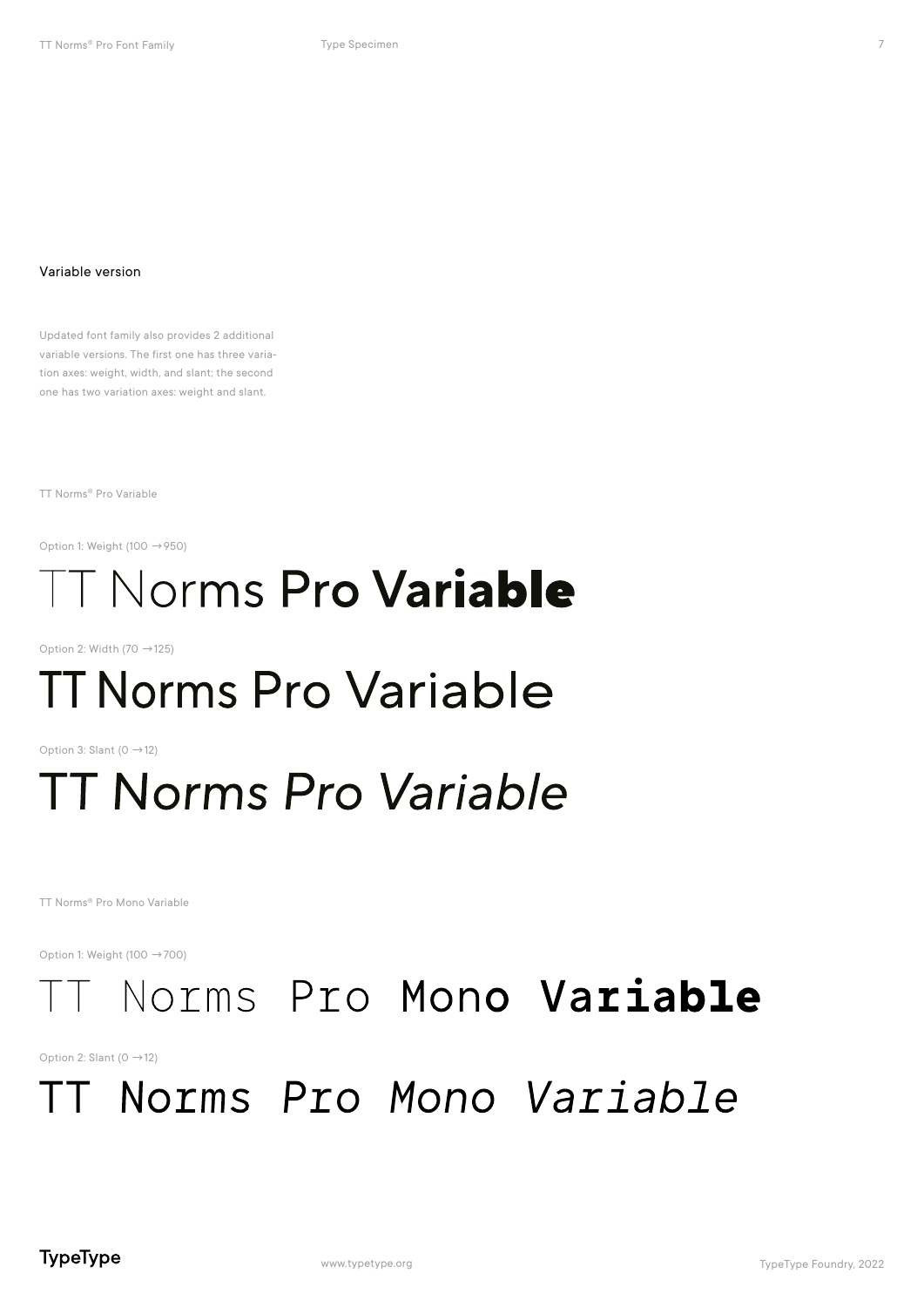A gold standard is a monetary system in which the standard economic unit of account is based on a fixed quantity of gold.

Most nations abandoned the gold standard as the basis of their monetary systems, although many hold substantial gold reserves.

A formal gold specie standard was first established in 1821, when Britain adopted it following the introduction of the gold sovereign.

*During the early and high Middle Ages, the Byzantine gold solidus, commonly known as the bezant, was used widely throughout Europe.* 

TT Norms® Pro Thin 16 pt The Thin Italic 16 pt Thoms® Pro Thin Italic 16 pt

*Following Queen Anne's proclamation of 1704, the British West Indies gold standard was a de facto gold standard based on the Spanish gold doubloon.*

TT Norms® Pro ExtraLight 16 pt TT Norms® Pro ExtraLight Italic 16 pt

*Gold coins have been circulation coins. Since recent decades gold coins are mainly produced as bullion coins to investors and as commemorative coins.*

TT Norms® Pro Light 16 pt TT Norms® Pro Light Italic 16 pt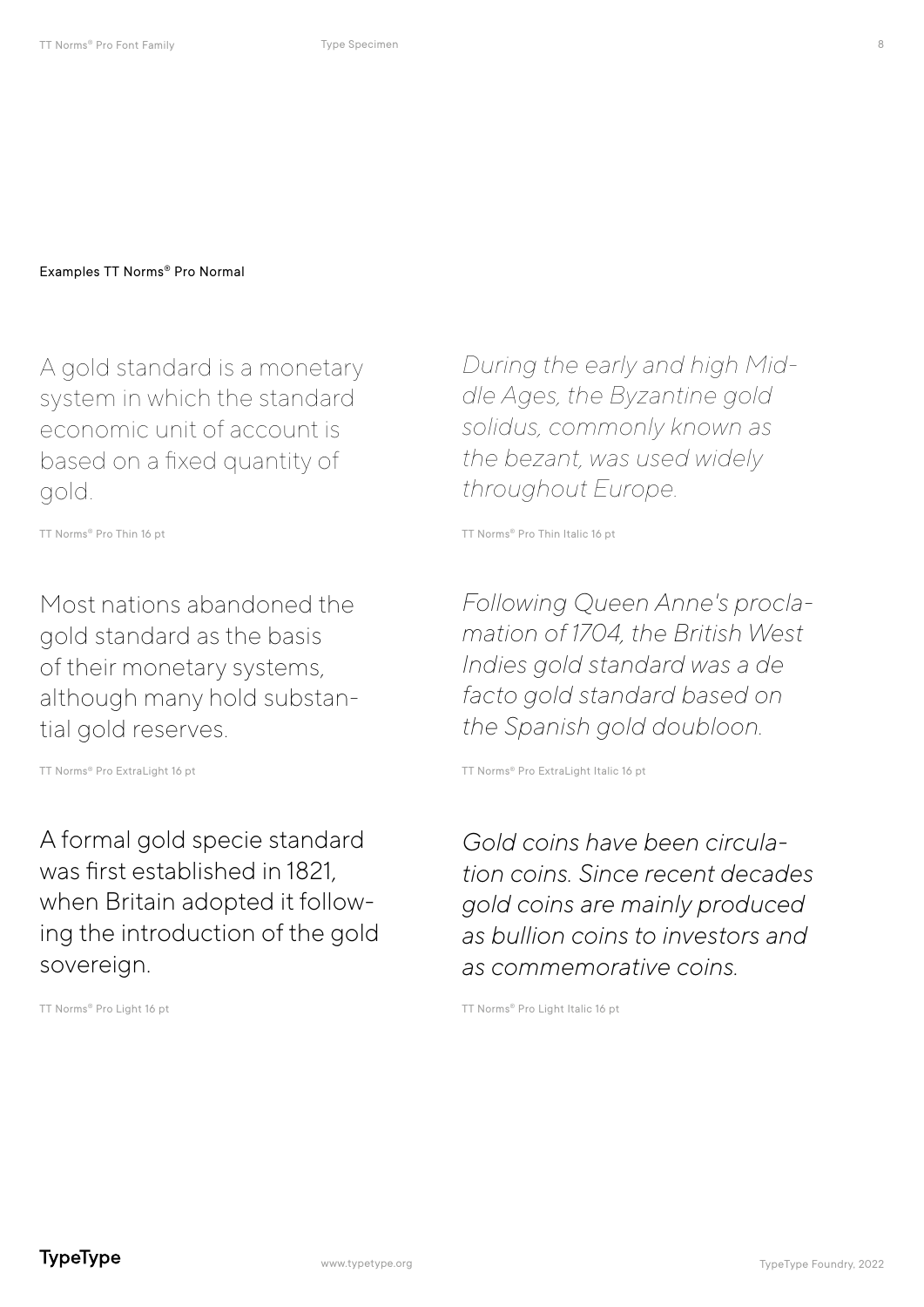The USA used the eagle as its unit, while Canada adopted a dual system based on both the American gold eagle and the British gold sovereign.

TT Norms® Pro Regular 16 pt TT Norms® Pro Italic 16 pt

During 2012 survey of leading economists, they unanimously opined that a return to the gold standard would not benefit the average American.

With the invention and wide spread in use of paper money, gold coins were eventually supplanted by banknotes, creating the gold bullion standard.

*Royal Mint branches were established in Sydney, Melbourne for the purpose of minting gold sovereigns from Australia's rich gold deposits.*

*In 1844, the Bank Charter Act established that Bank of England notes were fully backed by gold and they became the legal standard.*

TT Norms<sup>®</sup> Pro Normal 16 pt TT Norms® Pro Normal Italic 16 pt

*Silver pennies based on the Roman denarius became the staple coin of Mercia in Great Britain around the time of King Offa, circa 757–796 CE.*

TT Norms® Pro Medium 16 pt TT Norms® Pro Medium Italic 16 pt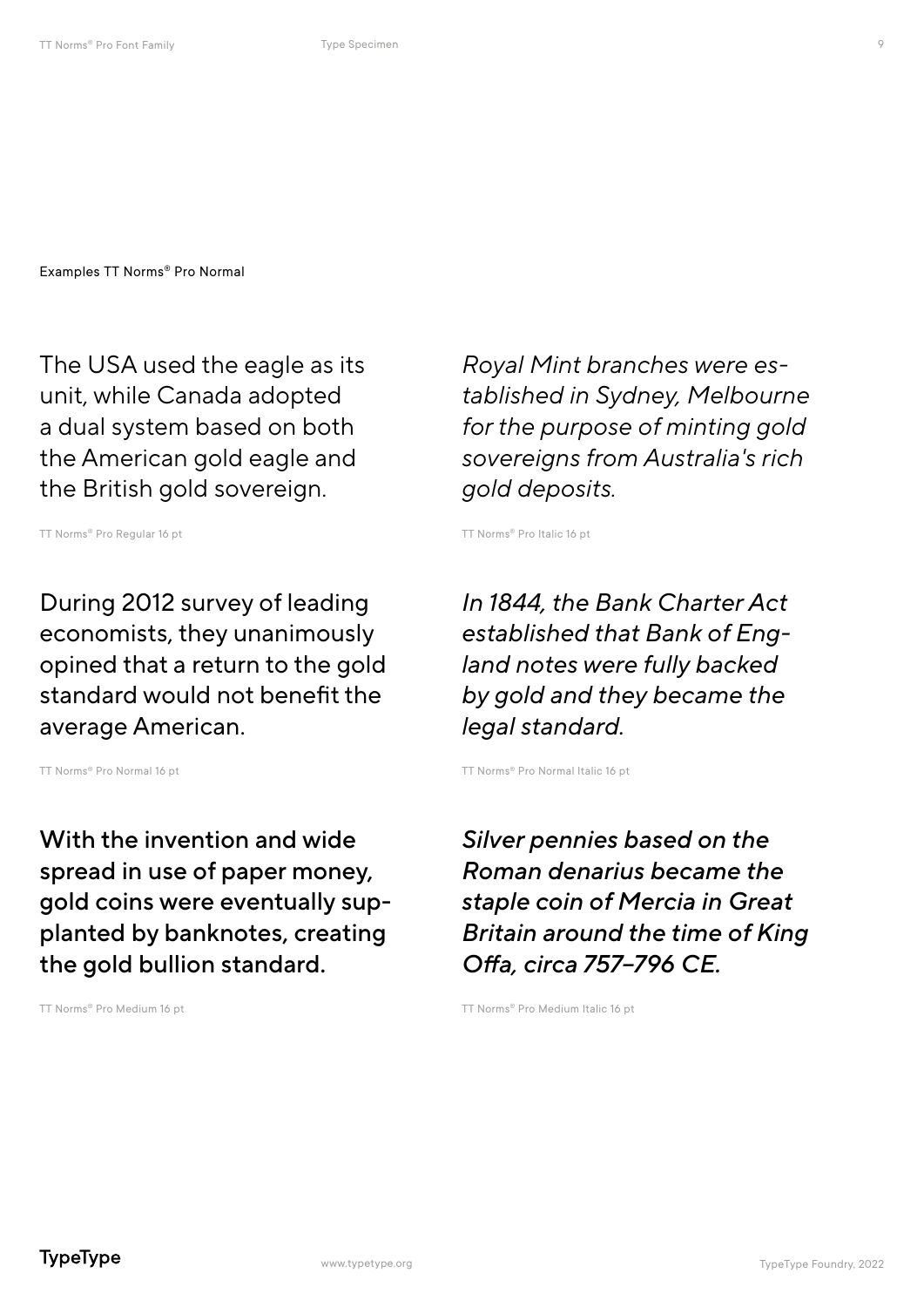In 1717, Sir Isaac Newton established a new mint ratio between silver and gold that had the effect of driving silver out of circulation.

In 1844, the Bank Charter Act established that Bank of England notes were fully backed by gold and they became the legal standard.

The United Kingdom struck nearly 40 million shillings between 1816 and 1820, 17 million half crowns and 1.3 million silver crowns.

*In the 1790s, the UK suffered a silver shortage. It ceased to mint larger silver coins and instead issued silver coins and overstruck foreign coins.*

TT Norms<sup>®</sup> Pro DemiBold 16 pt TT Norms<sup>®</sup> Pro DemiBold Italic 16 pt

*The United Province of Canada in 1854, Newfoundland in 1865, and the United States and Germany (de jure) in 1873 adopted gold.* 

TT Norms® Pro Bold 16 pt TT Norms® Pro Bold Italic 16 pt

*In the 1780s, Thomas Jefferson, Robert Morris and Alexander Hamilton recommended to Congress the value of a decimal system.* 

TT Norms® Pro ExtraBold 16 pt TT Norms® Pro ExtraBold Italic 16 pt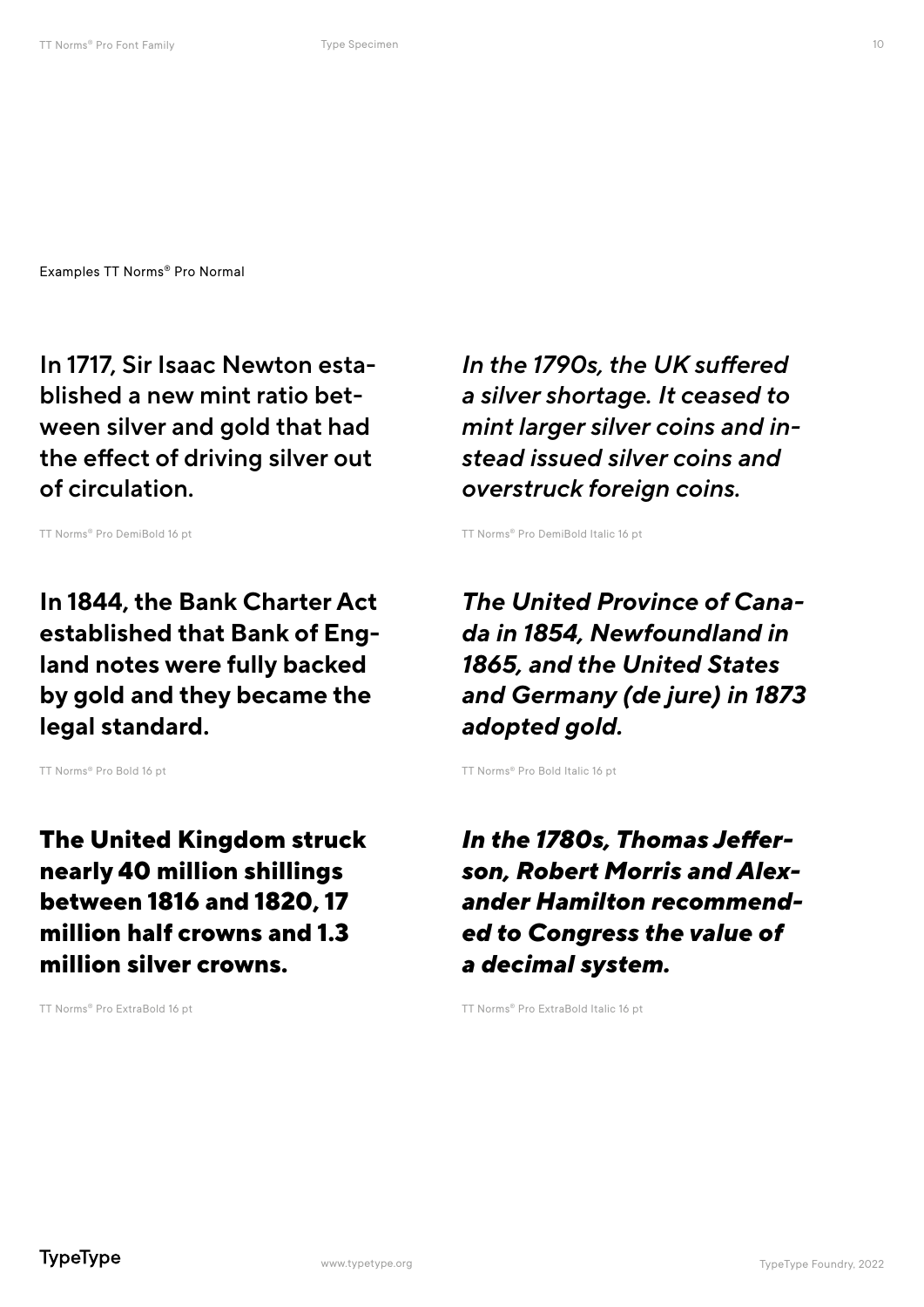This system would also apply to monies in the United States. The question was what type of standard: gold, silver or both.

The interaction between central banking and currency basis formed the primary source of monetary instability during this period.

*From 1860 to 1871 various attempts to resurrect bi-metallic standards were made, including one based on the gold and silver franc.*

TT Norms® Pro Black 16 pt TT Norms® Pro Black Italic 16 pt

*Various commodities have been used as money; typically, the one that loses the least value over time becomes the accepted form.*

TT Norms® Pro ExtraBlack 16 pt TT Norms® Pro ExtraBlack Italic 16 pt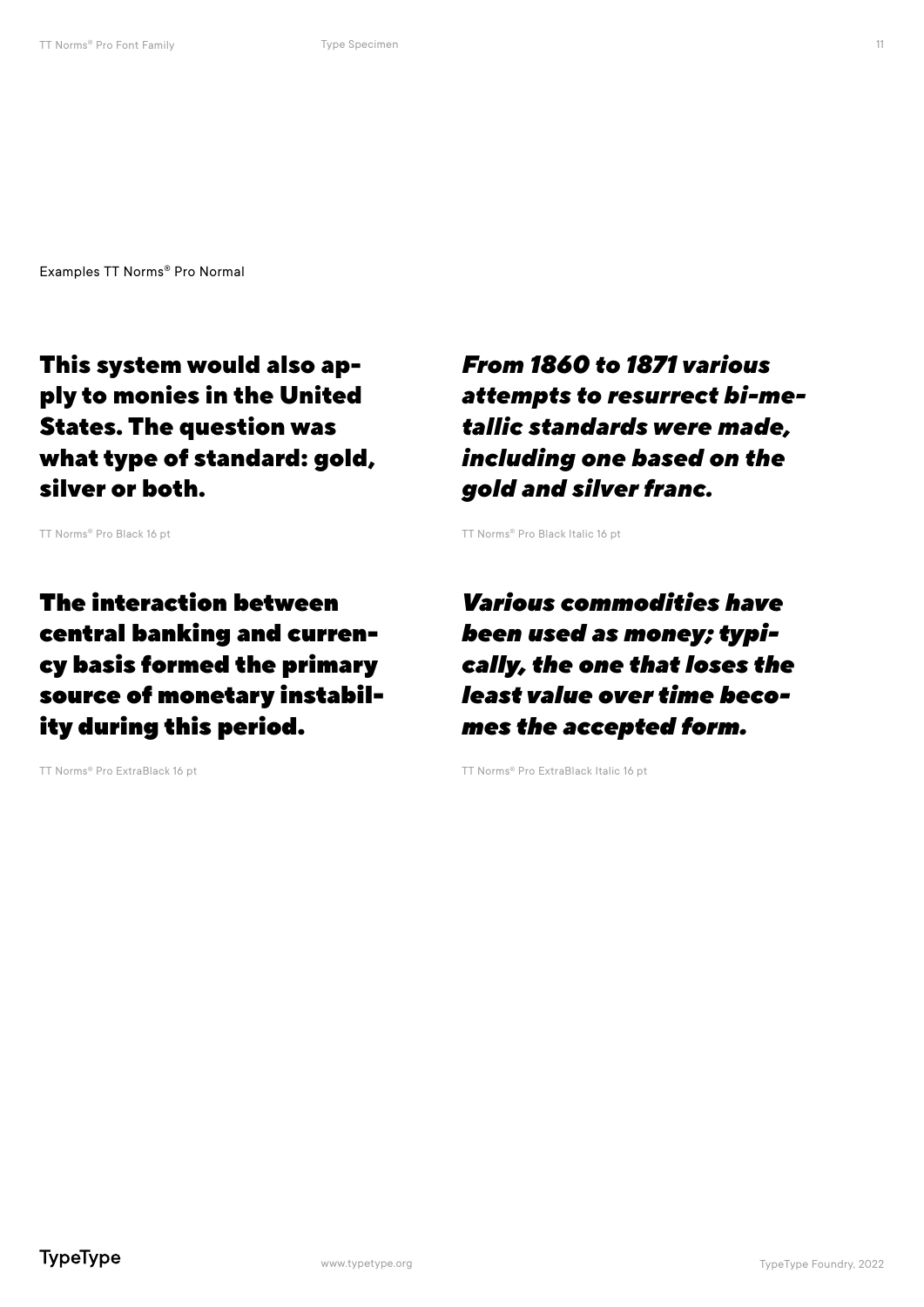The silver standard is a monetary system in which the standard economic unit of account is a fixed weight of silver. Silver was far more widespread than gold as the monetary standard worldwide.

The Hague Conventions of 1899 and 1907 are a series of international treaties and declarations negotiated at two international peace conferences at The Hague in the Netherlands.

With the invention and spread in use of paper money, gold coins were eventually supplanted by banknotes, creating the gold bullion standard, a system in which gold coins do not circulate.

*A gold standard is a monetary system in which the standard economic unit of account is based on a fixed quantity of gold. The gold standard was widely used in the 19th and early part of the 20th century.*

TT Norms® Pro Condensed Thin 16 pt TT Norms® Pro Condensed Thin Italic 16 pt

*Lastly, countries may implement a gold exchange standard, where the government guarantees a fixed exchange rate to the currency of another country that uses a gold standard.*

TT Norms® Pro Condensed ExtraLight 16 pt TT Norms® Pro Condensed ExtraLight Italic 16 pt

*The gold bullion standard is a system in which gold coins do not circulate, but the authorities agree to sell gold bullion on demand at a fixed price in exchange for the circulating currency.*

TT Norms® Pro Condensed Light 16 pt TT Norms® Pro Condensed Light Italic 16 pt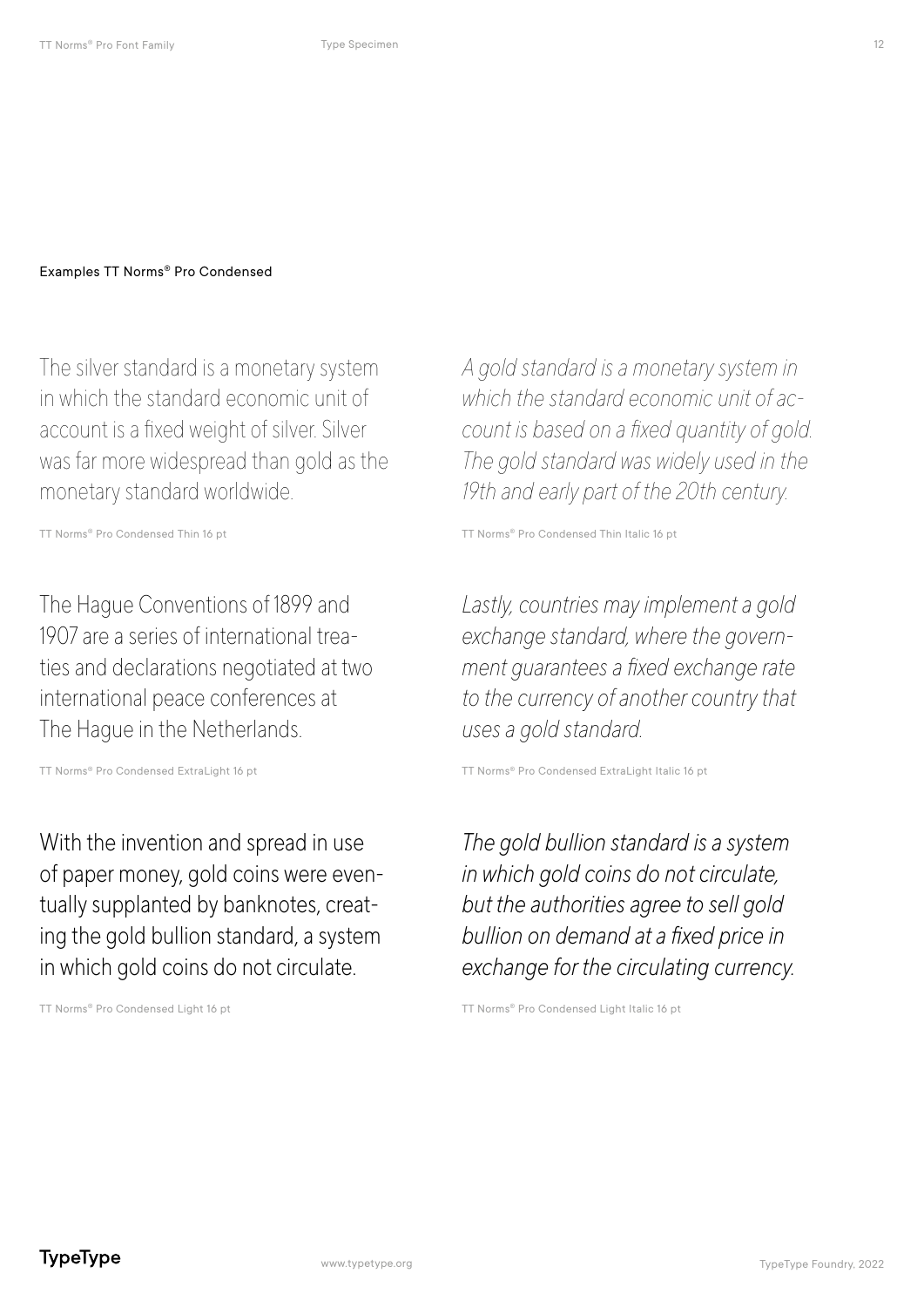Along with the Geneva Conventions, the Hague Conventions were among the first formal statements of the laws of war and war crimes in the body of secular international law.

TT Norms® Pro Condensed Regular 16 pt TT Norms® Pro Condensed Italic 16 pt

Most nations abandoned the gold standard as the basis of their monetary systems at some point in the 20th century, although many still hold substantial gold reserves.

After the Second World War, a system similar to a gold standard and sometimes described as a "gold exchange standard" was established by the Bretton Woods Agreements.

*When adopting the gold standard, many European nations changed the name of their currency, for instance from Daler (Sweden and Denmark), Gulden (Austria-Hungary) to Crown.*

*The gold specie standard arose from the widespread acceptance of gold as currency. Chemically, gold is of all major metals the one most resistant to corrosion.*

TT Norms® Pro Condensed Normal 16 pt TT Norms® Pro Condensed Normal Italic 16 pt

*The law compelled the authorities to sell gold bullion on demand at a fixed price, but "only in the form of bars containing approximately four hundred ounces troy of fine gold".*

TT Norms® Pro Condensed Medium 16 pt TT Norms® Pro Condensed Medium Italic 16 pt

**TypeType**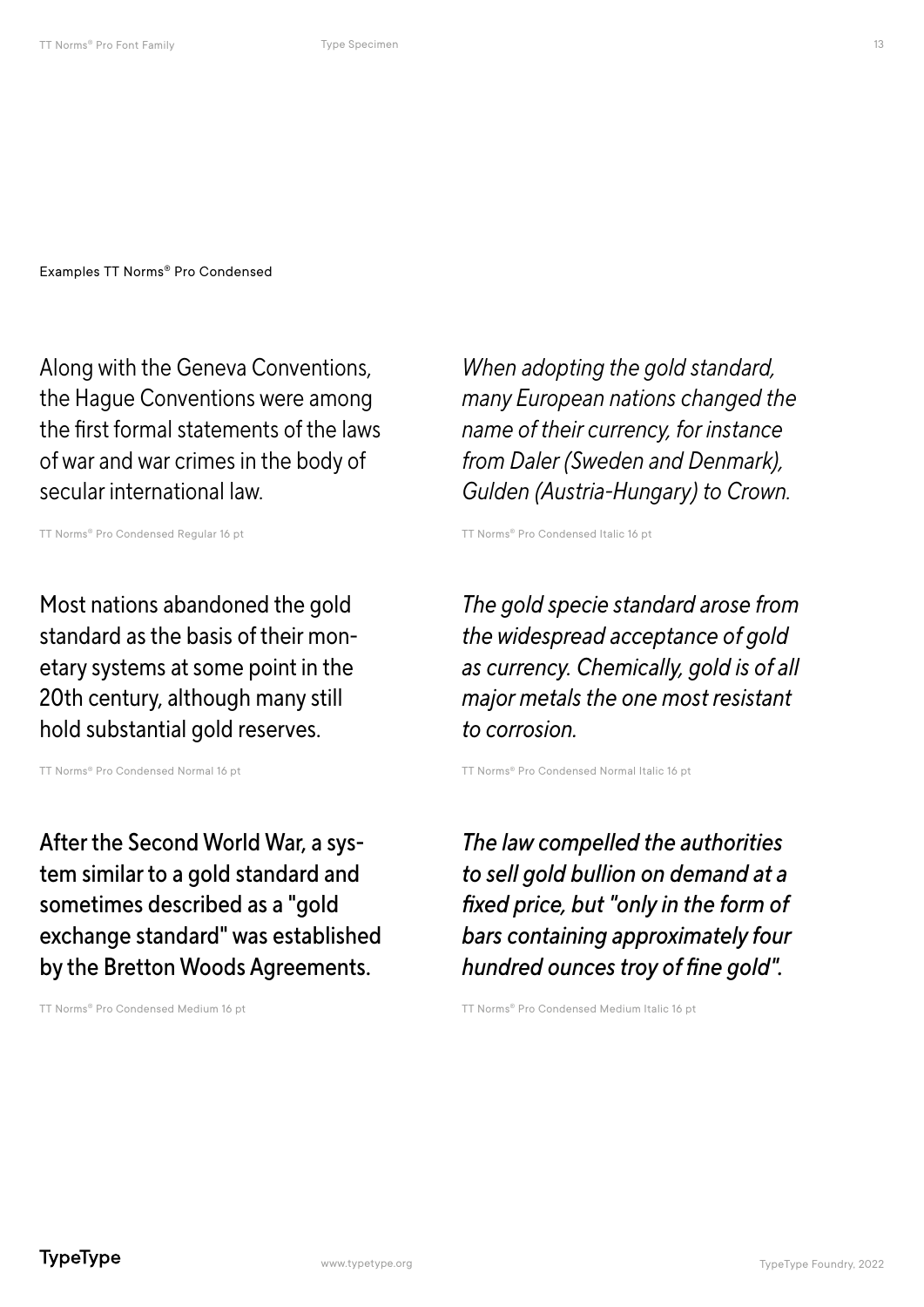Under the Bretton Woods international monetary agreement of 1944, the gold standard was kept without domestic convertibility. The role of gold was severely constrained.

Advantage: currency crises were less frequent under the gold standard than in periods without the gold standard. However, banking crises were more frequent.

The French Franc traces its origins to the Carolingian monetary system of the 8th century CE, and more specifically to the Livre Tournois, an offshoot of the same system.

*The British Gold Standard Act both introduced the gold bullion standard and repealed the gold specie standard. The new standard ended the circulation of gold specie coins.*

TT Norms® Pro Condensed DemiBold 16 pt TT Norms® Pro Condensed DemiBold Italic 16 pt

*It was only in 1925, when Britain returned to the gold standard in conjunction with Australia and South Africa, that the gold specie standard was officially ended.*

TT Norms® Pro Condensed Bold 16 pt TT Norms® Pro Condensed Bold Italic 16 pt

*The Lieber Code was signed and issued by US President Abraham Lincoln to the Union Forces of the United States on 24 April 1863, during the American Civil War.*

TT Norms® Pro Condensed ExtraBold 16 pt TT Norms® Pro Condensed ExtraBold Italic 16 pt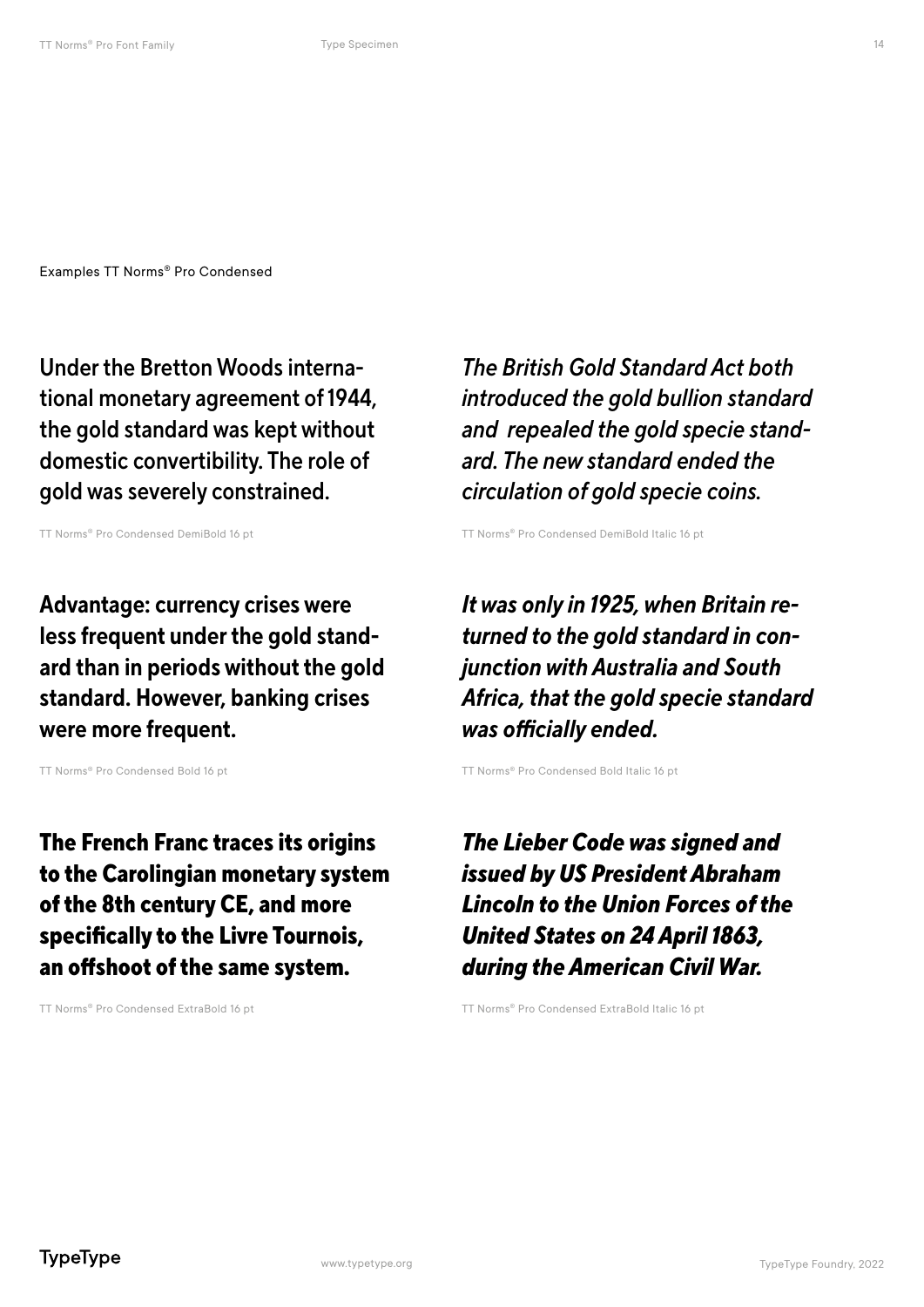The end of the gold standard was successfully effected by the Bank of England through appeals to patriotism urging citizens not to redeem paper money for gold specie.

Representative money is any medium of exchange, often printed on paper, that represents something of value, but has little or no value of its own (intrinsic value).

*The Hague Conventions of 1899 and 1907 were the first multilateral treaties that addressed the conduct of warfare and were largely based on the Lieber Code.*

TT Norms® Pro Condensed Black 16 pt TT Norms® Pro Condensed Black Italic 16 pt

*A gold standard does not allow some types of financial repression. Financial repression acts as a mechanism to transfer wealth from creditors to debtors.*

TT Norms® Pro Condensed ExtraBlack 16 pt TT Norms® Pro Condensed ExtraBlack Italic 16 pt

15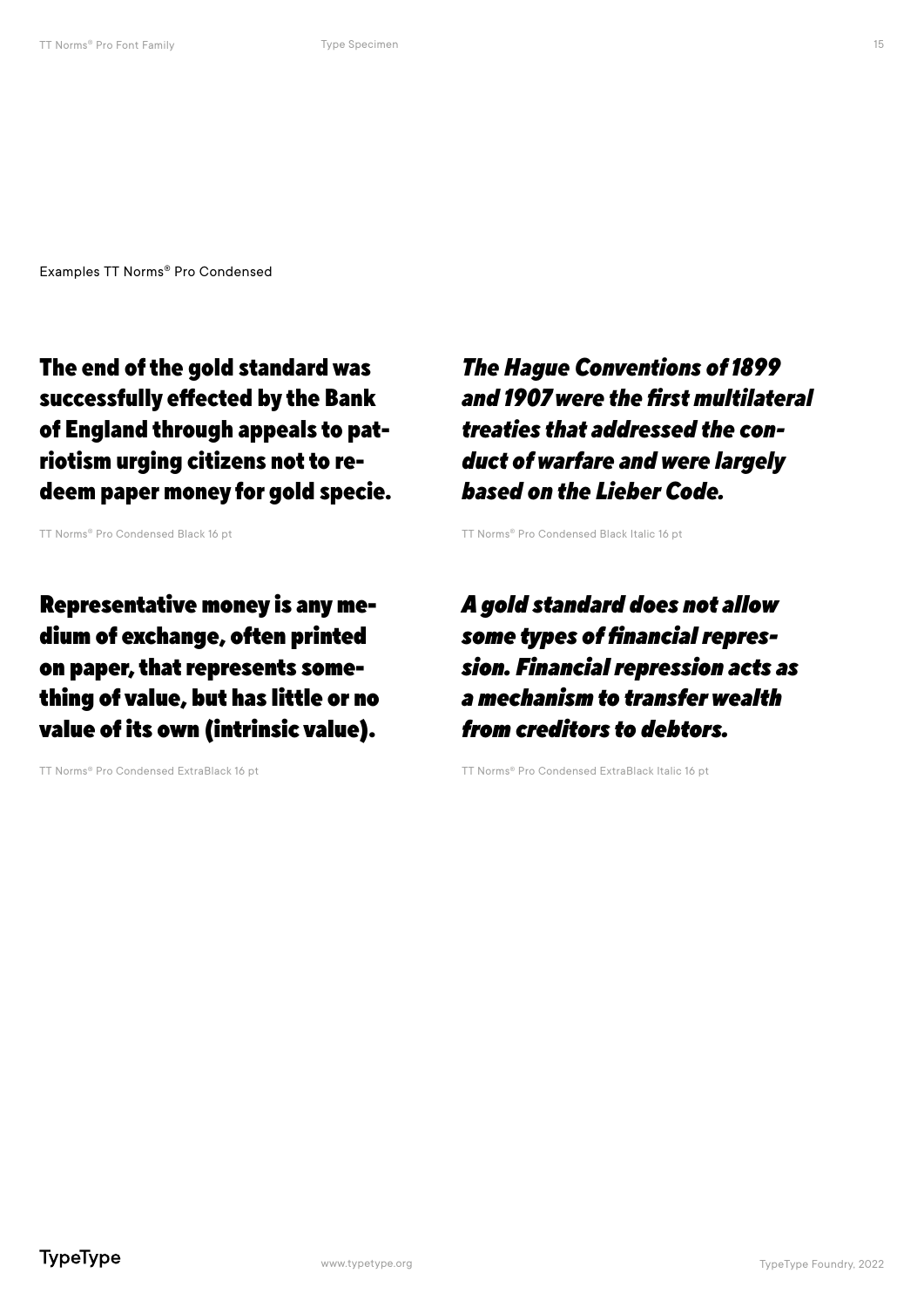Silver certificates are a type of representative money issued between 1878 and 1964 as part of its circulation of paper currency.

The certificates were initially redeemable for their face value of silver dollar coins and later (for one year) in raw silver bullion.

Large-size silver certificates (1878 to 1923) were issued initially in denominations from \$10 to \$1,000 (in 1878 and 1880).

*Silver certificates were produced in response to silver agitation by citizens who were angered by the Fourth Coinage Act.*

TT Norms® Pro Expanded Thin 16 pt TT Norms® Pro Expanded Thin Italic 16 pt

*Since 1968 they have been redeemable only in Federal Reserve Notes and are thus obsolete, but still valid legal tender.*

TT Norms® Pro Expanded ExtraLight 16 pt TT Norms® Pro Expanded ExtraLight Italic 16 pt

*A coin is a small, flat, round piece of metal or plastic used primarily as a medium of exchange or legal tender.*

TT Norms® Pro Expanded Light 16 pt TT Norms® Pro Expanded Light Italic 16 pt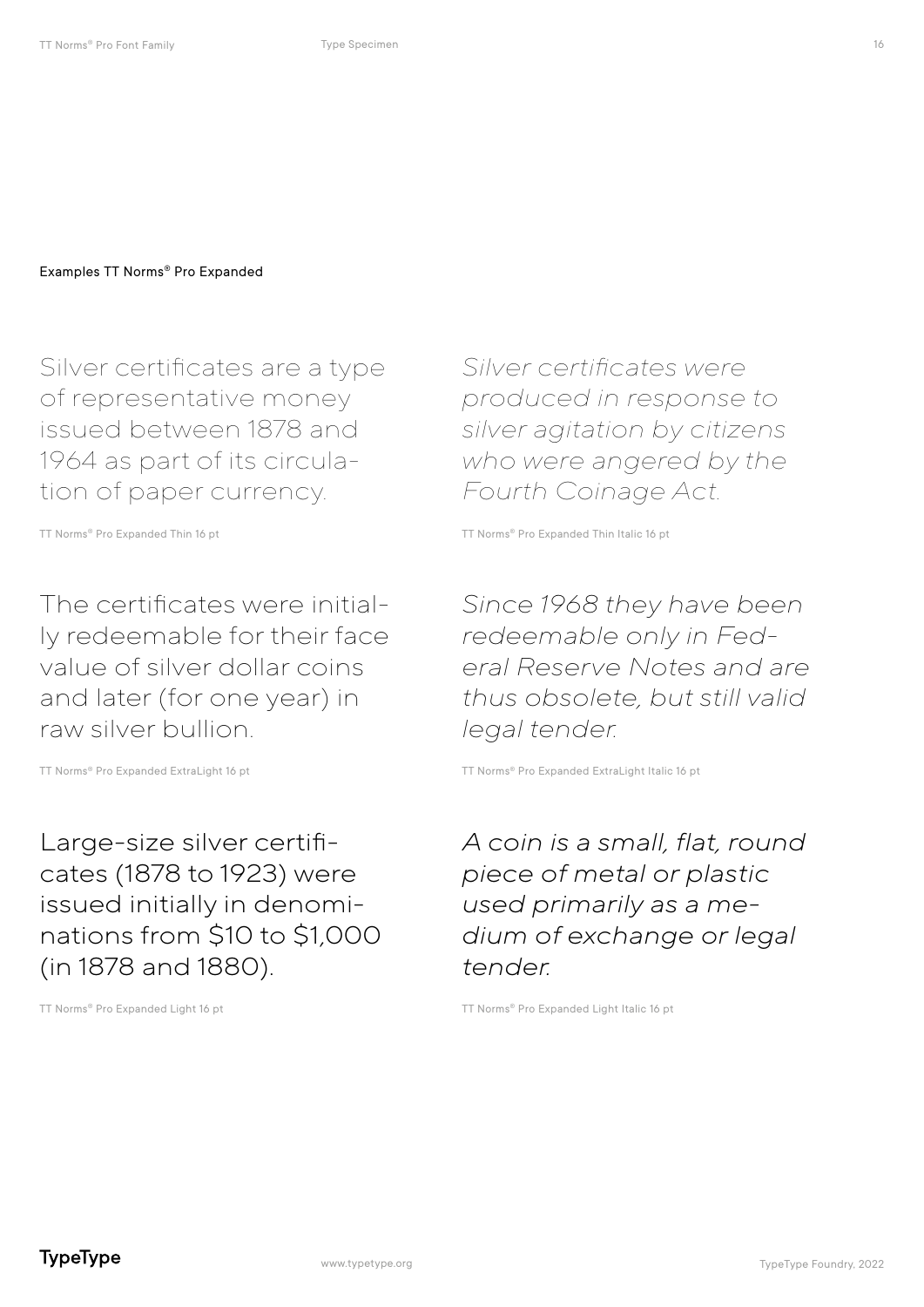Coins are standardized in weight, and produced at a mint in order to facilitate trade. They are most often issued by a government.

TT Norms® Pro Expanded Regular 16 pt TT Norms® Pro Expanded Italic 16 pt

Coins often have images, numerals, or text on them. Obverse and reverse, refer to the two flat faces of coins and medals.

In the last hundred years, the face value of circulation coins has occasionally been lower than the value of the metal they contain.

*Silver was typically the main circulating medium, with gold as the monetary reserve. Commodity money was anonymous.*

*The obverse of a coin is commonly called heads, it often depicts the head of a prominent person, and the reverse tails.*

TT Norms® Pro Expanded Normal 16 pt TT Norms® Pro Expanded Normal Italic 16 pt

*Coins made of valuable metal are stored in large quantities as bullion coins. Other coins circulate alongside banknotes.* 

TT Norms® Pro Expanded Medium 16 pt TT Norms® Pro Expanded Medium Italic 16 pt

**TypeType**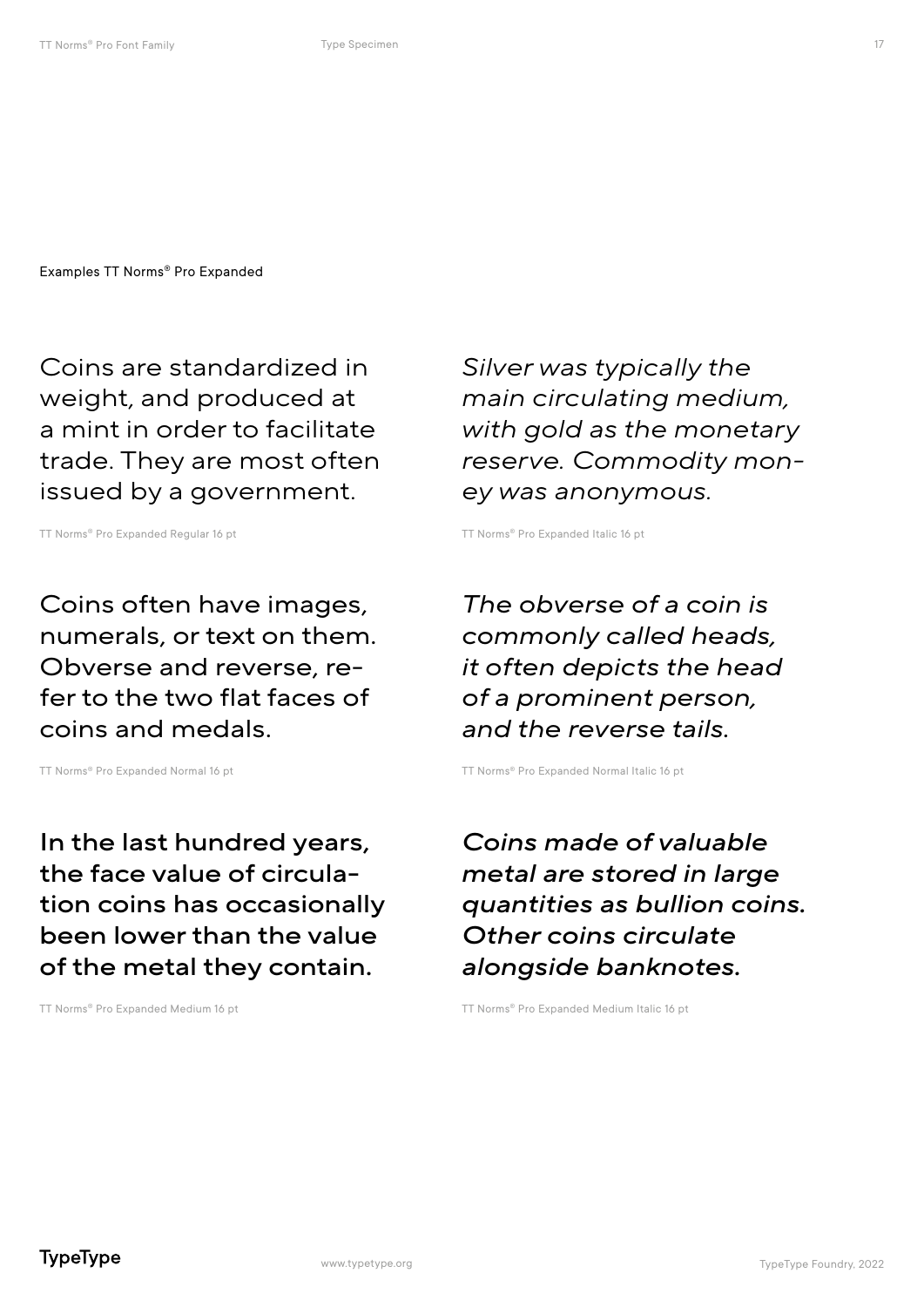A gold coin is a coin that is made mostly or entirely of gold. Most gold coins minted since 1800 are 90– 92% gold (22 karat).

TT Norms® Pro Expanded DemiBold 16 pt TT Norms® Pro Expanded DemiBold Italic 16 pt

Most of today's gold bullion coins are pure gold, such as the Britannia, Canadian Maple Leaf, and American Buffalo.

Usually the highest value coin in circulation (excluding bullion coins) is worth less than the lowest-value note.

*Under commodity standards currency itself has no intrinsic value, but it can be redeemed any time for the equivalent specie.*

*In fact, alloyed gold coins are typically 91.7% gold by weight, with the remainder being silver and copper.*

TT Norms® Pro Expanded Bold 16 pt TT Norms® Pro Expanded Bold Italic 16 pt

#### *Countries that left the gold standard earlier than other countries recovered from the Great Depression sooner.*

TT Norms® Pro Expanded ExtraBold 16 pt TT Norms® Pro Expanded ExtraBold Italic 16 pt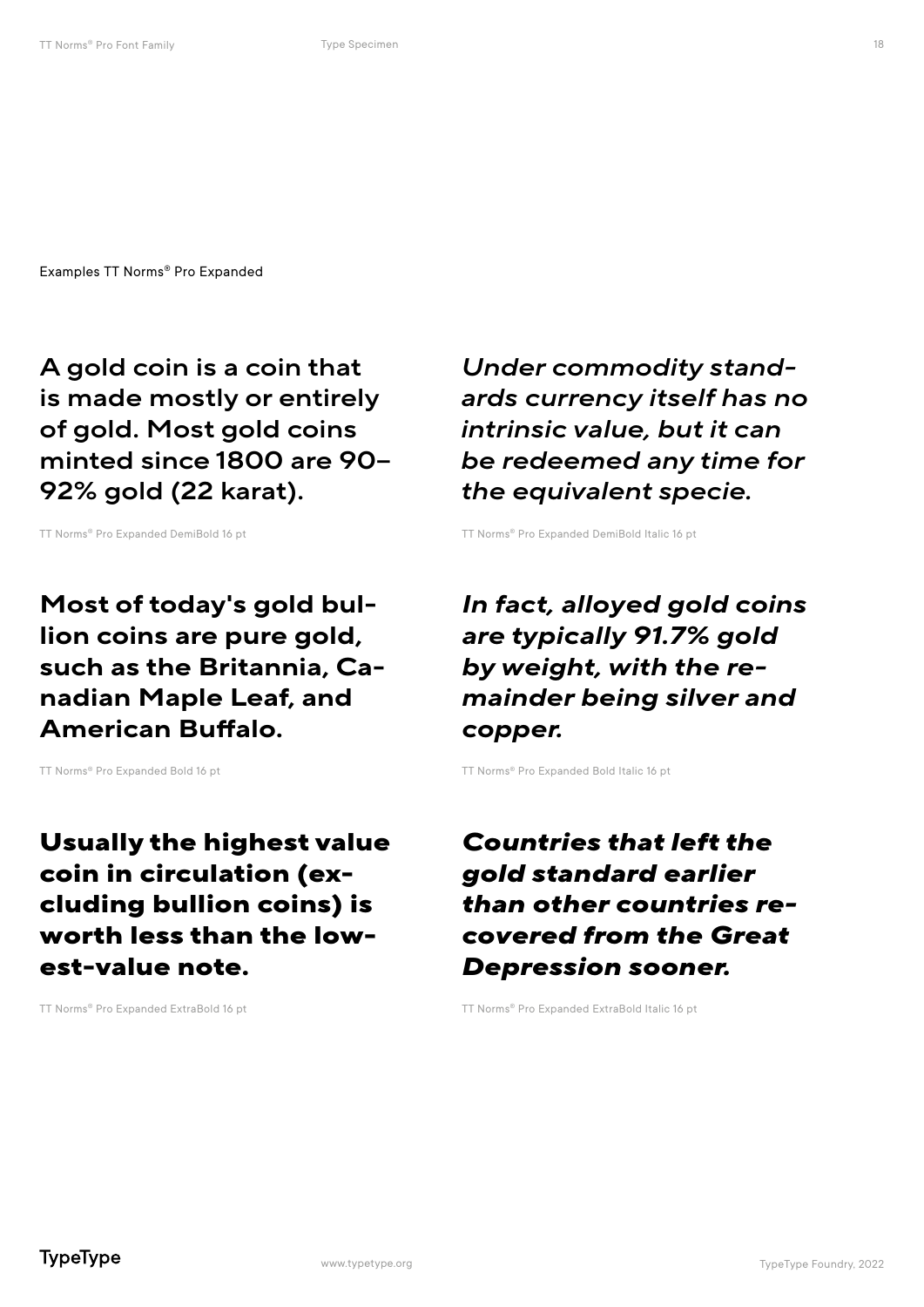Bullion coins often serve as more convenient stores of assured metal quantity and purity than other bullion.

The small-size silver certificate (1928–1964) was only regularly issued in denominations of \$1, \$5, and \$10.

*Coins are usually metal or an alloy, or sometimes made of manmade materials. They are usually disc shaped.*

TT Norms® Pro Expanded Black 16 pt TT Norms® Pro Expanded Black Italic 16 pt

#### *Gold was a preferred form of money due to its durability, divisibility, fungibility and ease of identification.*

TT Norms® Pro Expanded ExtraBlack 16 pt TT Norms® Pro Expanded ExtraBlack Italic 16 pt

19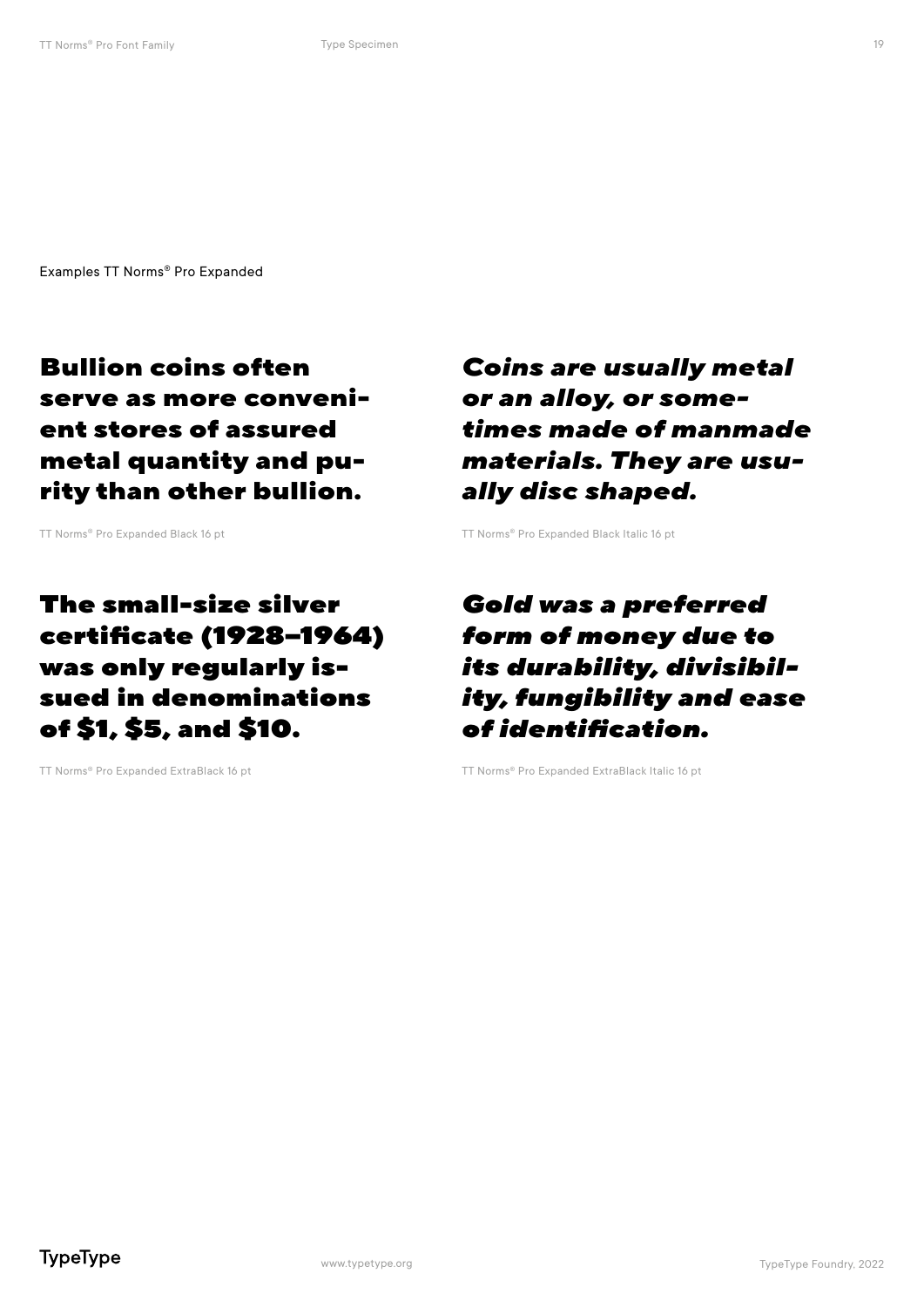Most nations abandoned the gold standard as the basis of their monetary systems, many hold gold reserves.

Silver pennies based on the Roman denarius became the staple coin of Mercia in Great Britain, circa 757–796 CE.

*During the early and high Middle Ages, the Byzantine gold solidus, was used widely throughout Europe.*

TT Norms® Pro Mono Thin 16 pt TT Norms® Pro Mono Thin Italic 16 pt

*The British West Indies gold standard was a de facto gold standard based on the Spanish gold doubloon.*

TT Norms® Pro Mono ExtraLight 16 pt TT Norms® Pro Mono ExtraLight Italic 16 pt

A formal gold specie standard was first established, when Britain adopted the introduction of the gold sovereign.

*The United Province of Canada in 1854 and the United States and Germany in 1873 adopted gold.*

TT Norms® Pro Mono Light 16 pt TT Norms® Pro Mono Light Italic 16 pt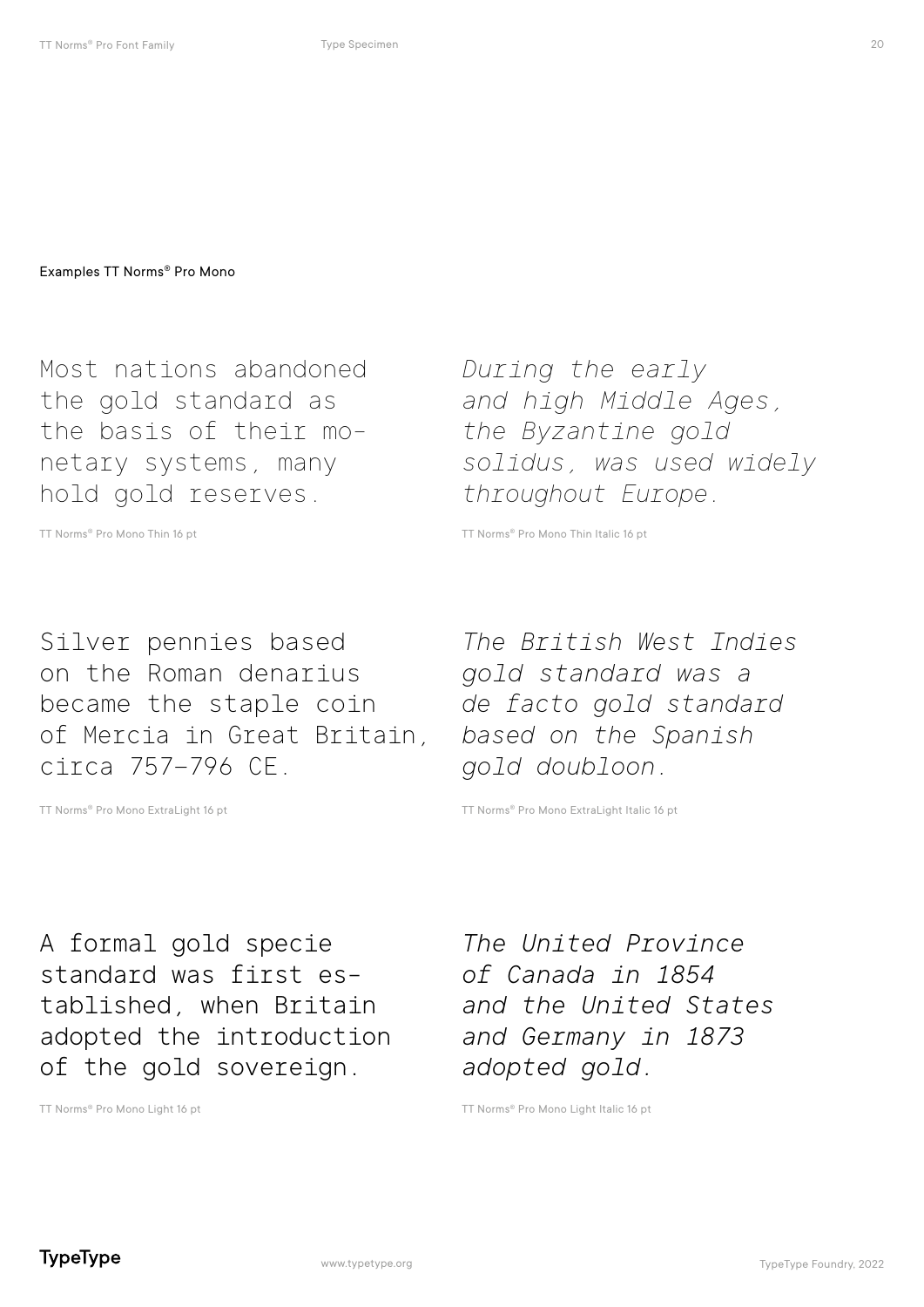Canada adopted a dual system based on both the American gold eagle and the British gold sovereign.

*Royal Mint branches were established in Melbourne for minting gold sovereigns from Australia's rich gold deposits.*

TT Norms<sup>®</sup> Pro Regular 16 pt TT Norms<sup>®</sup> Pro Italic 16 pt

The small-size silver certificate (1928–1964) was only regularly issued in denominations of \$1, \$5, and \$10.

*Gold was a preferred form of money due to its durability, divisibility, fungibility and ease of identification.*

TT Norms® Pro Mono Medium 16 pt TT Norms® Pro Mono Medium Italic 16 pt

Bullion coins often serve as more convenient stores of assured metal quantity and purity than other bullion.

*Coins are usually metal or an alloy, or sometimes made of manmade materials. They are usually disc shaped.*

TT Norms® Pro Mono DemiBold 16 pt TT Norms® Pro Mono DemiBold Italic 16 pt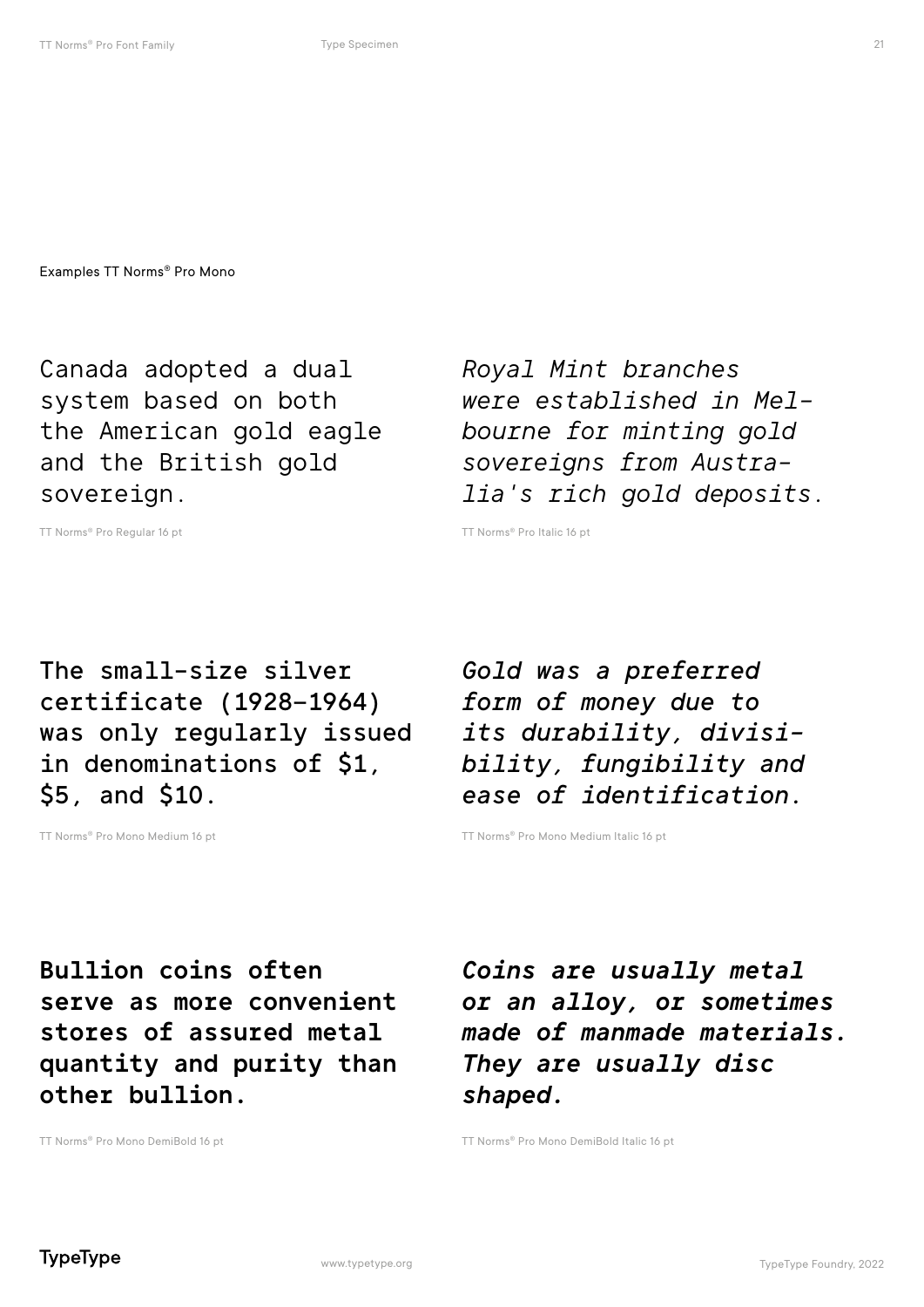Usually the highest value coin in circulation (excluding bullion coins) is worth less than the lowest-value note.

*In fact, alloyed gold coins are typically 91.7% gold by weight, with the remainder being silver and copper.*

TT Norms® Pro Mono Bold 16 pt TT Norms® Pro Mono Bold Italic 16 pt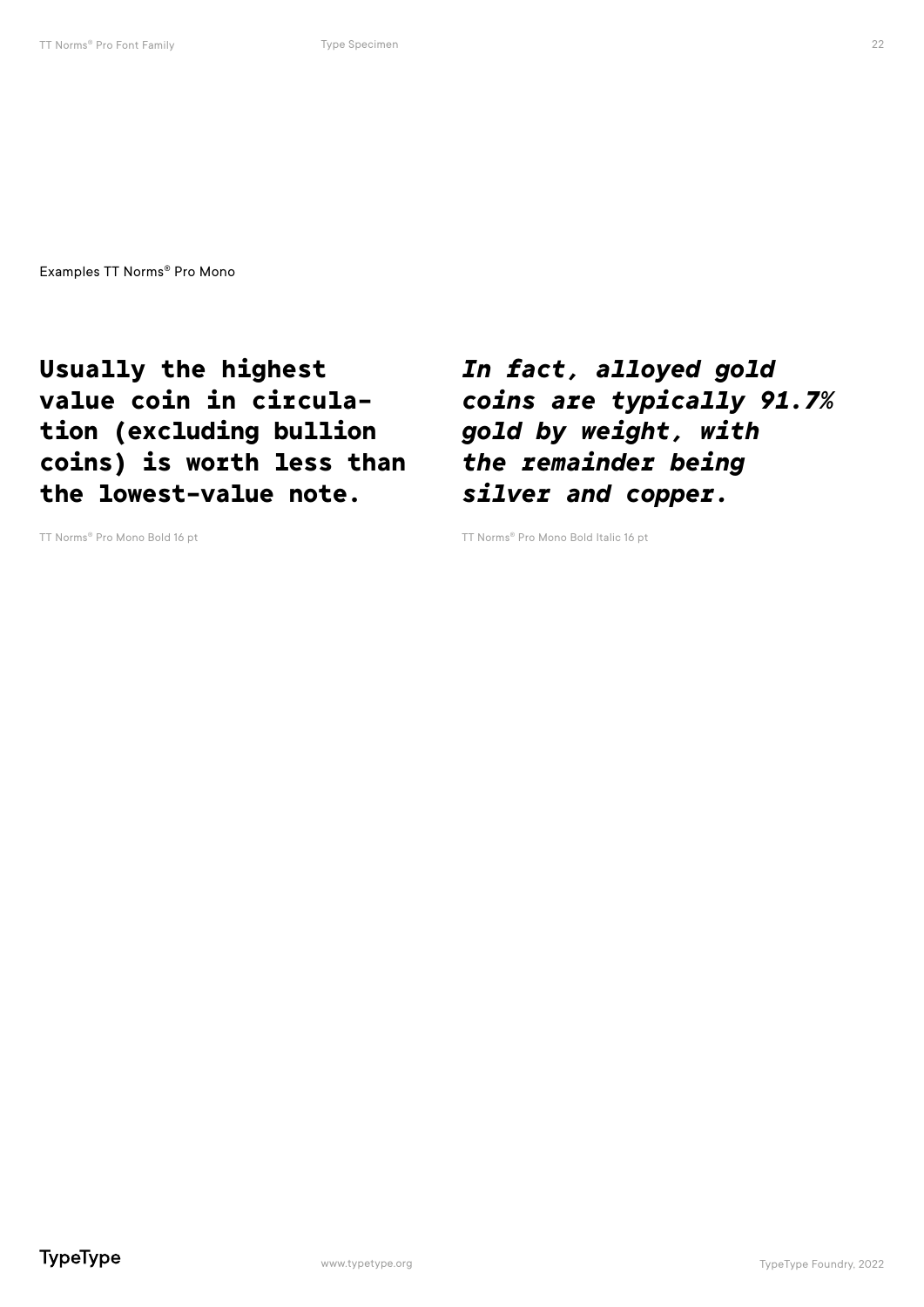#### Supported languages

TT Norms® Pro now supports 216 languages including Western, Central, Northern European languages and most of cyrillic. We also added Bulgarian localized versions of the forms of some characters. And as a bonus, we drew several historical Cyrillic characters.

#### Cyrillic

Abazin, Abkhazian, Adyghe, Agul, Aleut (cyr), Altai, Alyutor, Archi, Avar, Azerbaijan+, Bashkir+, Belarusian (cyr), Bosnian (cyr), Bulgarian (cyr), Buryat, Chechen (cyr)+, Chukchi, Chuvash+, Dargwa, Dolgan, Dungan, Enets, Erzya, Eskimo, Even+, Evenki+, Gagauz (cyr)+, Ingush+, Itelmen, Kabardian, Kabardino-Cherkess, Kalmyk, Karachay-Balkar (cyr)+, Karaim (cyr), Karakalpak (cyr), Kazakh (cyr)+, Ket, Khakass, Khanty, Khvarshi, Kirghiz+, Komi-Permyak+, Komi-Yazva, Komi-Zyrian+, Koryak, Kryashen Tatar, Kumyk+, Kurdish (cyr), Lak, Lezgian, Macedonian+, Manci, Mari-high+, Mari-low+, Moldavian (cyr), Mongolian, Montenegrin (cyr), Mordvin-moksha, Nanai+, Negidal'skij+, Nenets+, Nganasan, Nivkh, Nogai, Orok, Ossetian, Romani (cyr), Russian Old+, Russian+, Rusyn, Rutul, Saami, Kildin+, Selkup+, Serbian (cyr)+, Shor, Shughni, Siberian Tatar, Tabasaran, Tadzhik, Talysh (cyr), Tat, Tatar Volgaic+, Tofalar, Touva, Tsakhur, Turkmen (cyr), Udege, Udmurt, Uighur, Ukrainian, Ulch+, Urum, Uzbek (cyr)+, Yaghnobi, Yakut, Yukagir

Other

Greek, Vietnamese

#### Latin

Acehnese, Afar, Afrikaans+, Albanian+, Aleut (lat), Alsatian, Aragonese, Arumanian+, Asu, Aymara, Azerbaijani+, Banjar, Basque+, Belarusian (lat), Bemba, Bena, Betawi, Bislama+, Boholano+, Bosnian (lat), Breton+, Catalan+, Cebuano+, Chamorro+, Chichewa, Chiga, Colognian+, Cornish, Corsican+, Cree, Croatian, Czech+, Danish+, Dutch+, Embu, English+, Esperanto, Estonian+, Faroese+, Fijian, Filipino+, Finnish, French, Frisian, Friulian+, Gaelic, Gagauz (lat), Galician+, Ganda, German+, Gikuyu, Guarani, Gusii, Haitian Creole, Hawaiian, Hiri Motu, Hungarian+, Icelandic+, Ilocano, Indonesian+, Innu-aimun, Interlingua, Irish, Italian+, Javanese, Jola-Fonyi, Judaeo-Spanish, Kabuverdianu, Kalenjin, Kamba, Karachay-Balkar (lat), Karaim (lat), Karakalpak (lat), Karelian, Kashubian, Kazakh (lat), Khasi, Kikuyu, Kinyarwanda, Kirundi, Kongo, Kurdish (lat), Ladin, Latvian, Leonese, Lithuanian+, Livvi-Karelian, Luba-Kasai, Ludic, Luganda+, Luo, Luxembourgish+, Luyia, Machame, Makhuwa-Meetto, Makonde, Malagasy, Malay+, Maltese, Manx, Maori, Marshallese, Mauritian Creole, Meru, Minangkabau+, Moldavian (lat), Montenegrin (lat), Morisyen, Nahuatl, Nauruan, Ndebele, Nias, Norwegian, Nyankole, Occitan, Oromo, Palauan, Polish+, Portuguese+, Quechua+, Rheto-Romance, Rohingya, Romanian+, Romansh+, Rombo, Rundi, Rwa, Salar, Samburu, Samoan, Sango, Sangu, Sasak, Scots, Sena, Serbian (lat)+, Seychellois Creole, Shambala, Shona, Silesian, Slovak+, Slovenian+, Soga, Somali, Sorbian, Sotho+, Spanish+, Sundanese, Swahili, Swazi, Swedish+, Swiss German+, Tagalog+, Tahitian, Taita, Talysh (lat), Tatar+, Teso, Tetum, Tok, Pisin, Tongan+, Tsakhur (Azerbaijan), Tsonga, Tswana+, Turkish+, Turkmen (lat), Uyghur, Valencian+, Vastese, Vepsian, Volapük, Võro, Vunjo, Walloon, Walser+, Welsh+, Wolof, Xhosa, Zaza, Zulu+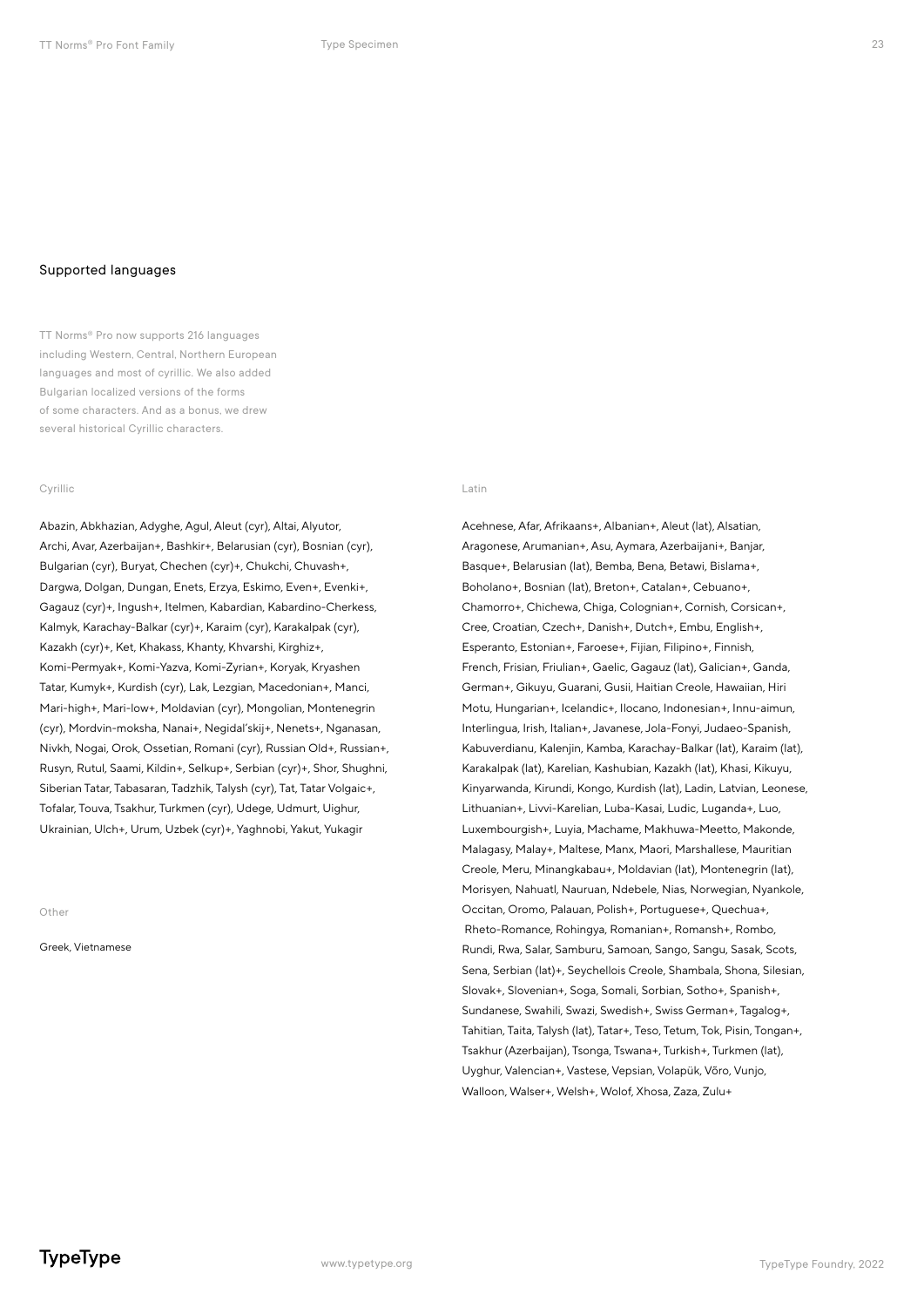# С увеличением объёма торго- вых операций в качестве сред-<br>ства платежа всё чаще стали при-<br>менять золото.

TT Norms® Pro ExtraLight 70 pt Russian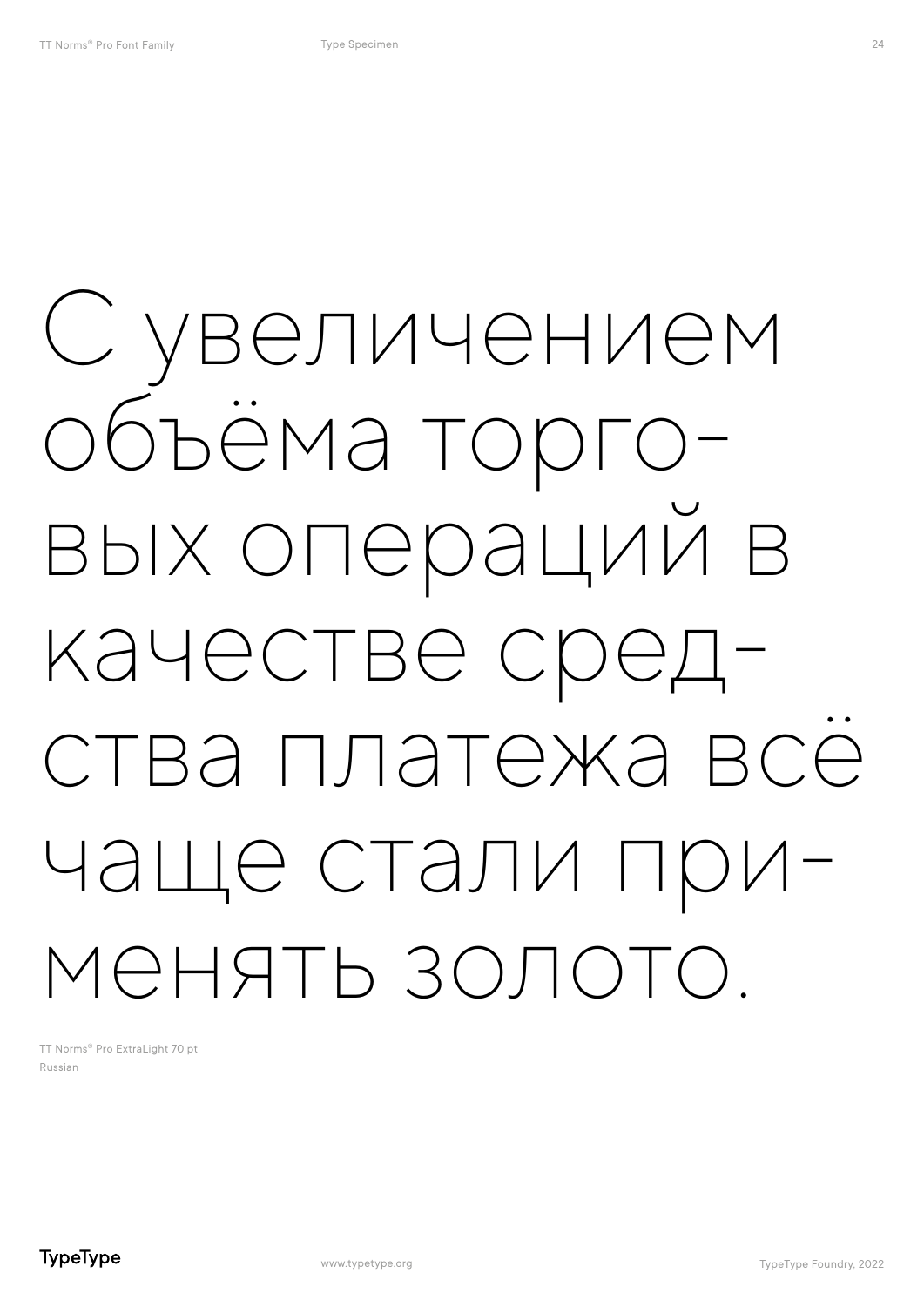Languages

Със златната си валута Великобритания е изключително явление за Европа чак до 70-те години на 19 век. Повечето държави притежавали сребърни пари, а Франция- двойна валута от злато и сребро. Тази френска валута е създадена по време на Наполеоновата монетна реформа от 1803 г.

Bulgarian

Lo cierto es que el argumento de que las reservas auríferas en el mundo son desiguales no es sostenible, ya que en el caso de Japón, la entrada de oro sería extraordinaria debido al volumen de sus exportaciones que le permiten acumular riqueza, todo ello sin necesidad de tener una sola mina de oro en su territorio.

Τα νομίσματα είχαν μια κεντρική ισοτιμία έναντι του χρυσού και με βάση αυτή την ισοτιμία προέκυπταν οι διμερείς ισοτιμίες των νομισμάτων. Ήταν δηλαδή ένα σύστημα σταθερών συναλλαγματικών ισοτιμιών. Oι ΗΠΑ προσχώρησαν στο σύστημα το 1879, το οποίο λειτούργησε ικανοποιητικά μέχρι τον Α' Παγκόσμιο Πόλεμο.

Greek

1820-luvulta 1800-luvun loppuun monissa maissa oli arvonmäärityksen perustana kultafrangi. Kullan ja hopean virallinen vaihtosuhde oli 1820-luvulta 1890-luvulla hieman alle 16. 1870-luvun puolivälissä hopeaa alkoi löytyä runsaasti ja kullan markkinahinta suhteessa hopean nousi ensin noin 18:aan, sitten 22:een ja lopulta 24:ään.

Finnish

Spanish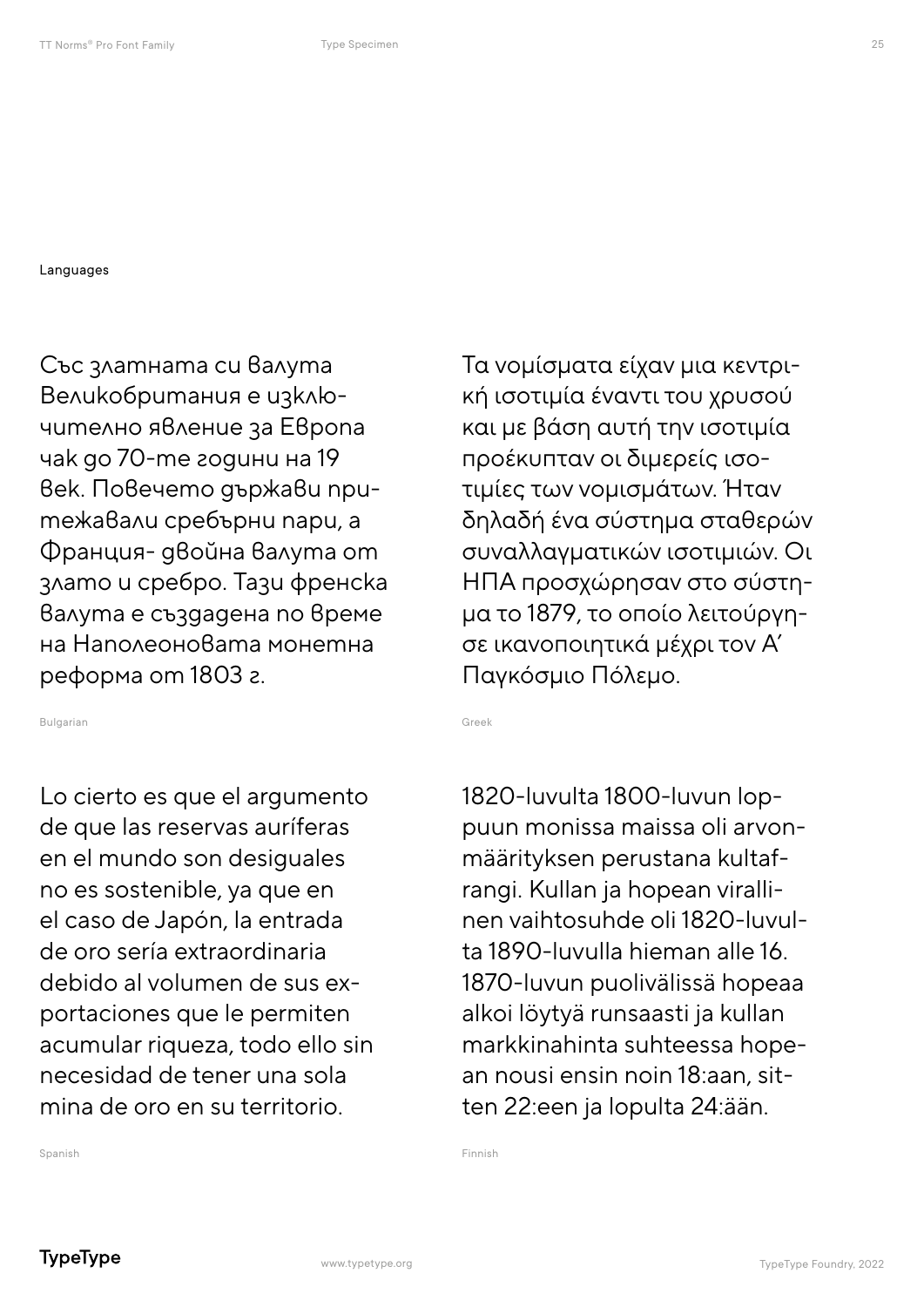#### **Languages**

Hai ứng dụng còn lại chỉ chiếm một phần rất nhỏ so với lượng vàng được tàng trữ dưới dạng thỏi, nén; bên cạnh đó, nhu cầu vàng trong lĩnh vực nha khoa đang giảm xuống nhờ việc sử dụng các vật liệu trông giống răng thật. Ngoài vàng ra, bất kỳ vật phẩm nào khác đều có thể biến đổi giá trị khi cung và cầu thay đổi.

Vietnamese

Existují různé měnové systémy, které bývají označovány jako "zlatý standard", přičemž nejznámější je "klasický zlatý standard" z let 1871–1914. Hodnota jednotlivých měn byla pevně navázána na zlato (například americký dolar byl definován jako 1/20 unce zlata), a toto navázání znemožňovalo vydávat nové ničím nekryté peníze.

С увеличением объёма торговых операций в качестве средства платежа всё чаще стали применять золото. Начиная с XV века установился биметаллизм с фиксированным обменом серебра на золото. Из-за постепенного изменения стоимости металлов, обменный курс приходилось пересматривать.

Russian

Der Goldstandard entwickelte sich aus der Goldumlaufwährung, das heißt die im Land kursierenden Kurantmünzen waren ausschließlich Goldmünzen. Später ging man zur Goldkernwährung über. Es wurden Banknoten ausgegeben, die bei der nationalen Währungsbehörde gegen Gold getauscht werden konnten.

German

Czech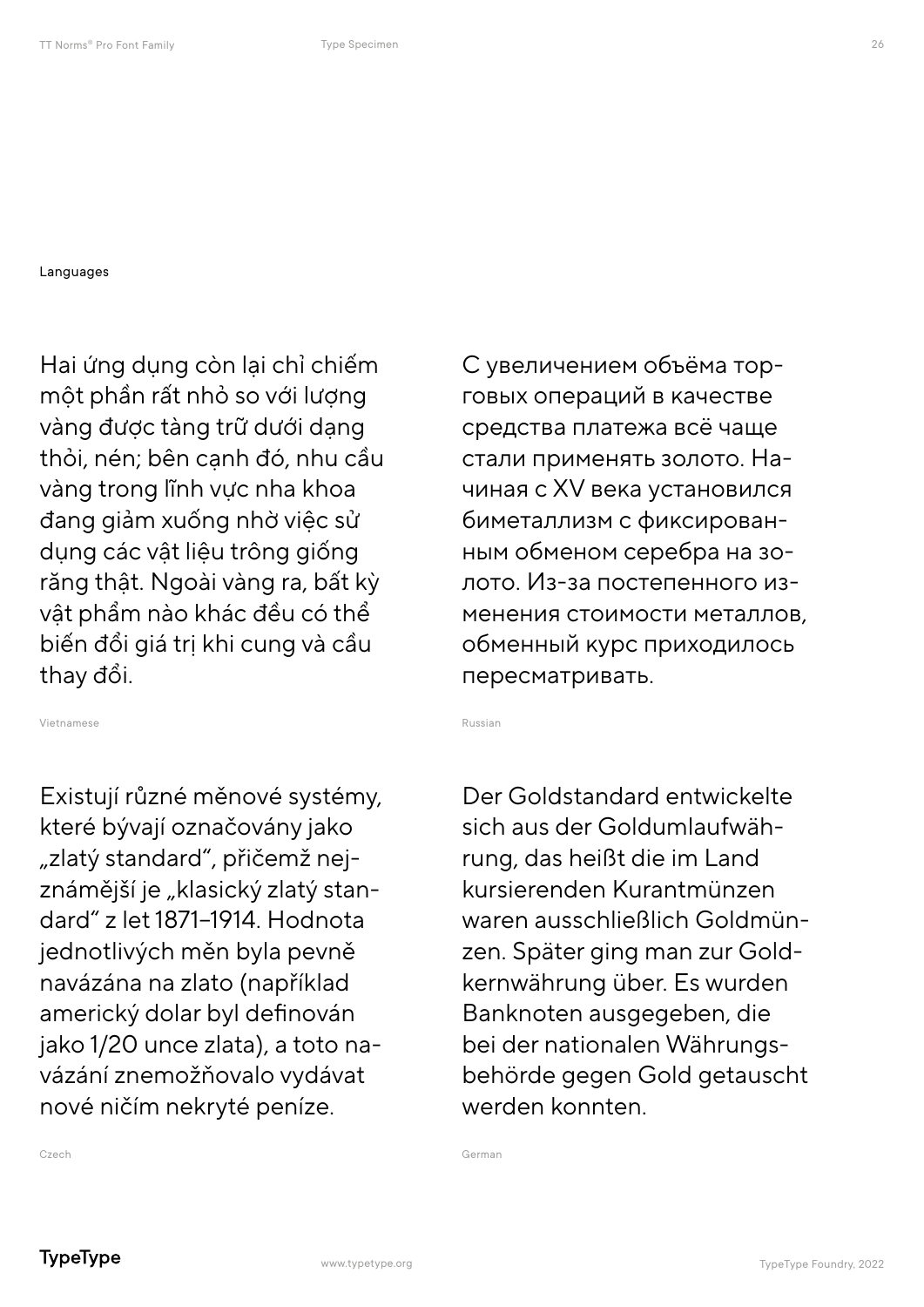# şùppôrt øf māný förĕigñ lăngüågęs

TT Norms® Pro Medium 100 pt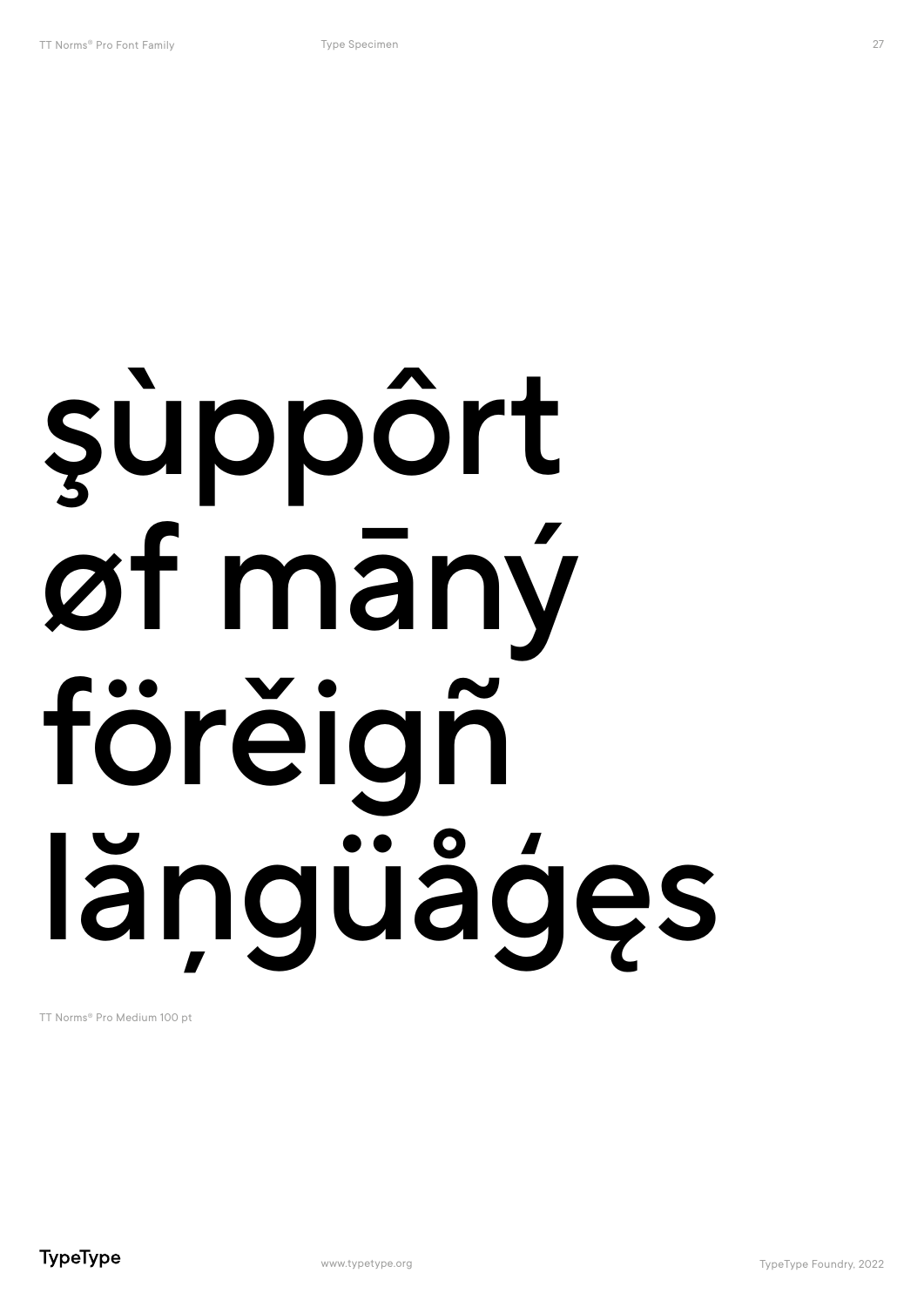Latin Uppercase Latin Lowercase Figures **Cyrillic Uppercase** 

Cyrillic Lowercase

Greek

Vietnam

Punctuation & Symbols

**Expanded Latin Uppercase** 

**Basic Character Set** 

#### ABCDEFGHIJKLMNOPQRSTUVWXYZ

abcdefghijklmnopqrstuvwxyz

0123456789 0123456789 0123456789

**АБВГДЕЁЖЗИЙКЛМНОПРСТУФХЦЧ** ШЩЪЫЬЭЮЯДЛФЃ<sup>Г</sup>ЌЄЅІЇЈЉЊЋЂЎЏ

абвгдеёжзийклмнопрстуфхцчшщъыьэюя ŕґќєѕії іљњћђў у вгажзий и клтфишшъью

ΑΒΓΔΕΖΗΘΙΚΛΜΝΞΟΠΡΣΤΥΦΧΨΟΆΕΉΊΙΟΥΥ Ώγαβγδεζηθικλμνξοπρςστυφχψωάέή(ϊΐόύϋΰώ

ĂĂĂĂĂÃÂÂÂÂĂAAÉÊÊÊÊĒEE EI I ĨŐ QÔ Ô Õ Q O **OÓOÒÖÖUŮŨƯÚƯỪŮŨYŶŶắăåååâââåååa**à éêêể eè eilî ó ô ô ô ô o o d d d d d û u û u ú u ù ù ữ y y y

!i?¿?i«»(...;","",...."""||---\_\/()[]{}..\* #§©®®¶Nº™@& +\*°^

*ÀÁĂÂÄĀĄÅÅÃÆAÉĆČÇĈĊĎĐĐÈÉĚÊËĖĒĔĘ* ĞĢĜĠĠĤĦÌÍĨĨĬĪJĬIJĺJĴĶĹĽĻĿŁŃŇŅŇŊßÒÓÔ ÖŐŌÕŎØØOEÞŔŘŖŚŠŜŞŠŤŢŢŦÙÚÛÜŰŪŬ **UŮ**UOŴŴŴŴÝŶŶŸŶŹŽŻ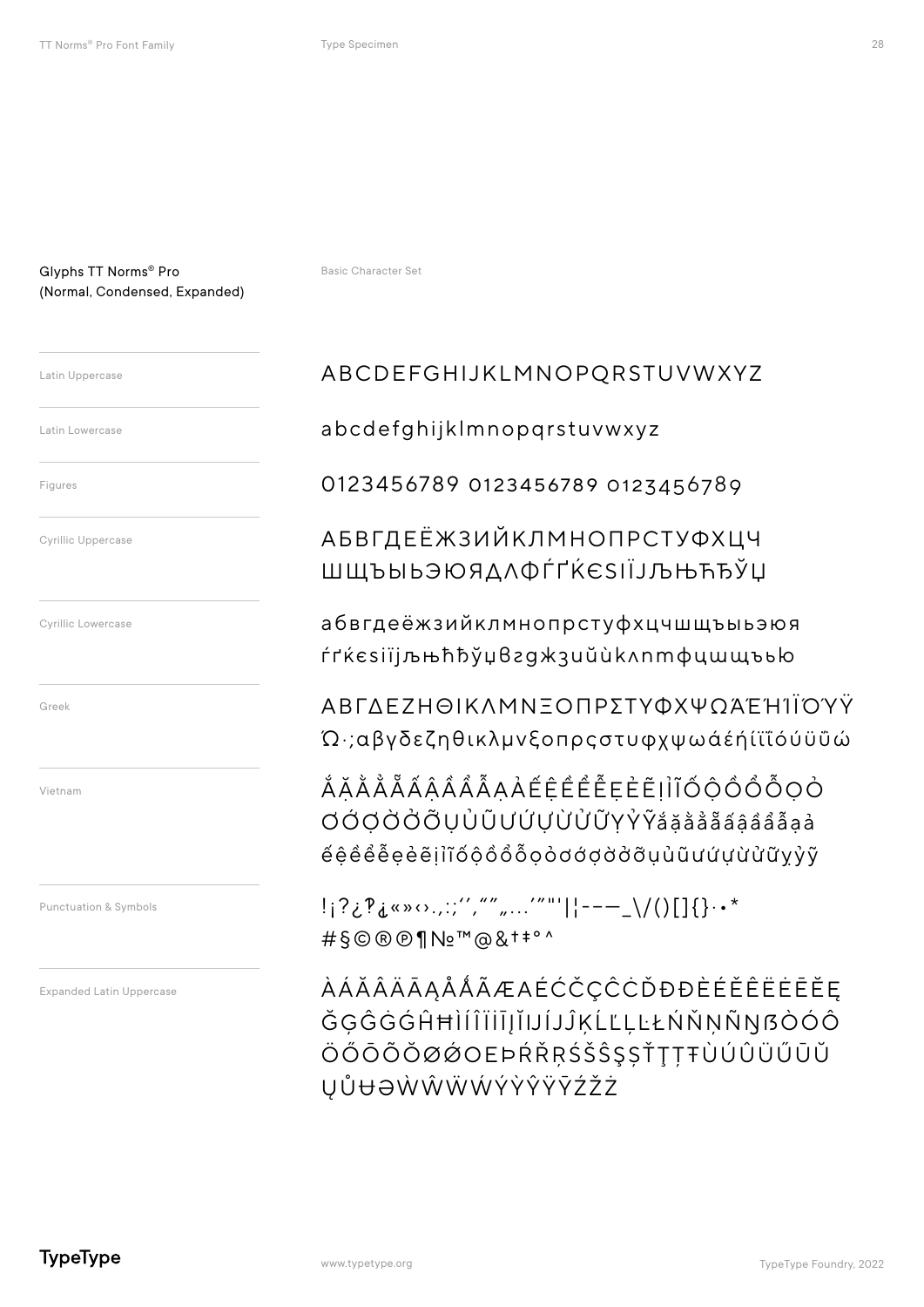#### Glyphs TT Norms® Pro (Normal, Condensed, Expanded)

Expanded Cyrillic Lowercase Expanded Cyrillic Uppercase Mathematical Symbols Currencies Diacritics Arrows

Basic Character Set

Expanded Latin Lowercase **auchašková hafina a hafi až ažá aža ažá aža aé**ćčçĉċďđðèéěëëëeēĕęğģĝġģ ĥħıìí î ïiīįĭijíjȷĵķĺľļŀłńňņñ'nŋßòóôöőōõŏøǿoeþ ŕřŗśšŝşșťţțŧùúûüűūŭųůʉəẃŵẅẁýỳŷÿȳźžż

> ӐӒӐӐӔЀӖЀҼҾӘӚӦӦӦѲѲѲѲ҇ӪӪѺӬӬӬҼ ҪҪѢҌӁӜҖѴЍӢӤҊҊҎ҆ҎҒӶӺҒҔӞѮҘЄӠҚҜҞҠ ӃӅӅӅӉӇӉҤӍҴҨҬҮҰӮӰӲӲӲҲӼӾҴӴӋҸҶ ҺҺӀӸӸЯ҄Я҃Ӧ҃ӦѾ

ӑӓӓӓӕѐӗҽ҄ҿҿәӛӧӧӧѻѳѳӫӫӫдӭӭ҈ҫҫѣѣӂӝҗ ѵѝӣӥҋҋҏӻӷӻӻҕӟѯҙєӡқҝҟҡӄӆӆӆӊӊӊҥӎҵҩҭ ҄үұўўу́уҳҳӿҵӵӌҹҷһһӀӹӹӣя҆ӫѻӂѡ

-+<>≤≥=≠~≈¬±×÷№#%‰μℓ◊Ω℮∂∅ΔΠΣ √∞∫⌘

¤€\$¥₽£¢₴₿₸₹₺₩ƒ₫

ے<br>ذرائع میں ہے کہ *ا* 

←↑→↓↔↕↖↗↘↙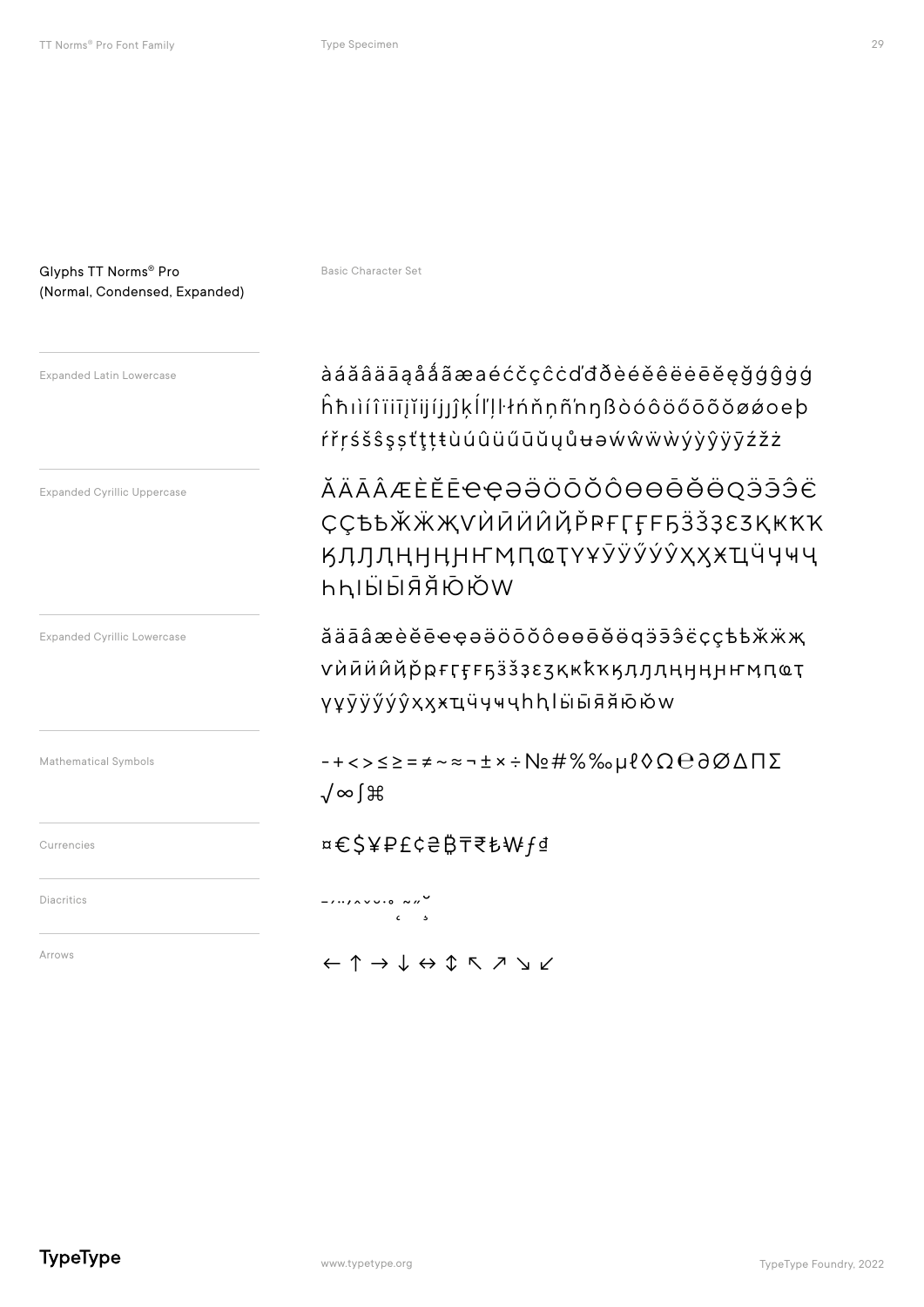#### Glyphs TT Norms® Pro (Normal, Condensed, Expanded)

OpenType Features

#### Tabular Figures & Currencies Proportional Oldstyle Proportional Figures & Currencies Tabular Oldstyle ff ffi fi  $H^{0123456789}$   $H_{0123456789}$ 0123456789€\$¥₽£¢₴₿₸₹₺₩ƒ₫¤ 0123456789€\$¥₽£¢₴₿₸₹₺₩ƒ₫¤ ft fl fl ct sp st 1/1/2 1/3 1/4 1/5 1/6 1/2 1/6 1/0 3/3 3/5 3/4 3/5 3/8 4/5 5/6 5/8 7/8 ЇЇ ЇЇ її 1/2 1/3 1/4 1/5 1/6 1/7 1/8 1/0 1/10 2/3 2/5 3/4 3/5 3/8 4/5 5/6 5/8 7/8 0a 0123456789 H0123456789€\$¥₽£¢₴₿₸₹₺₩ƒ₫¤ H0123456789€\$¥₽£¢₴₿₸₹₺₩ƒ₫¤ 0123456789€\$¥₽£¢₴₿₸₹₺₩ƒ₫¤ 0123456789€\$¥₽£¢₴₿₸₹₺₩ƒ₫¤ 0123456789 Case Sensitive Stylistic Set 01 (Stylistic Alternates) Stylistic Set 02 H[](){}¡¿⸘«»‹›-–—·•@: IÌÍÎÏİĪĮĬIJ�IÌÍÎÏİĪĮĬ IJ � ІЇІ ЇỊỈĨỊỈĨ aàáăâäāąåǻãаӑӓāậắặằẳẵấậầẩẫạả Standard Ligatures Discretionary Ligatures Numerators, Denominators Superscripts, Scientific Inferiors Fractions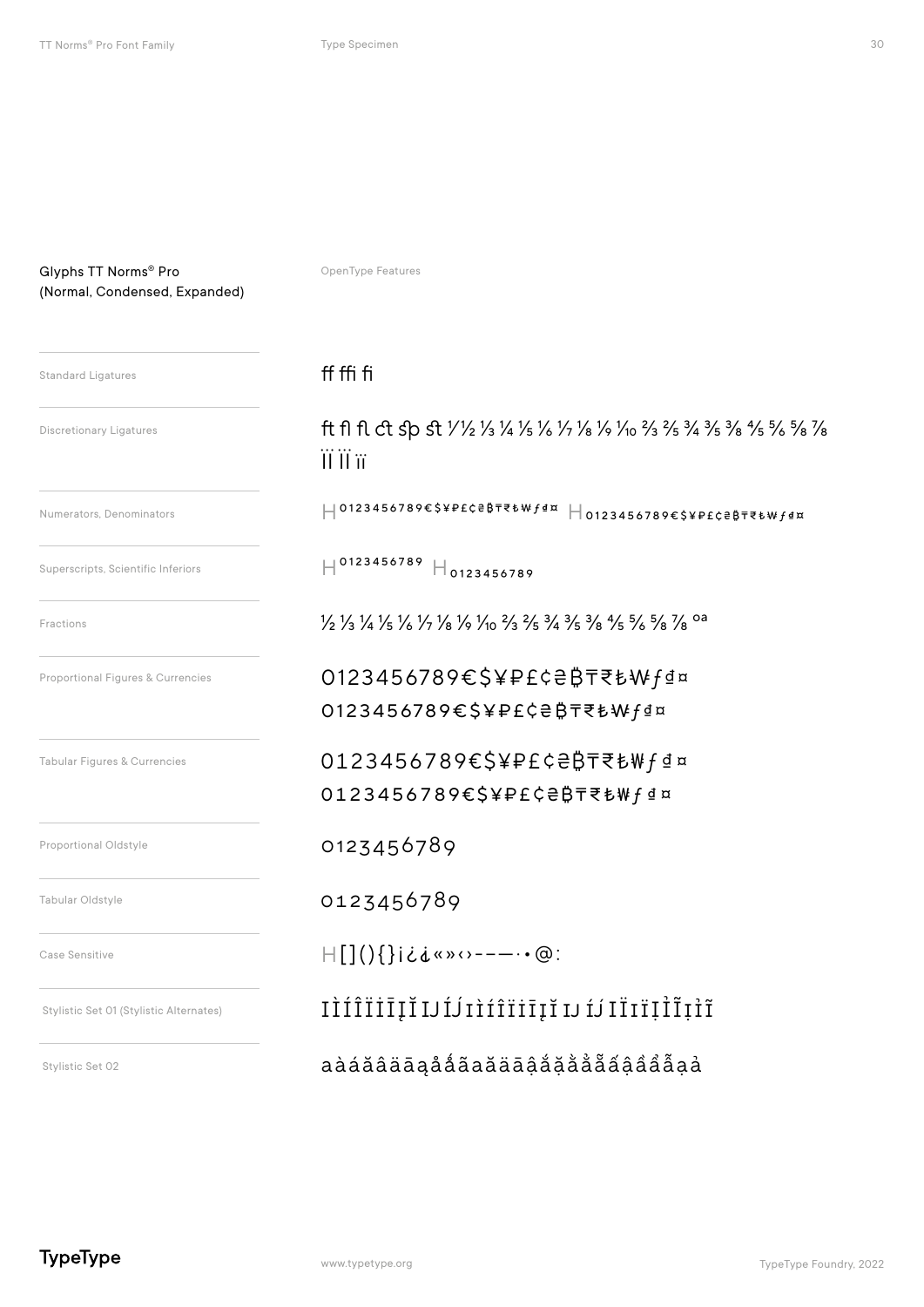| Stylistic Set 03             | uùúûüűūŭųůʉụủũưứựừửữ                                                                                                                                                                                                 |
|------------------------------|----------------------------------------------------------------------------------------------------------------------------------------------------------------------------------------------------------------------|
| Stylistic Set 04             | yýỳŷÿÿyỷỹ                                                                                                                                                                                                            |
| Stylistic Set 05 (Cyrillic)  | yўÿÿÿýŷ                                                                                                                                                                                                              |
| Stylistic Set 06             | lĺľļŀłfl                                                                                                                                                                                                             |
| Stylistic Set 07             | ${\mathcal O} \cup {\mathcal O} \cup {\mathcal O} \cup {\mathcal O} \cup {\mathcal O} \cup {\mathcal O} \cup {\mathcal O} \cup {\mathcal O} \cup {\mathcal O} \cup {\mathcal O} \cup {\mathcal O} \cup {\mathcal O}$ |
| Stylistic Set 08             | 000000000000000000000                                                                                                                                                                                                |
| Stylistic Set 09 (Romanian)  | <b>ŞşşȚȚț</b>                                                                                                                                                                                                        |
| Stylistic Set 10 (Dutch)     | IJ IJ ij ĺJ ÍJ íj                                                                                                                                                                                                    |
| Stylistic Set 11 (Catalan)   | <b>LL</b> LL H H                                                                                                                                                                                                     |
| Stylistic Set 12 (Turkish)   | İ                                                                                                                                                                                                                    |
| Stylistic Set 13 (Bashkir)   | FFF                                                                                                                                                                                                                  |
| Stylistic Set 14 (Chuvash)   | Ççç                                                                                                                                                                                                                  |
| Stylistic Set 15 (Bulgarian) | ДЛФвгджзийѝклптфцшщъъюДЛФ                                                                                                                                                                                            |
| Stylistic Set 16 (Serbian)   | δ                                                                                                                                                                                                                    |

OpenType Features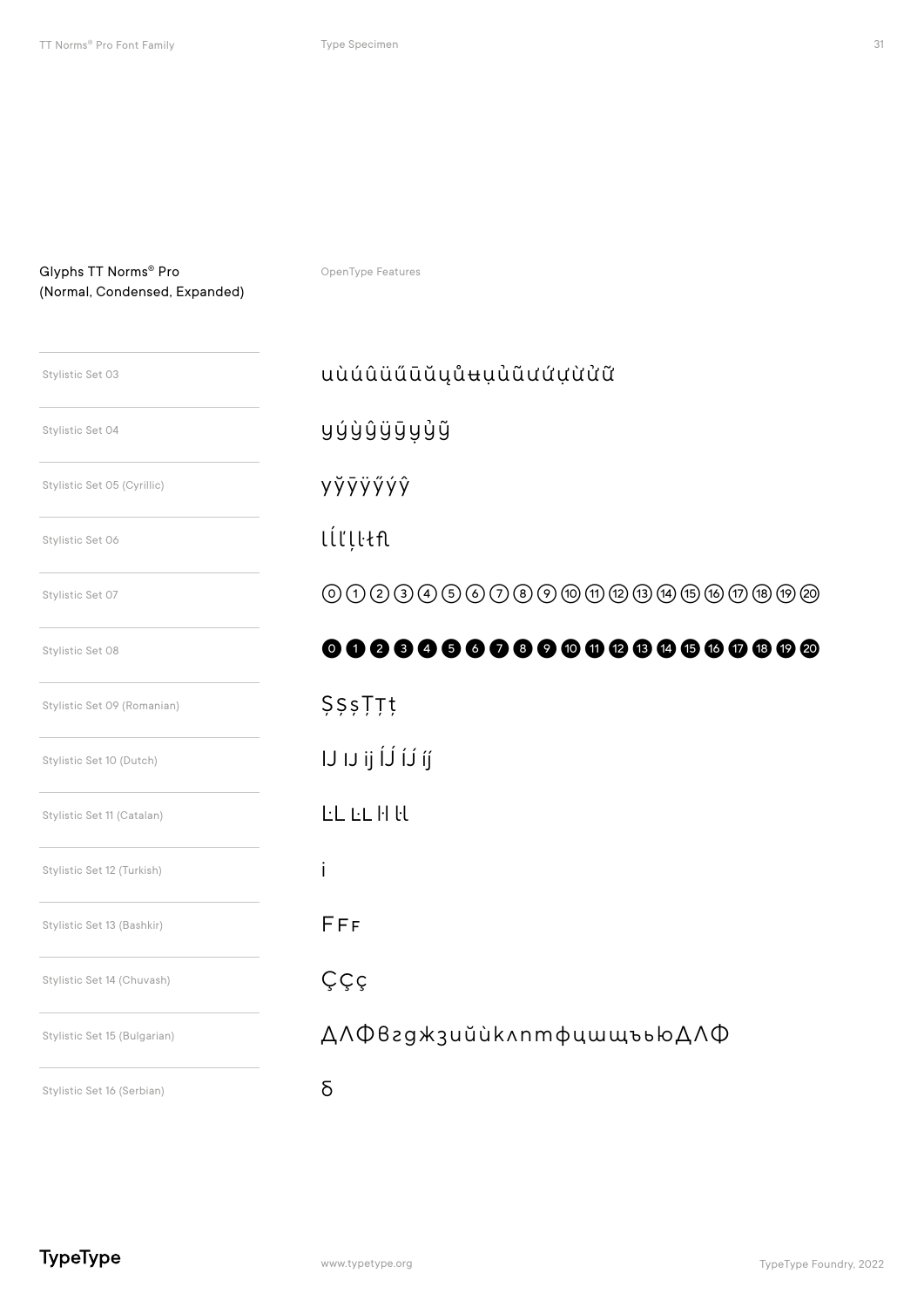OpenType Features

#### **Stylistic Alternates**

**Contextual Alternates** 

Localization

Capitals to Small Caps

#### IÌÍÎÏİĪĮĬIJÍJaàáăâäāąååãlĺľļŀłuùúûüűūŭųůu **yýùûÿūIÌÍÎÏIIIIJÍJ**f IÏaăäāâyyvÿýýŷIÏ **I**II ă ă ă ă ă â â â â a a u u u u u u u u u u g u j î î

 $\beta$ ...  $-\frac{1}{2} \leq \neq \mathcal{P}$ 

SSsTTtlJ IJ ij IJ Ij IJ LL LL H LL IFFFCCCO **ΔΛΦ**β2g\*3uŭùk^nmφuwwъью ДЛФ

!i?¿?i#§Nº&%%€\$¥₽£¢₴₿₸₹₺₩f₫¤0123456789 ABCDEFGHIJKLMNOPQRSTUVWXYZ ÀÁĂÂÄĀĄÅÅÃÆAÉĆČÇĈĊĎĐĐÈÉĚÊËĖĒĒĘĞ ĢĜĠĠĤĦÌÍÎÏĬĪJĬIJĺJĴĶĹĽĻĿŁŃŇŅÑŊßÒÓÔÖŐ ŌÕŎØØOEÞŔŘŖŚŠŜŞȘŤŢŢŦÙÚÛÜŰŪŬŲŮ<del>U</del>Ə ŴŴŴŴÝŶŶŸŸŹŽŻIÌÍÎĨĨĪĪĮĬIJĹĴ ΑΒΓΔΕΖΗΘΙΚΛΜΝΞΟΠΡΣΤΥΦΧΨΩΆΈΉ ΙΙΟΎΥΫ́Ω <u>Ă Ă Ă Ă Ă Â Â Â Â Â A A E Ê Ê Ê Ê Ê Ê Ê E Ê I I J Ő Ô Ô Ô Ô Ô O O O Ó </u> **OÒÒÕUÙŨƯỨƯỪŮŨYÝŶ АБВГДЕЁЖЗИЙКЛМНОПРСТУФХЦЧШЩЪЫЬ** ЭЮЯДЛФЃҐЌЄЅІЇЈЉЊЋЂЎЏӐӒА҄ӒӔЀӖЀҼҾӘ ӚӦӦӦѺѲѲѲ҇ӪӪѺӬӬӬЀҪҪѢҌӁӜҖѴЍӢӤӤҊ Р<sup>е</sup>ғгеғыз засақ кккқ дл ден не не мастуу ӮӰӲӲӲҲҲӾҴӴӋҸҶҺҺӀӸӸЯ҄Ӑ҃҈Ӧ҃ӦѠ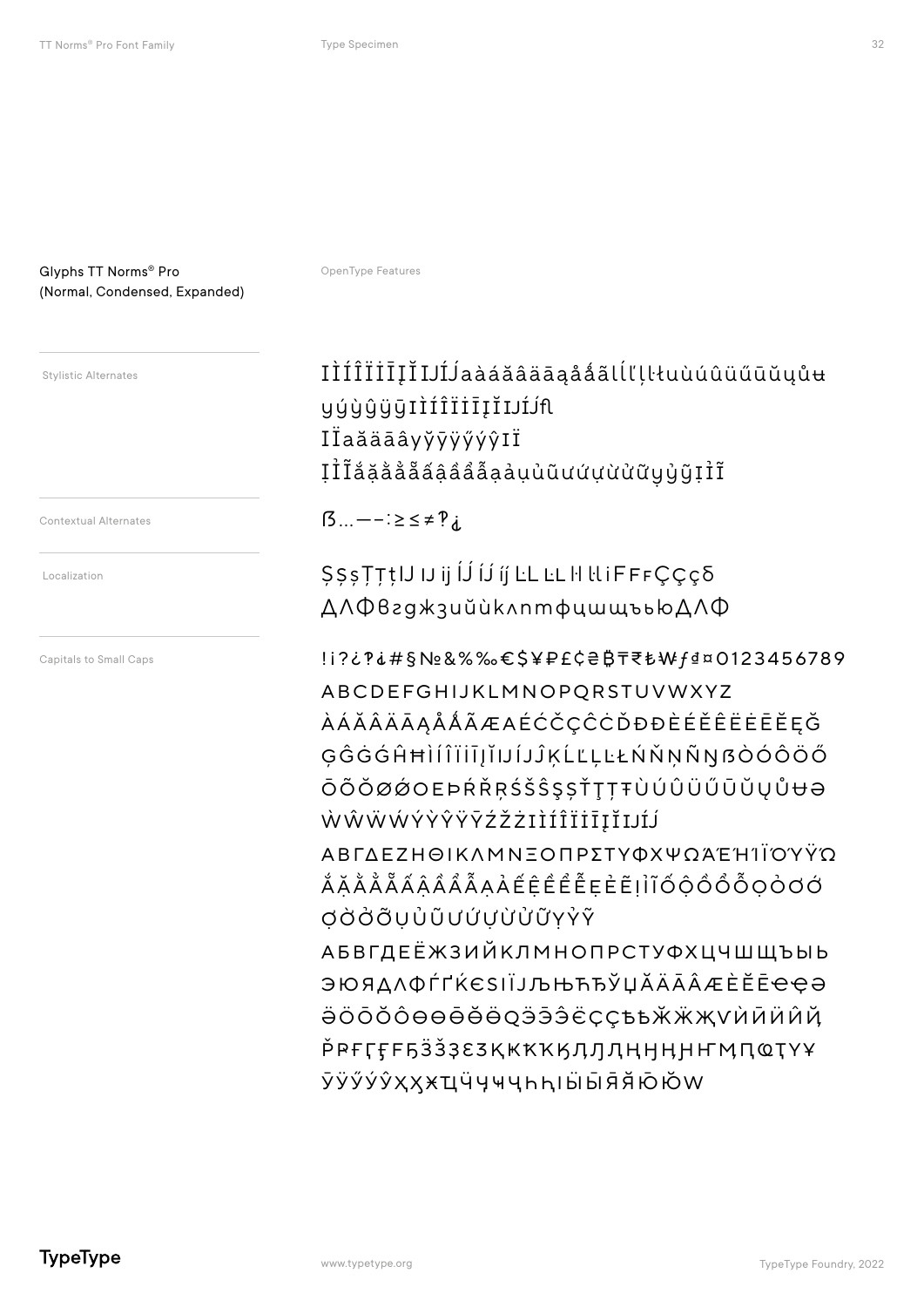OpenType Features

Small Capitals

!i?¿?i#§Nº&%%€\$¥₽£¢₴₿₸₹₺₩f₫¤0123456789 ABCDEFGHIJKLMNOPQRSTUVWXYZ *ÀÁĂÂÄĀĄÅÅÃÆAÉĆČÇĈĊĎĐĐÈÉĚÊËĖĒĒĘĞ* ĢĜĠĠĤĦÌÍĨĬĨĬĬIJĺJĴĶĹĽĻĿŁŃŇŅÑŊßÒÓÔÖŐ ŌÕŎØØOEÞŔŘŖŚŠŜŞŠŤŢŢŦÙÚÛÜŰŪŬŲŮ<del>U</del>Ə ŴŴŴŴÝŶŶŸŸŹŽ

**ΑΒΓΛΕΖΗΘΙΚΛΜΝΞΟΠΡΣΤΥΦΧΨΟΆΈΗΙΪΟΎΫ́Ο** ĂĂĂĂĂĂAAAĂĂĂAAEEEEEEEEIIIÓQÔÔÔQOOO **OÒÒÕUÙŨƯỨƯỪŮŨYŶŶ** 

**АБВГДЕЁЖЗИЙКЛМНОПРСТУФХЦЧШЩЪЫЬ** ЭЮЯДЛФЃҐЌЄЅІЇЈЉЊЋЂЎЏ**Ӑ**ӒА҄ӔЀӖЀҼҾӘ ӚӦӦӦѺѲѲѲ҇ӪӪѺӬӬӬЀҪҪѢҌӁӜҖѴЍӢӤӤҊ Р<sup>е</sup>ғгеразалқққққдллңнңнымпотүұ ӮӰӲӲӲҲҲӾҴӴӋҸҶҺҺӀӸӸЯ҄Ӑ҃҃҉Ӧ҃҃ӦѠ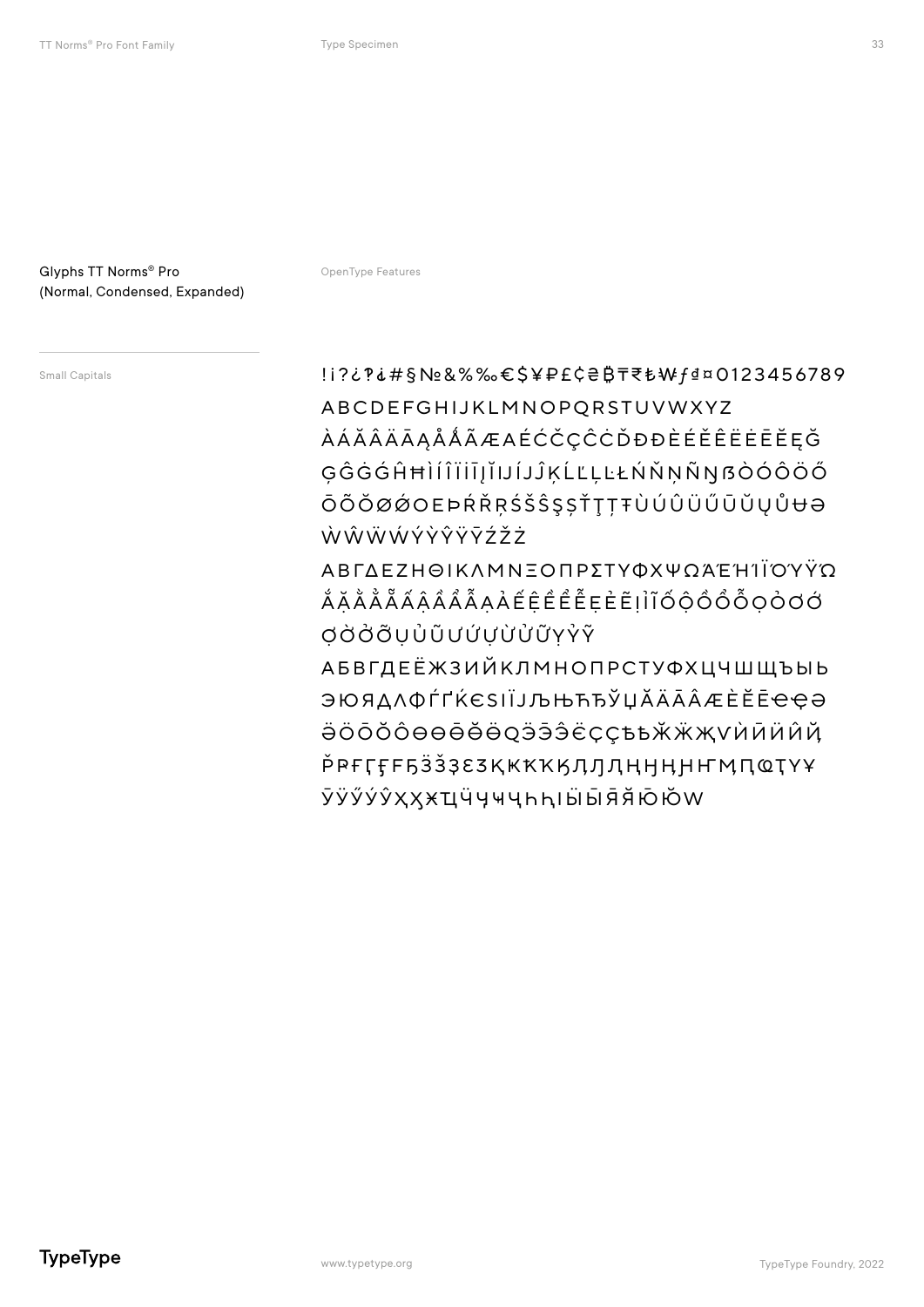#### Glyphs TT Norms<sup>®</sup> Pro Mono

Basic Character Set

| Latin Uppercase                 | ABCDEFGHIJKLMNOPQRSTUVWXYZ                                                                                                                                                                                       |
|---------------------------------|------------------------------------------------------------------------------------------------------------------------------------------------------------------------------------------------------------------|
| Latin Lowercase                 | abcdefghijklmnopqrstuvwxyz                                                                                                                                                                                       |
| Figures                         | 0123456789 0123456789                                                                                                                                                                                            |
| Cyrillic Uppercase              | АБВГДЕЁЖЗИЙКЛМНОПРСТУФХЦЧ<br>ШЩЪЫЬЭЮЯДЛФЃҐЌЄЅІЇЈЉЊЋЂЎЏ                                                                                                                                                           |
| Cyrillic Lowercase              | абвгдеёжзийклмнопрстуфхцчш<br>ѓґќєsіїјљњћђўџвгджзийùkлnm                                                                                                                                                         |
| Greek                           | ΑΒΓΔΕΖΗΘΙΚΛΜΝΞΟΠΡΣΤΥΦΧΨΩΆΈ<br>εζηθικλμνξοπρςστυφχψωάέήίϊ                                                                                                                                                         |
| Vietnam                         | <i>ĂĂĂĂÃÃÂÂÂÂĀAÀ</i> ÉÊÊÊĒEEĒĮÌĨŐộÔ<br>ÙŨƯỨƯỪỬŨYŶŶắăằẳẵẩâẩẩẫaảếêề<br>ÔÕọòơớợờởỡụủũưứựừửữỵỷỹ                                                                                                                      |
| Punctuation & Symbols           | !¡?¿?¿«» ‹› . , : ; '´', " " " ´ " "<br>$[ ] { } \cdot \cdot * \quad # \S \circledcirc \circ \P \wedge \negthinspace \mathbb{N} \circ \S \circ \negthinspace \mathbb{N} \circ \S \circ \negthinspace \mathbb{N}$ |
| <b>Expanded Latin Uppercase</b> | ÀÁĂÂÄĀĄÅÅÃÆAÉĆČÇĈĊĎĐĐÈÉĚÊË<br>ĞĢĜĠĠĤĦÌÍÎÏİĪĮĬIJÍJĴĶĹĽĻĿŁŃ                                                                                                                                                        |

### cdefghijklmnopqrstuvwxyz 23456789 0123456789

вгдеёжзийклмнопрстуфхцчшщъыьэюя *k*esiïjљњћђўџвгджзийѝkлnmФцшщъью

ΓΔΕΖΗΘΙΚΛΜΝΞΟΠΡΣΤΥΦΧΨΩΆΈΉΊΪΌΥΫ́Ωαβνδ ηθικλμνξοπρςστυφχψωάέή ίϊϊόύϋΰώ

Ă Ă Ă Ã A Â Â Â Â A A É Ê Ê Ê Ê Ê Ê E E I Î Õ Ô Ô Ô Ô Ô O O O O O O O O O O O O **UÚŲÙÙŨYŶŶắặằẳẵãậâẩẩāạàéệểểễeèẽiiíóộô** oòdádàðuùũuúuùùữyỷỹ

? ¿ P ¿ « » ‹ › . , : ; ' ' , " " " . . . ' " " ' | | ---\_ \ / ()  $\{ \} \cdot \cdot \cdot * \quad # \S \heartsuit \& @ \P \wedge \cdot \cdot \cdot * \cdots$ 

ĂÂÄĀĄÅÅÃÆAÉĆČÇĈĊĎĐĐÈÉĚÊËĖĒĔĘ ĜĠĠĤĦÌÍĨÏİĪĮĬIJÍJĴĶĹĽĻĿŁŃŇŅÑŊ *BÒÓÔÖŐŌÕŎØØOEÞŔŘRŚŠŜŞȘŤŢŢŦ* ÙÚÛÜŰŪŬŲŮ baŴŴŴŴÝŶŶŸŶŹŽŻ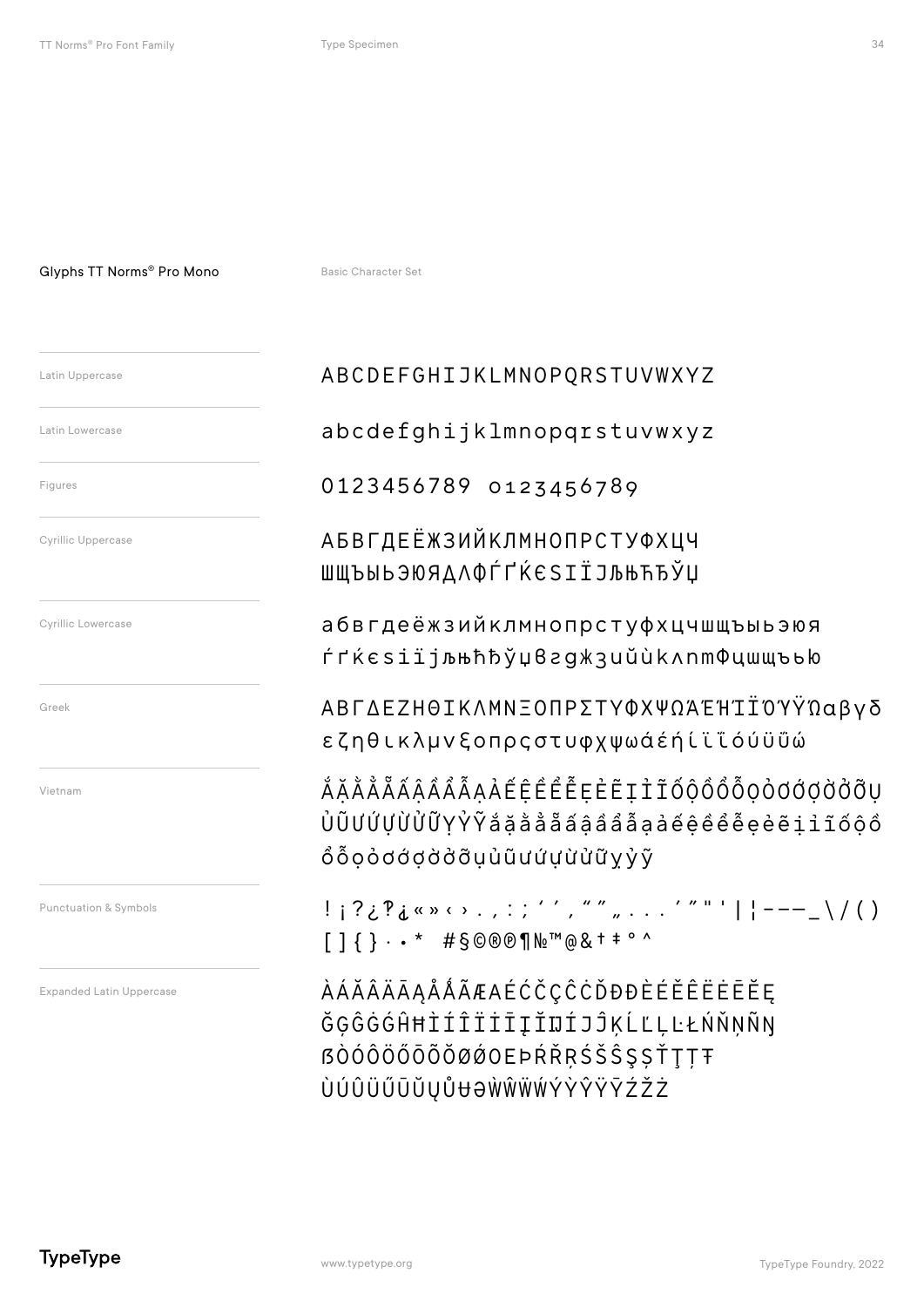#### Glyphs TT Norms® Pro Mono

Basic Character Set

| <b>Expanded Latin Lowercase</b>    | àáăâäāąååãæaéćčçĉċďđðèéěêëėēĕęğģĝġģ<br>ĥħıìíîïiīįĭijíjjĵķĺľļlłńňņñ'nŋßòóôöőōõ<br>ŏøǿoeþŕřŗśšŝşṣťţṭŧùúûüűūŭyůʉəẃŵẅẁýỳŷ<br>ÿÿźžż |
|------------------------------------|--------------------------------------------------------------------------------------------------------------------------------|
| <b>Expanded Cyrillic Uppercase</b> | ӐӒĀÂӔЀӖĒҼҾӘӚӦӦӦѺѲѲѲ҄ӪӪѺӬӬӬ҄ЁҪҪѢҌӁӜҖѴЍӢӤ<br>ЍҊР҆ҎҒӶӺ <b>₣ҔӞѮҘ</b> ᢄӠҚҜҞҠӃӅӅӅӉӉӉҤӍПҨҬҮҰӮӰӲӲ<br>ӮҲҲӾҴӴӋҸҶҺҺӀӸӸЯ҄Я҃Ӧ҃҈ӦѠ           |
| <b>Expanded Cyrillic Lowercase</b> | ăäāâæèĕēeęəӛöōŏôөөēĕӫqӭӭэ̂ёҫҫѣѣӂӝҗ<br>Ѵѝӣӥӥ҆ҋр҅ҏӻӷӻӻҕӟӟҙєӡқҝҟҡӄӆӆӆӊӈӊӈҥӎпҩҭ<br>үұўўўу̂хҳӿҵӵӌҹҷһһӀӹӹя҄я҆ӣӧѡ                     |
| Mathematical Symbols               | ゠+<>≤≥=≠~≈¬±×÷№#%‰µℓ◊Ω℮∂ØΔΠΣ<br>√∞∫∦                                                                                           |
| Currencies                         | ¤€\$¥₽£¢₴₿₸₹₺₩ƒ₫                                                                                                               |
| <b>Diacritics</b>                  |                                                                                                                                |
| Arrows                             | ←↑→↓⇔\$↖↗↘↙                                                                                                                    |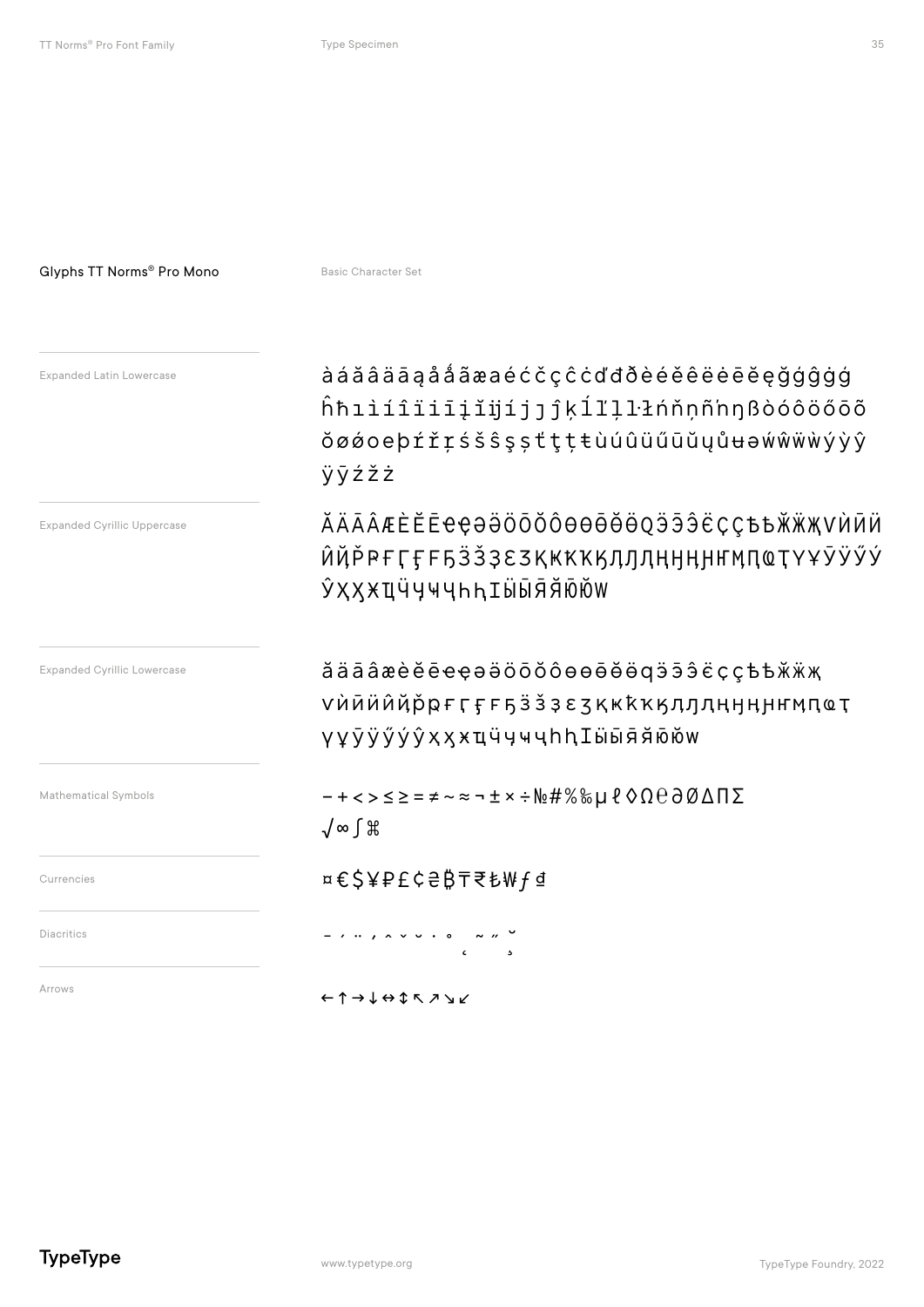#### Glyphs TT Norms® Pro Mono

OpenType Features

| <b>Discretionary Ligatures</b>     | fiflfl                                                                                                                                                                                              |
|------------------------------------|-----------------------------------------------------------------------------------------------------------------------------------------------------------------------------------------------------|
| Numerators, Denominators           | $\begin{array}{c} \square$ 0 1 2 3 4 5 6 7 8 9 € \$ ¥ P £ ¢ $\in$ $\upbeta$ $\bar{\tau}$                                                                                                            |
|                                    | $\begin{array}{c} \square$ 0 1 2 3 4 5 6 7 8 9 $\epsilon$ \$ $\angle$ P $\epsilon$ c a B $\overline{\tau}$                                                                                          |
| Superscripts, Scientific Inferiors | $H_{0123456}$                                                                                                                                                                                       |
| Fractions                          | $\frac{1}{2}$ $\frac{1}{3}$ $\frac{1}{4}$ $\frac{1}{5}$ $\frac{1}{6}$ $\frac{1}{2}$ $\frac{1}{2}$ $\frac{1}{8}$ $\frac{1}{8}$ $\frac{1}{9}$ $\frac{1}{8}$ $\frac{1}{2}$ $\frac{1}{3}$ $\frac{1}{4}$ |
| Proportional Figures & Currencies  | 0123456789€\$¥P£¢₴₿₸₹                                                                                                                                                                               |
| Proportional Oldstyle              | 0123456789                                                                                                                                                                                          |
| Case Sensitive                     | H [ ] ( ) { } i ¿ ¿ « » ‹ › - - - · • @                                                                                                                                                             |
| Stylistic Set 02                   | aàáăâäāąååãaăäāậắặằẳ                                                                                                                                                                                |
| Stylistic Set 03                   | uùúûüűūŭyůʉụủũưứựừửũ                                                                                                                                                                                |
| Stylistic Set 04                   | yýỳŷÿÿyỷỹ                                                                                                                                                                                           |
| Stylistic Set 05 (Cyrillic)        | yўÿÿӳýŷ                                                                                                                                                                                             |
| Stylistic Set 06                   | ししじししとfl                                                                                                                                                                                            |
| Stylistic Set 07                   | 00000000000000000000                                                                                                                                                                                |
| Stylistic Set 08                   |                                                                                                                                                                                                     |
| Stylistic Set 09 (Romanian)        | ŞşȚț                                                                                                                                                                                                |

#### $f: A \cap B$

| $\begin{array}{c} \square$ 0 1 2 3 4 5 6 7 8 9 € \$ ¥ P £ C ₴ ₿ ₸ ₹ ₺ ₩ ƒ ₫ ¤                                                   |
|---------------------------------------------------------------------------------------------------------------------------------|
| $\begin{array}{c} \square$ 0 1 2 3 4 5 6 7 8 9 € \$ ¥ P £ ¢ ₴ ₿ ₸ ₹ ₺ ₩ ƒ ₫ ¤                                                   |
| $\begin{array}{c ccccccccc}\n  & 0 & 1 & 2 & 3 & 4 & 5 & 6 & 7 & 8 & 9 \\ & 0 & 1 & 2 & 3 & 4 & 5 & 6 & 7 & 8 & 9\n\end{array}$ |
| 1/2 1/3 1/4 1/5 1/6 1/7 1/8 1/9 1/0 1/3 1/5 3/4 3/5 3/8 1/5 5/8 5/8 7/8                                                         |
| 0123456789€\$¥₽£¢₴₿₸₹₺₩ <i>f</i> ₫¤                                                                                             |
| 0123456789                                                                                                                      |
| $H[\ ]$ ( ) { } i ¿ i « » < > - - - · • @ :                                                                                     |
| aàáăâäāąååãaăäāậåặằẳẵẫẩậẩẩẫaả                                                                                                   |
| uùúûüűūŭyůʉụủũưứựừửữ                                                                                                            |
| yýỳŷÿÿyỳỹ                                                                                                                       |
| <b>y</b> y y y y y y                                                                                                            |
| <b>LLLLLtfl</b>                                                                                                                 |
| 0000000000000000000000                                                                                                          |
| 000000000000000000000                                                                                                           |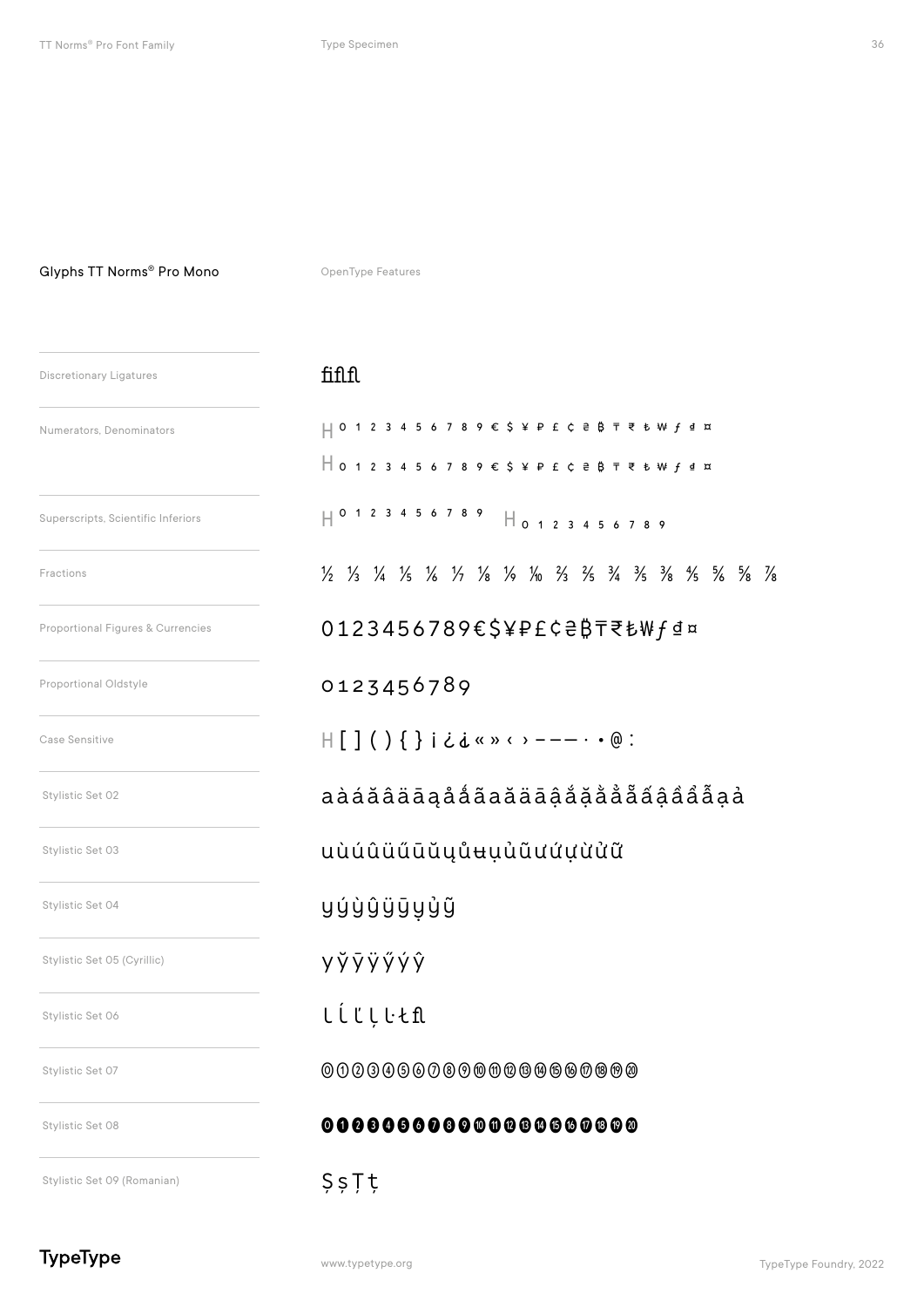#### Glyphs TT Norms® Pro Mono

OpenType Features

| Stylistic Set 10 (Dutch)     | IJ íj<br>IJ ij                                                                   |
|------------------------------|----------------------------------------------------------------------------------|
| Stylistic Set 11 (Catalan)   | LL 11 tl                                                                         |
| Stylistic Set 12 (Turkish)   | i                                                                                |
| Stylistic Set 13 (Bashkir)   | FF                                                                               |
| Stylistic Set 14 (Chuvash)   | Çç                                                                               |
| Stylistic Set 15 (Bulgarian) | ДЛФвгджзийùклптфцшщъью                                                           |
| Stylistic Set 16 (Serbian)   | δ                                                                                |
| <b>Stylistic Alternates</b>  | aàáăâäāąååãlĺľļŀłfluùúûüűūŭųůʉyýỳŷÿy<br>aăäāâyўÿÿýýŷ<br>ắặằẳẵãậẩẩẫạảụὐũưứựừửữyỷỹ |
| <b>Contextual Alternates</b> | $\beta$ $- - \frac{1}{2} \geq \frac{1}{2} \neq \frac{1}{2}$                      |
| Localization                 | ДЛФвгджзийùклптфцшщъью                                                           |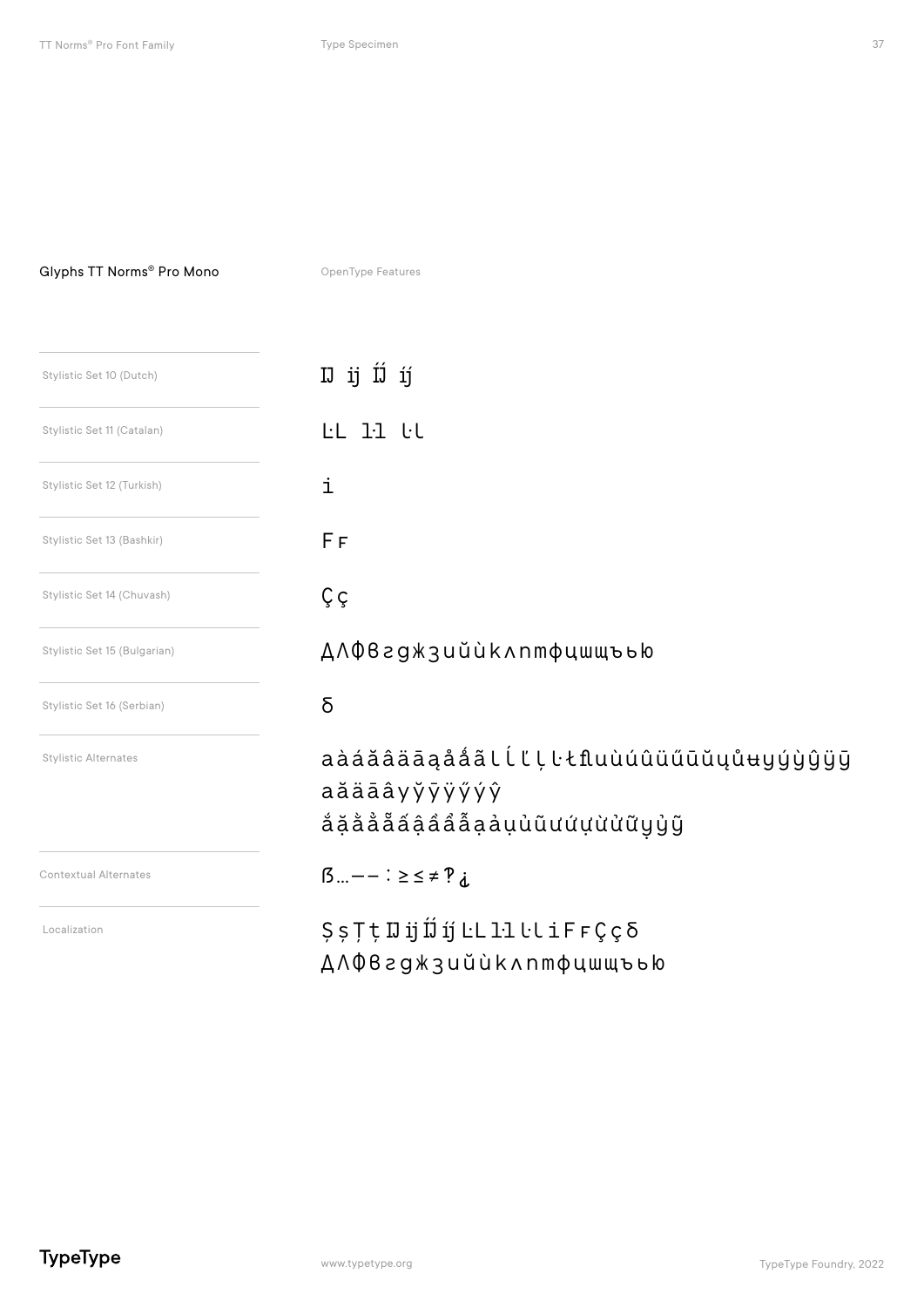Basic characters TT Norms® Pro Normal

## ABCDEFGHIJ KLMNOPQR STUVWXYZ abcdefghijklmn opqrstuvwxyz 0123456789

TT Norms® Pro Medium 80 pt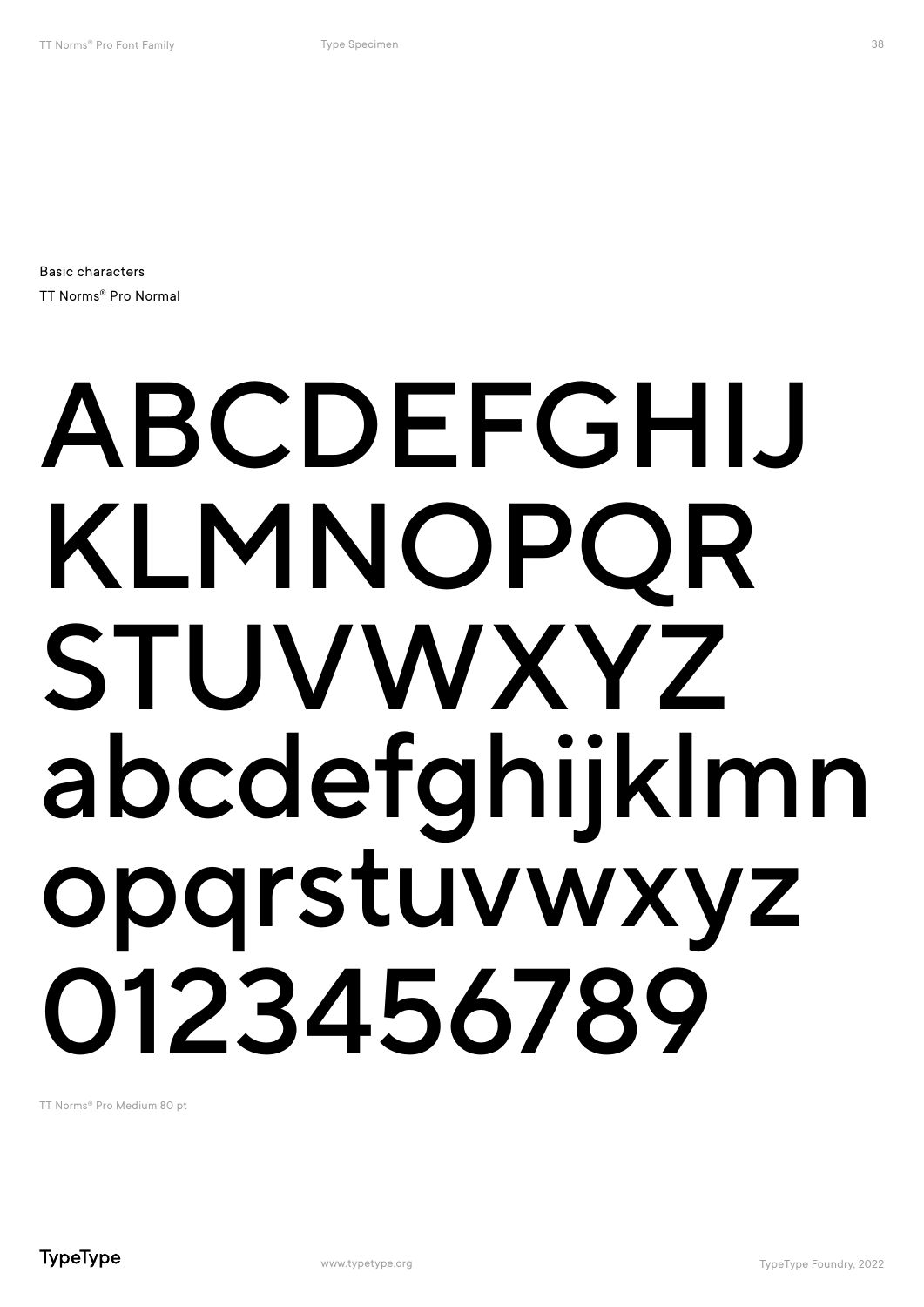Basic characters TT Norms® Pro Mono

## ABCDEFGHIJ KLMNOPQRST UVWXYZ abcdefghijk lmnopqrstu vwxyz 0123456789

TT Norms® Pro Mono Medium 80 pt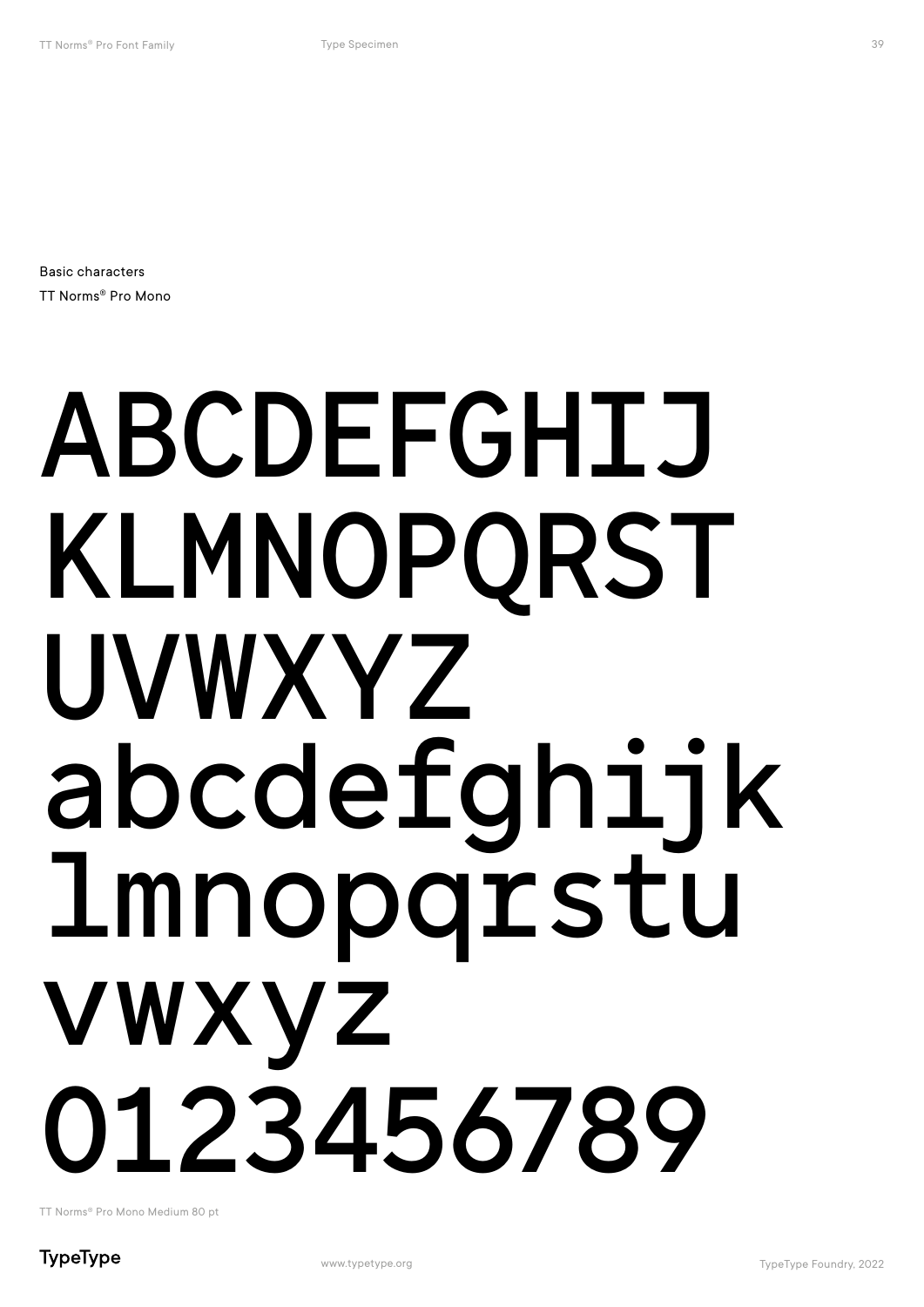Examples TT Norms® Pro (Normal, Condensed, Expanded)

TT Norms® Pro Regular 42 pt

TT Norms® Pro Regular 32 pt

Around the start of the 20th centu- ry, the Philippines pegged the silver peso/dollar to the U.S. dollar at ¢50.

By the end of 1913, the classical gold standard was at its peak but World War I caused many countries to suspend or abandon it.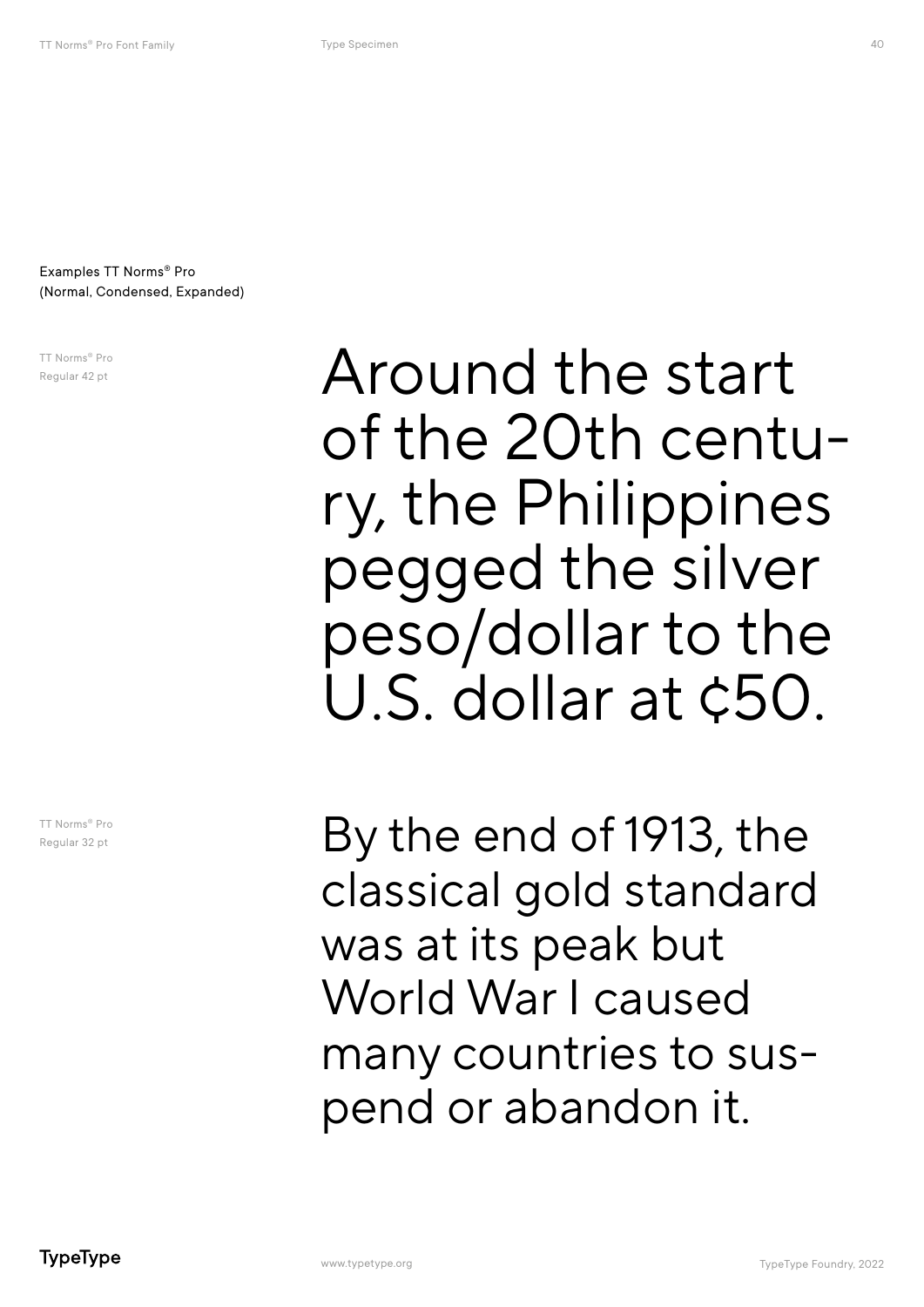#### Examples TT Norms® Pro (Normal, Condensed, Expanded)

TT Norms® Pro Regular 24 pt

TT Norms® Pro Regular 18 pt

TT Norms® Pro Regular 12 pt

TT Norms® Pro Regular 8 pt

The British Gold Standard Act 1925 both introduced the gold bullion standard and repealed the gold specie standard.

Instead, the law compelled the authorities to sell gold bullion on demand at a fixed price, but "only in the form of bars containing approximately four hundred ounces troy [12 kg] of fine gold".

The end of the gold standard was successfully effected by the Bank of England through appeals to patriotism urging citizens not to redeem paper money for gold specie. In 1925 Britain returned to the gold standard in conjunction with Australia and South Africa, that the gold specie standard was officially ended.

Loans from American and French Central Banks of £50,000,000 were insufficient and exhausted in a matter of weeks, due to large gold outflows across the Atlantic. The British benefited from this departure. They could now use monetary policy to stimulate the economy. Australia and New Zealand had already left the standard and Canada quickly followed suit.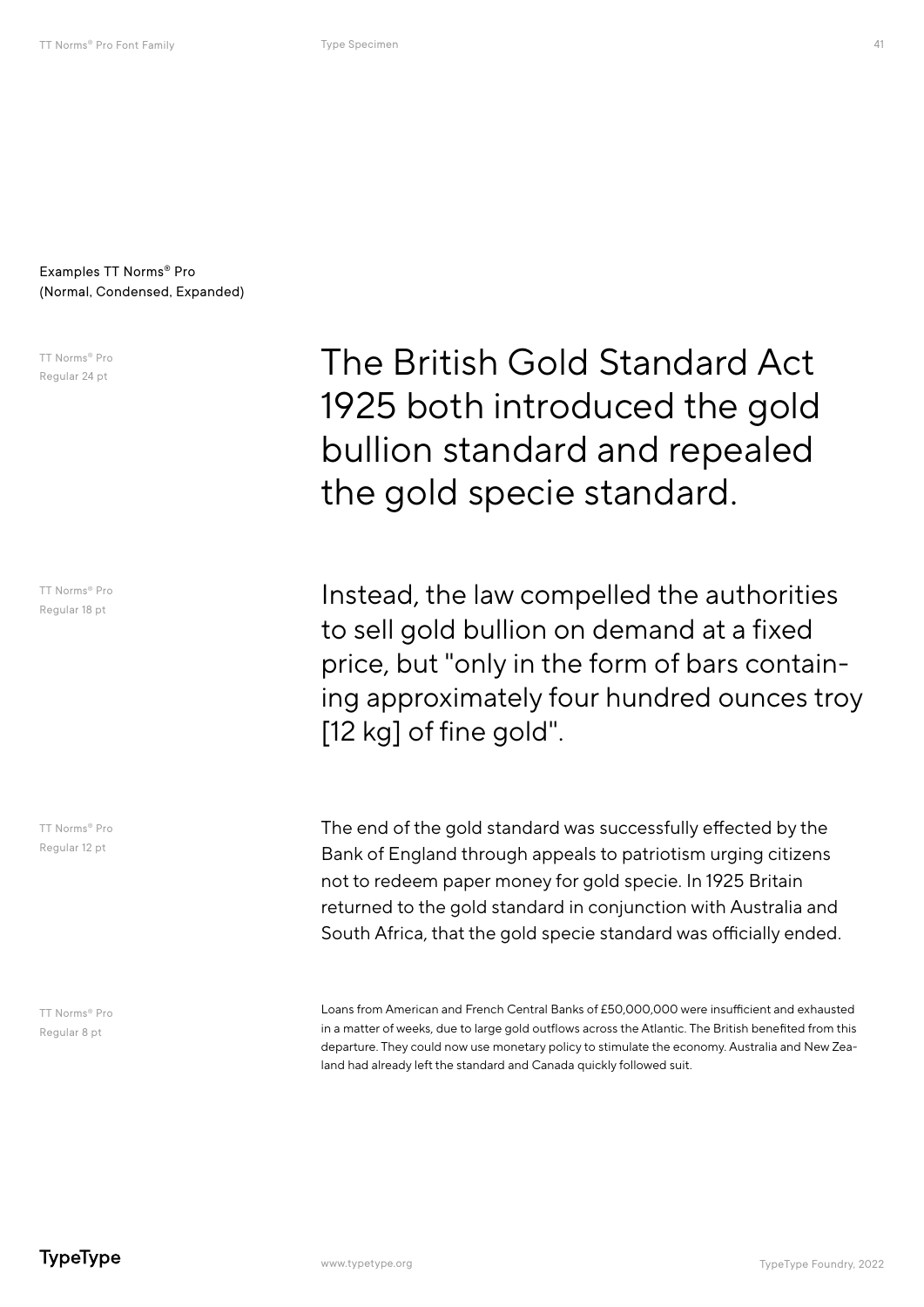TT Norms® Pro Mono Regular 24 pt

TT Norms® Pro Mono Regular 18 pt

TT Norms® Pro Mono Regular 12 pt

TT Norms® Pro Mono Regular 8 pt

The British Gold Standard Act 1925 both introduced the gold bullion standard and repealed the gold specie standard.

Instead, the law compelled the authorities to sell gold bullion on demand at a fixed price, but "only in the form of bars containing approximately four hundred ounces troy of fine gold".

The end of the gold standard was successfully effected by the Bank of England through appeals to patriotism urging citizens not to redeem paper money for gold specie. In 1925 Britain returned to the gold standard in conjunction with Australia and South Africa, that the gold specie standard was officially ended.

Loans from American and French Central Banks of £50,000,000 were insufficient and exhausted in a matter of weeks, due to large gold outflows across the Atlantic. The British benefited from this departure. They could now use monetary policy to stimulate the economy. Australia and New Zealand had already left the standard and Canada quickly followed suit.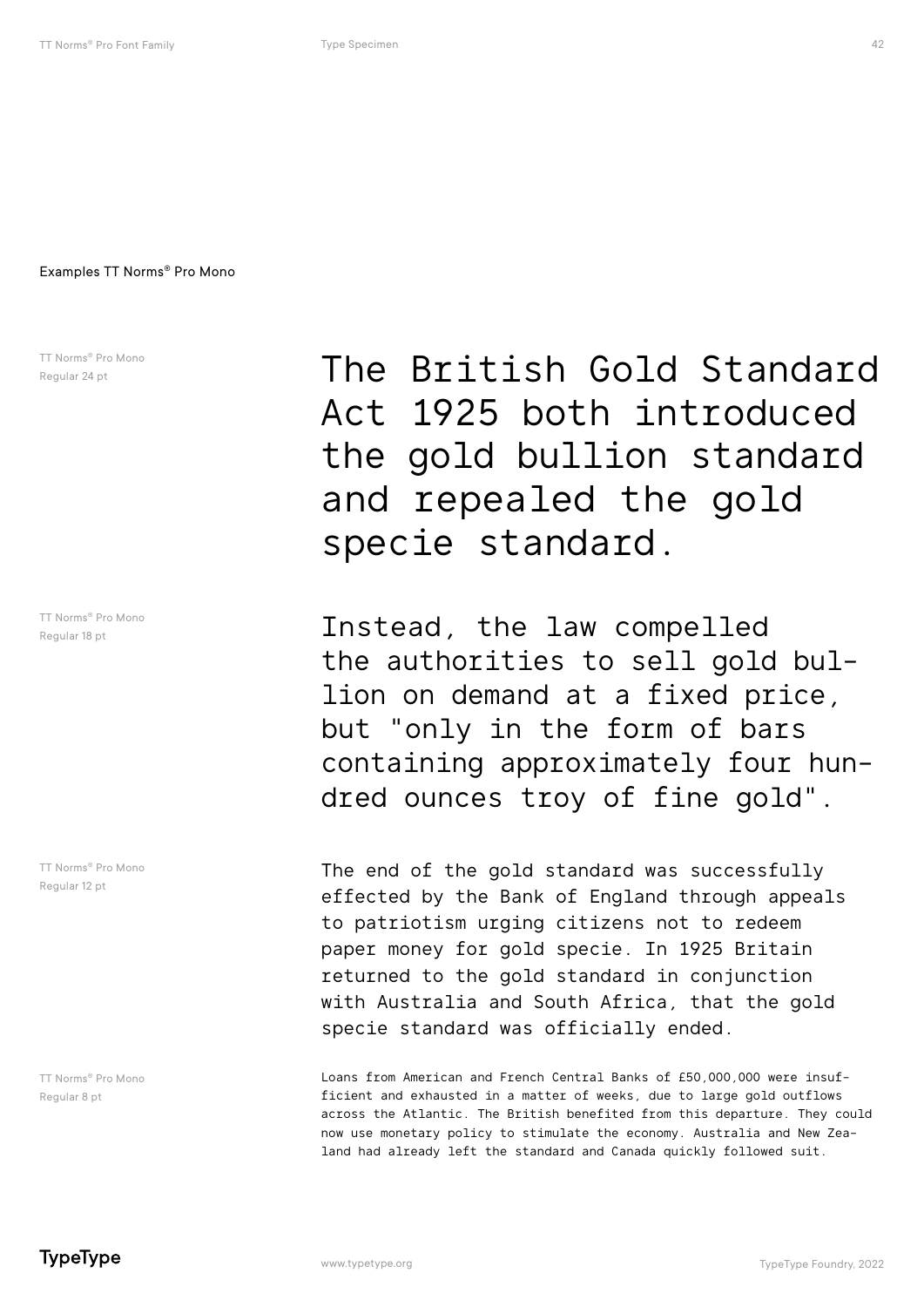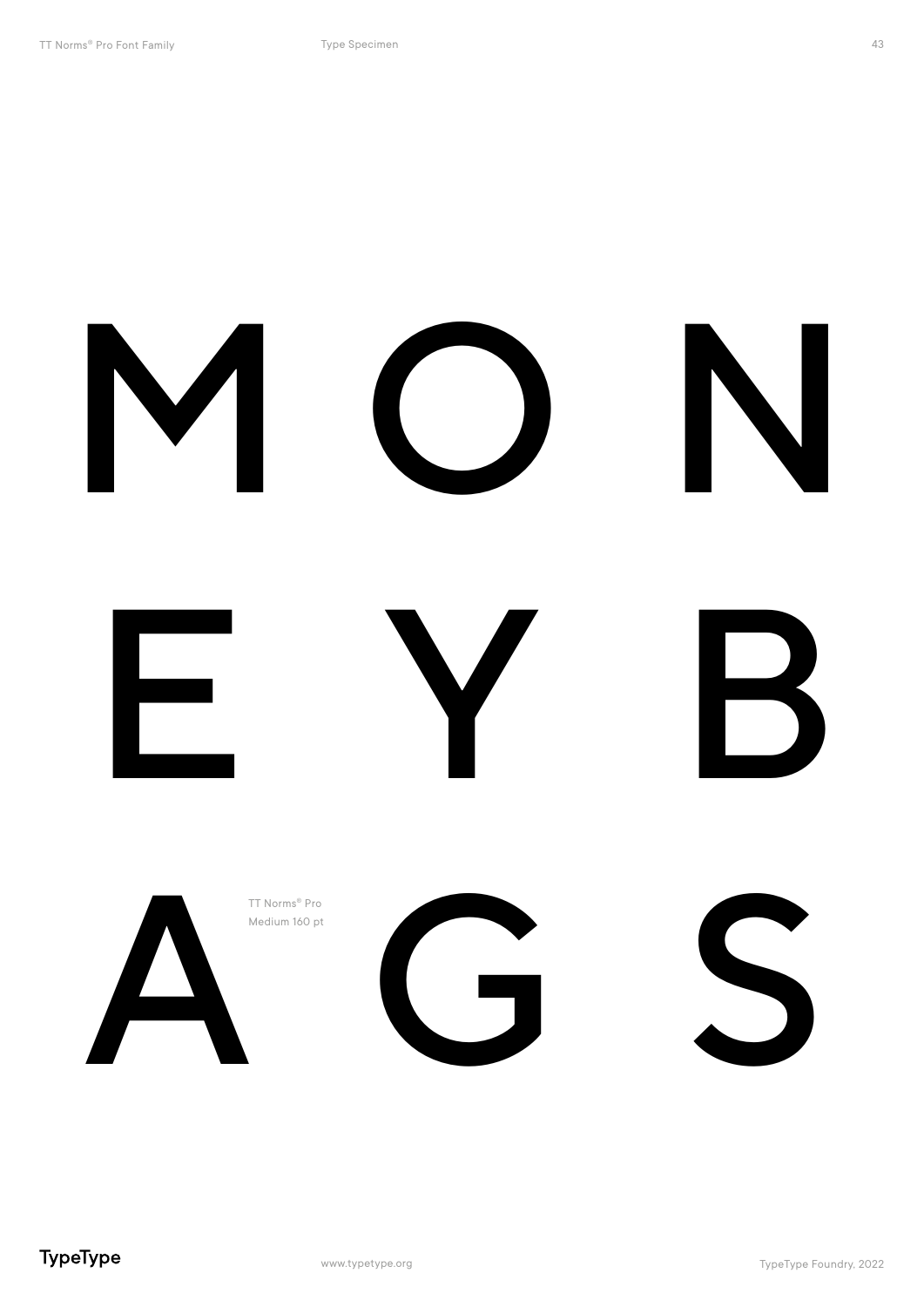OpenType features TT Norms<sup>®</sup> Pro **Beactivated Professional Profession Activated** Activated

| (Normal, Condensed, Expanded)  |                         |                                                        |
|--------------------------------|-------------------------|--------------------------------------------------------|
| <b>Tabular Figures</b>         | 0123456789\$£           | 0123456789\$£                                          |
| <b>Proportional Figures</b>    | 0123456789\$£           | 0123456789\$£                                          |
| Tabular Oldstyle               | 0123456789\$£           | 0123456789\$£                                          |
| Proportional Oldstyle          | 0123456789\$£           | 0123456789\$£                                          |
| Numerators                     | H0123456789\$£          | $ $ 0123456789\$£                                      |
| Denominators                   | H0123456789\$£          | $H_{01234567895E}$                                     |
| Superscripts                   | H0123456789             | $  $ 0123456789                                        |
| Scientific Inferiors           | H0123456789             | $H_{0123456789}$                                       |
| Fractions                      | $1/2$ $1/4$ $1/3$       | $\frac{1}{2}$ $\frac{1}{4}$ $\frac{3}{4}$              |
| Ordinals                       | 2a <sub>o</sub>         | $2^{a}$                                                |
| Case Sensitive                 | $(\{[H]\})$             | $({[H]}$                                               |
| <b>Standard Ligatures</b>      | ff fi ffi               | ff fi ffi                                              |
| <b>Discretionary Ligatures</b> | ft fl ct sp 1/2 1/3 1/4 | ft fl ct sp $\frac{1}{2}$ / <sub>3</sub> $\frac{1}{4}$ |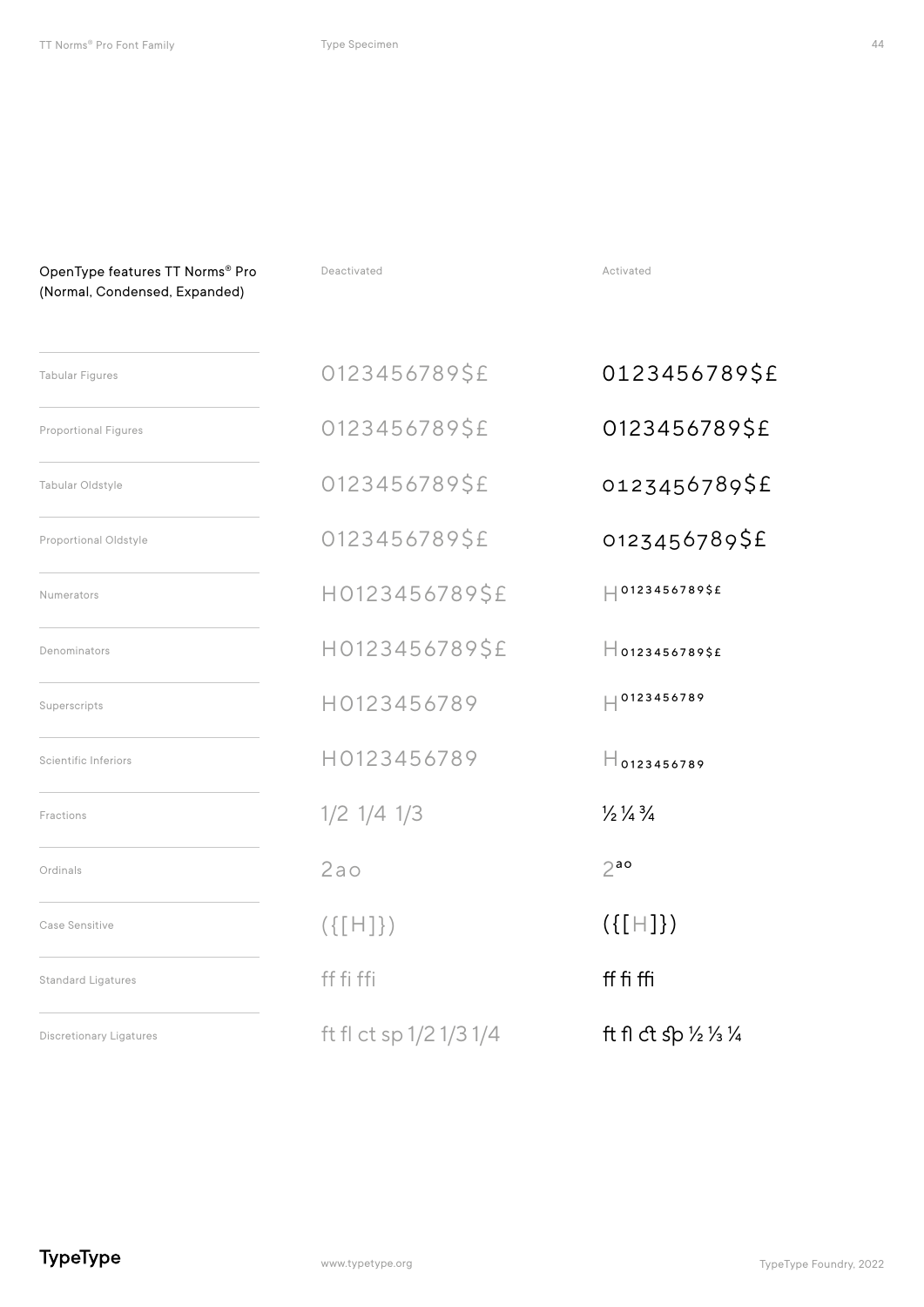| OpenType features TT Norms® Pro<br>(Normal, Condensed, Expanded) | Deactivated   | Activated                                |
|------------------------------------------------------------------|---------------|------------------------------------------|
| Stylistic Set 01 (Stylistic Alternates)                          | <b>DITIT</b>  | IÌÍÎÏİĪ                                  |
| Stylistic Set 02                                                 | aàáăâ         | aàáăâ                                    |
| Stylistic Set 03                                                 | uùúûü         | uùúûü                                    |
| Stylistic Set 04                                                 | yýỳŷÿ         | yýỳŷÿ                                    |
| Stylistic Set 05 (Cyrillic)                                      | уўўўў         | yўÿÿӳ                                    |
| Stylistic Set 06                                                 | $\frac{1}{2}$ | lĺľļŀłfl                                 |
| Stylistic Set 07                                                 | 01234         | $\circledcirc \circledcirc \circledcirc$ |
| Stylistic Set 08                                                 | 01234         | 00000                                    |
| Stylistic Set 09 (Romanian)                                      | ŞşşŢŢţ        | <b>ŞŞşȚȚț</b>                            |
| Stylistic Set 10 (Dutch)                                         | IJijĺJíj      | IJ ij ÍJ́ íj́                            |
| Stylistic Set 11 (Catalan)                                       | LELEHEL       | <b>LL</b> LL H H                         |
| Stylistic Set 12 (Turkish)                                       | İ             | i                                        |
| Stylistic Set 13 (Bashkir)                                       | FFF           | FFF                                      |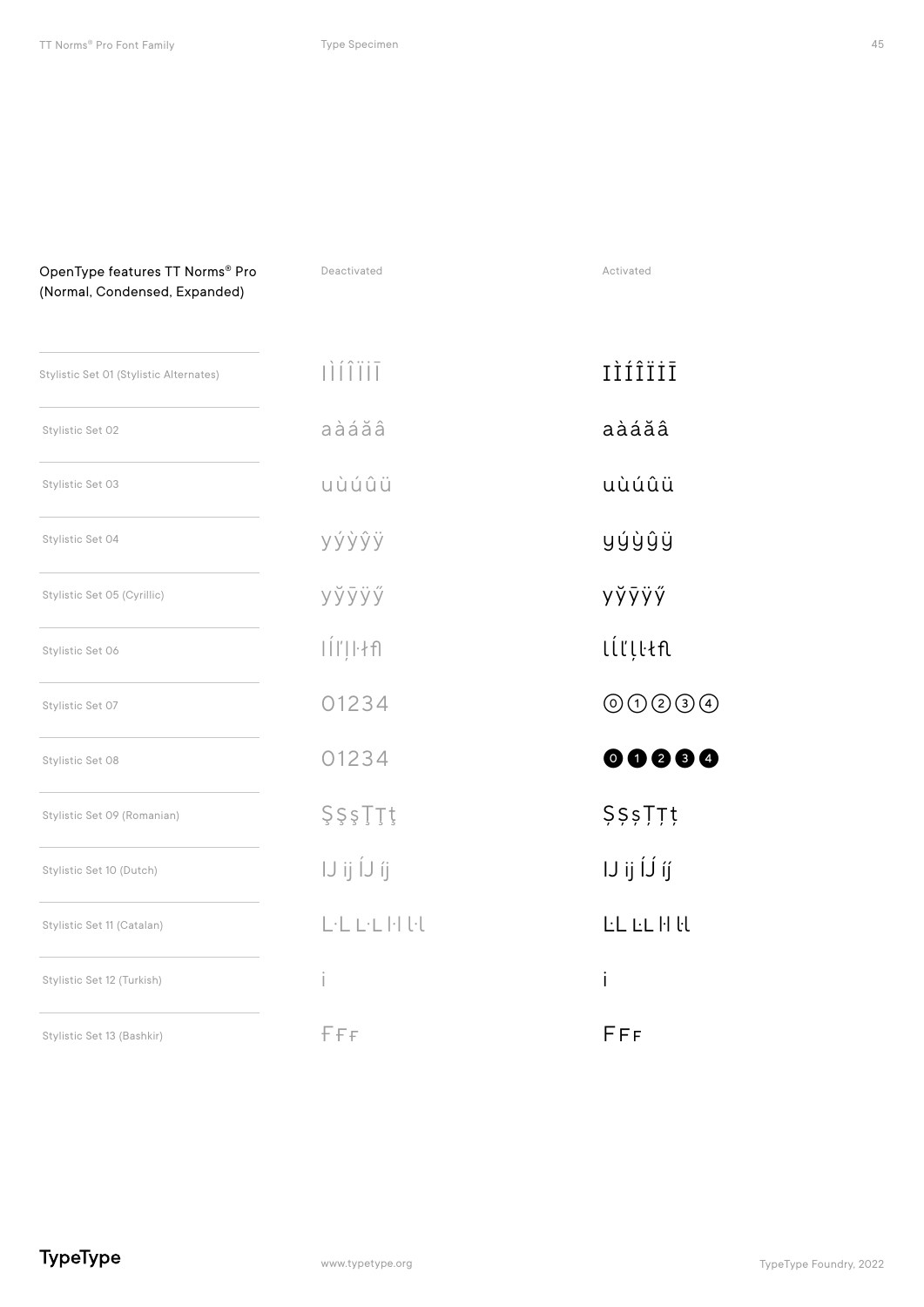| OpenType features TT Norms® Pro<br>(Normal, Condensed, Expanded) | Deactivated   | Activated            |
|------------------------------------------------------------------|---------------|----------------------|
| Stylistic Set 14 (Chuvash)                                       | Ççç           | Ççç                  |
| Stylistic Set 15 (Bulgarian)                                     | ДЛФвгд        | $A \wedge \Phi B$ ag |
| Stylistic Set 16 (Serbian)                                       | б             | δ                    |
| <b>Stylistic Alternates</b>                                      | lllaàă        | IÌĬaàă               |
| <b>Contextual Alternates</b>                                     | OB 20:10      | OB 20:10             |
| Localization                                                     | <b>ŞşşДЛФ</b> | $$555AA\Phi$         |
| Capitals to Small Caps                                           | <b>ABCDE</b>  | <b>ABCDE</b>         |
| Small Caps                                                       | abcde         | <b>ABCDE</b>         |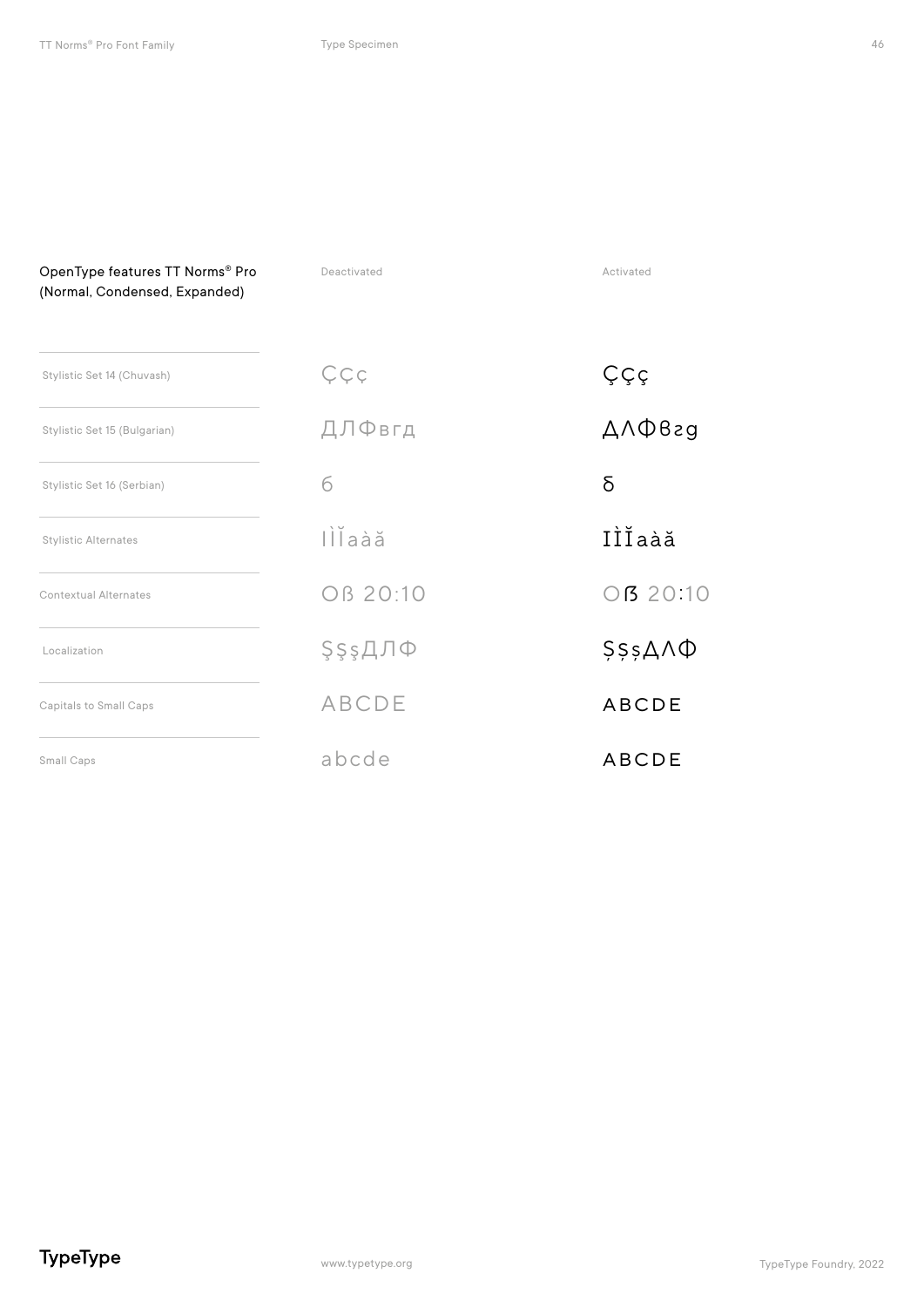TT Norms® Pro Mono

OpenType features **Deactivated** Deactivated **Deactivated** Activated

| Tabular Oldstyle               | 0123456789\$£     | 0123456789\$£                             |
|--------------------------------|-------------------|-------------------------------------------|
| Numerators                     | H0123456789\$£    | $ $   0 1 2 3 4 5 6 7 8 9 \$ £            |
| Denominators                   | H0123456789\$£    |                                           |
| Superscripts                   | H0123456789       |                                           |
| <b>Scientific Inferiors</b>    | H0123456789       | $H_{0123456789}$                          |
| Fractions                      | $1/2$ $1/4$ $1/3$ | $\frac{1}{2}$ $\frac{1}{4}$ $\frac{3}{4}$ |
| Ordinals                       | 2a <sub>o</sub>   | 2a                                        |
| Case Sensitive                 | $(\{ [H] \})$     | $(\{ [H] \})$                             |
| <b>Discretionary Ligatures</b> | fi fl fl          | fi fl fl                                  |
| Stylistic Set 02               | aàáăâ             | aàáăâ                                     |

uùúûü uùúûü

yýỳŷÿ yýỳŷÿ

уўўў **уўруў** Уў**ўўў** 

líľļŀł líľțŀt

01234 000000

TypeType

Stylistic Set 03

Stylistic Set 04

Stylistic Set 06

Stylistic Set 07

Stylistic Set 05 (Cyrillic)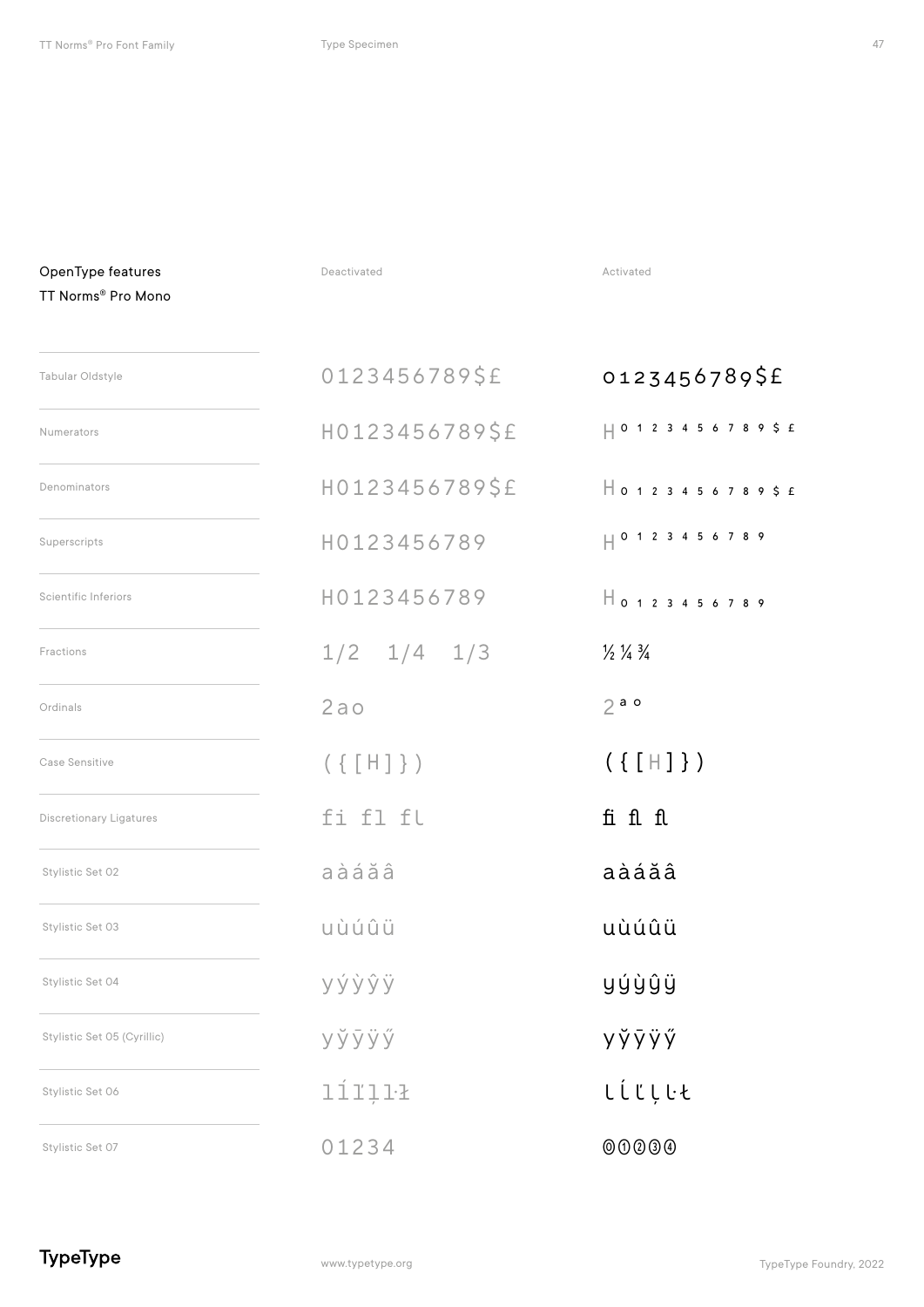| OpenType features<br>TT Norms® Pro Mono | Deactivated                                                                                                                 | Activated                                                                                                                                           |
|-----------------------------------------|-----------------------------------------------------------------------------------------------------------------------------|-----------------------------------------------------------------------------------------------------------------------------------------------------|
| Stylistic Set 08                        | 01234                                                                                                                       | 00000                                                                                                                                               |
| Stylistic Set 09 (Romanian)             | ŞşŢţ                                                                                                                        | 557t                                                                                                                                                |
| Stylistic Set 10 (Dutch)                | IJ ij ÍJ íj                                                                                                                 | IJ ij ÍJ íj                                                                                                                                         |
| Stylistic Set 11 (Catalan)              | $L \cdot L$ $1 \cdot 1$ $L \cdot L$                                                                                         | LL 11 UL                                                                                                                                            |
| Stylistic Set 12 (Turkish)              | i                                                                                                                           | i                                                                                                                                                   |
| Stylistic Set 13 (Bashkir)              | ΕF                                                                                                                          | F F                                                                                                                                                 |
| Stylistic Set 14 (Chuvash)              | Çç                                                                                                                          | Çç                                                                                                                                                  |
| Stylistic Set 15 (Bulgarian)            | ДЛФвгд                                                                                                                      | $A \wedge \Phi B$ ag                                                                                                                                |
| Stylistic Set 16 (Serbian)              | б                                                                                                                           | δ                                                                                                                                                   |
| Stylistic Set 17                        | 0 <sub>O</sub>                                                                                                              | 00                                                                                                                                                  |
| <b>Stylistic Alternates</b>             | aàă                                                                                                                         | aàă                                                                                                                                                 |
| <b>Contextual Alternates</b>            | $CAPS + B + CAPS$<br>$CAPS + CAPS + B$<br>$  \rightarrow$<br>$\overline{\phantom{a}}$ $\rightarrow$<br>0123 : 0123<br>$=$ > | <sup>5</sup><br>$\sqrt{5}$<br>$\begin{smallmatrix}&&&&&&\\&0&0&0&0\end{smallmatrix}$<br>- (+ case forms<br>- (+ case forms<br>0123 : 0123<br>$\geq$ |
|                                         | $\geq$ =                                                                                                                    | $\geq$                                                                                                                                              |

#### TypeType

www.typetype.org

 $\binom{1}{2}$  $\left( \right)$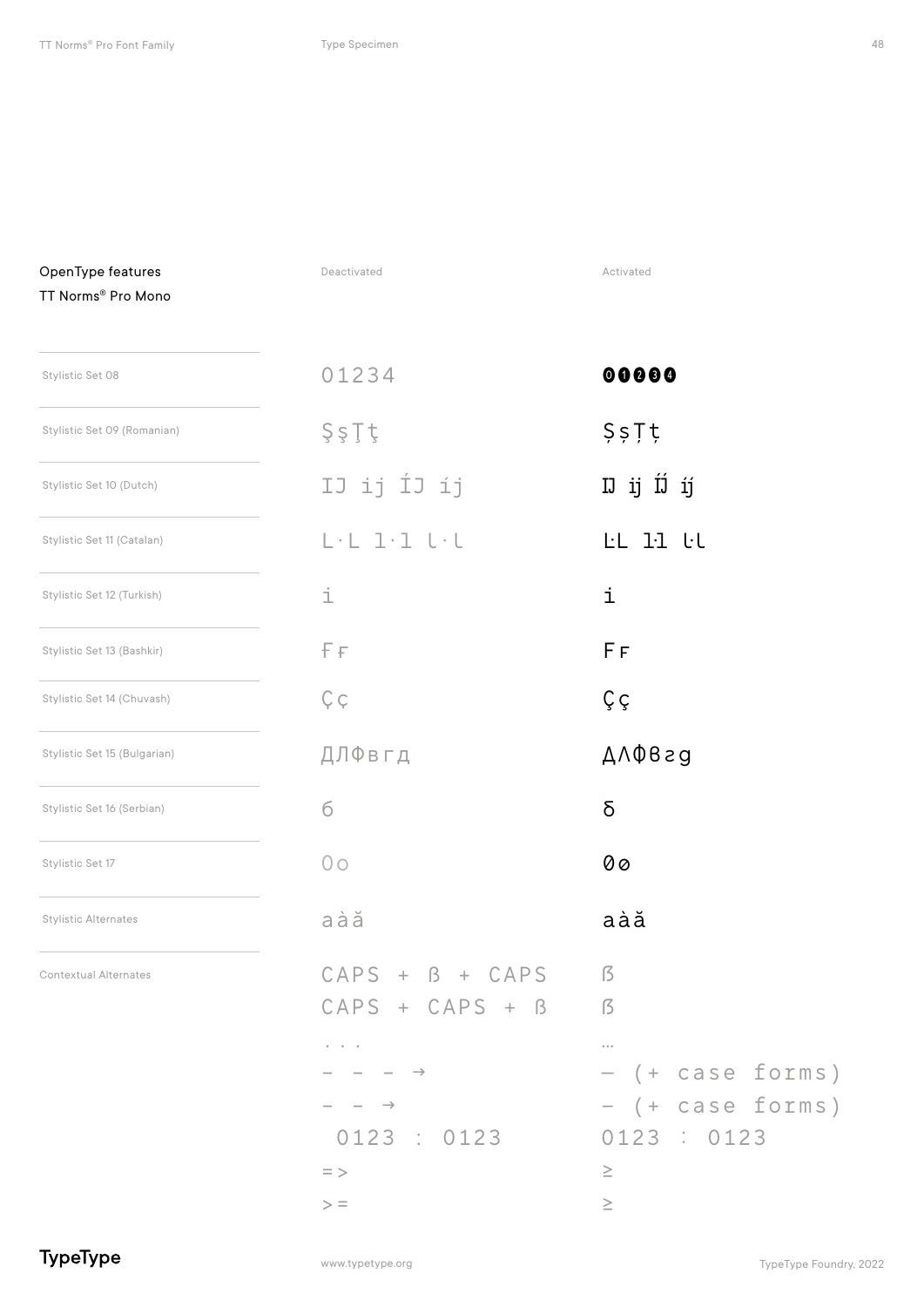| OpenType features  | Deactivated | Activated                    |
|--------------------|-------------|------------------------------|
| TT Norms® Pro Mono |             |                              |
|                    |             |                              |
|                    |             |                              |
|                    | $\, =$ $<$  | $\leq$                       |
|                    | $<\,=\,$    | $\leq$                       |
|                    | $=$ /       | $\neq$                       |
|                    | $=$         | $\neq$                       |
|                    | ?!          | $\tilde{P}$                  |
|                    | i           | j                            |
|                    | i           | $i$ (case)                   |
| Localization       | ŞşДЛФ       | $$5,8 \triangle \wedge \Phi$ |
|                    |             |                              |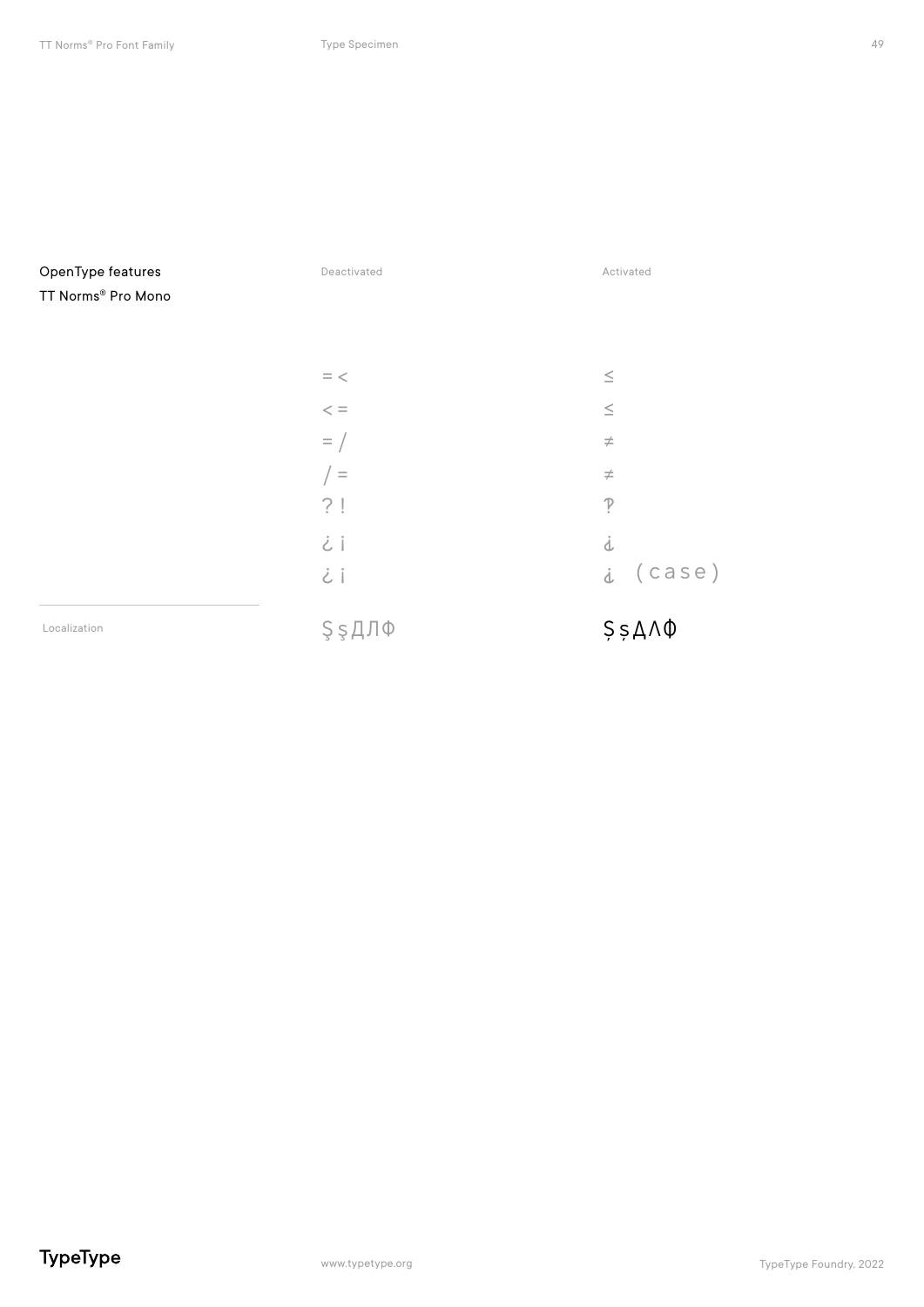#### Stylistic sets 01, 02, 03 & 04 TT Norms® Pro Normal

TT Norms® Pro font family has a set of stylistic alternates, which make the typeface a bit more humanist when turned on.

Default characters

## Invest in our company

Stylistic set 01, 02,03 & 04

### Invest in our company (SS01) (SS02) (SS04)

50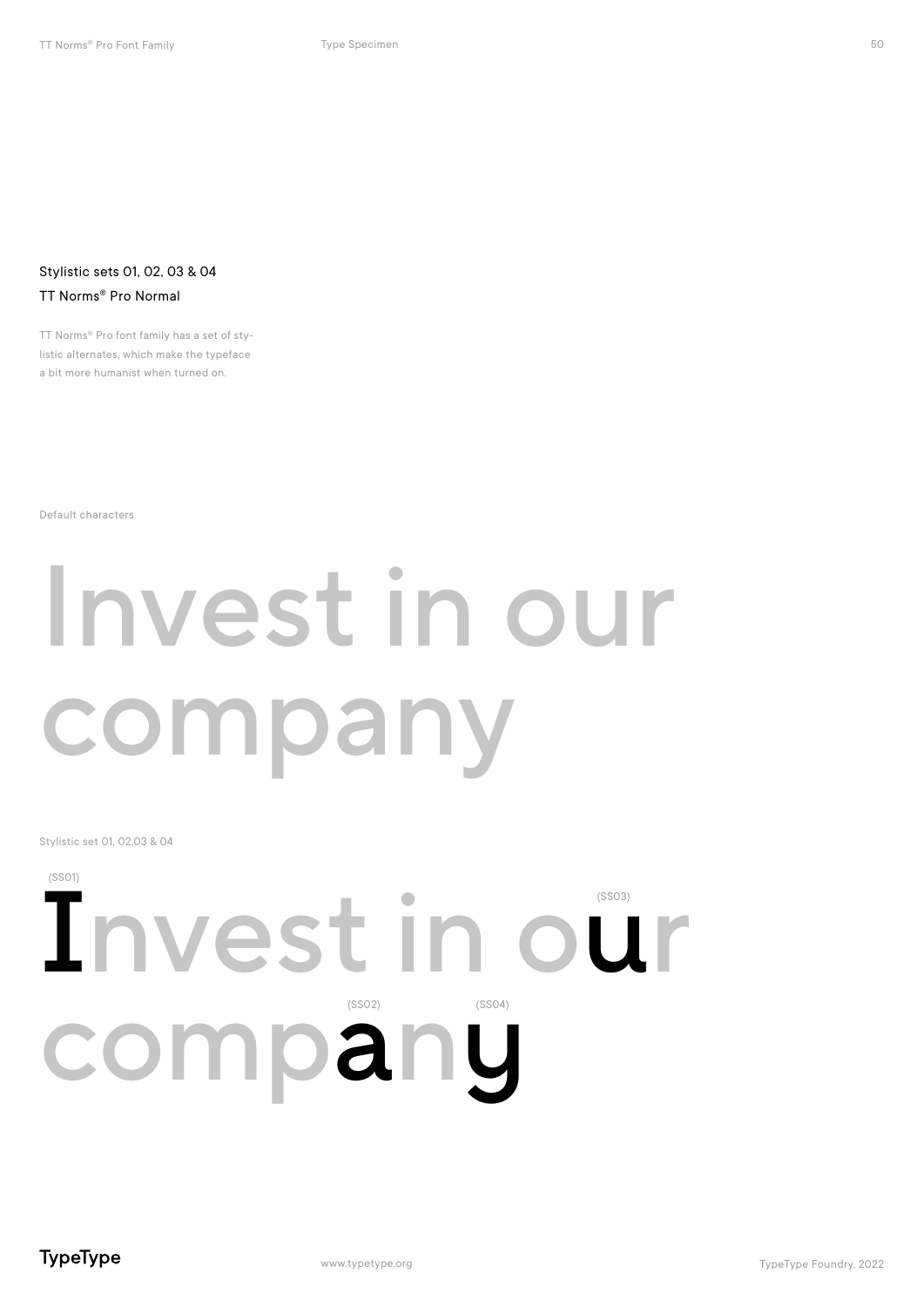#### Stylistic sets 02, 03, 04 & 06 TT Norms® Pro Mono

TT Norms® Pro Mono font family has a set of stylistic alternates, which make the typeface a bit more humanist when turned on.

Default characters

## Quantity<br>of dold gold

#### Stylistic set 02, 03, 04 & 06



TypeType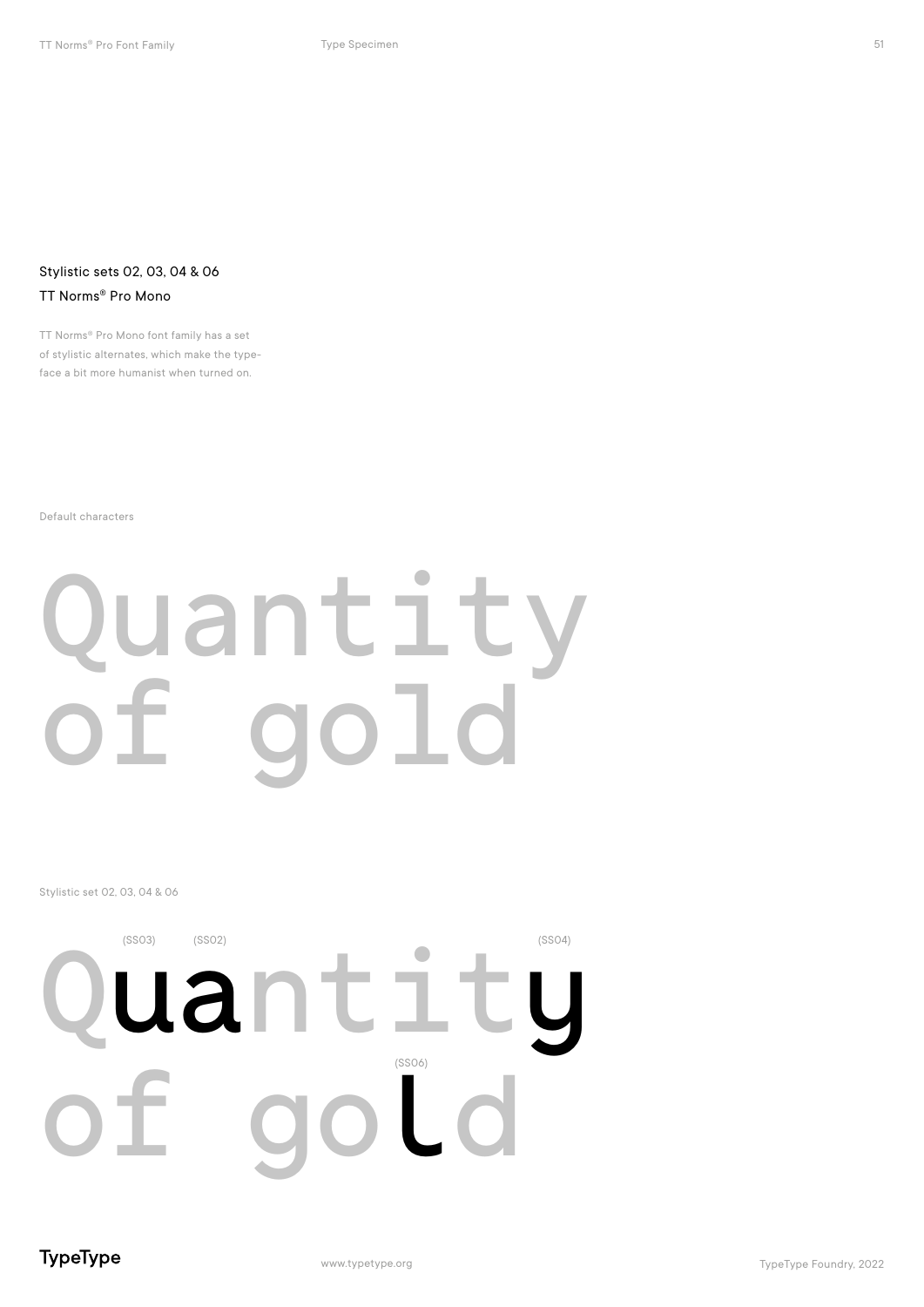#### Small capitals TT Norms® Pro Normal

TT Norms® Pro contains a huge set of small capital letters which cover most of Latin and Cyrillic symbols, Greek, figures and currencies. Small caps could be activated to change both uppercase (c2sc) and lowercase (smcp) letters.

Default text

## The pre-War fixed price (\$20.67 per ounce of gold).

Small capitals

## The pre-War fixed price (\$20.67 per ounce of gold).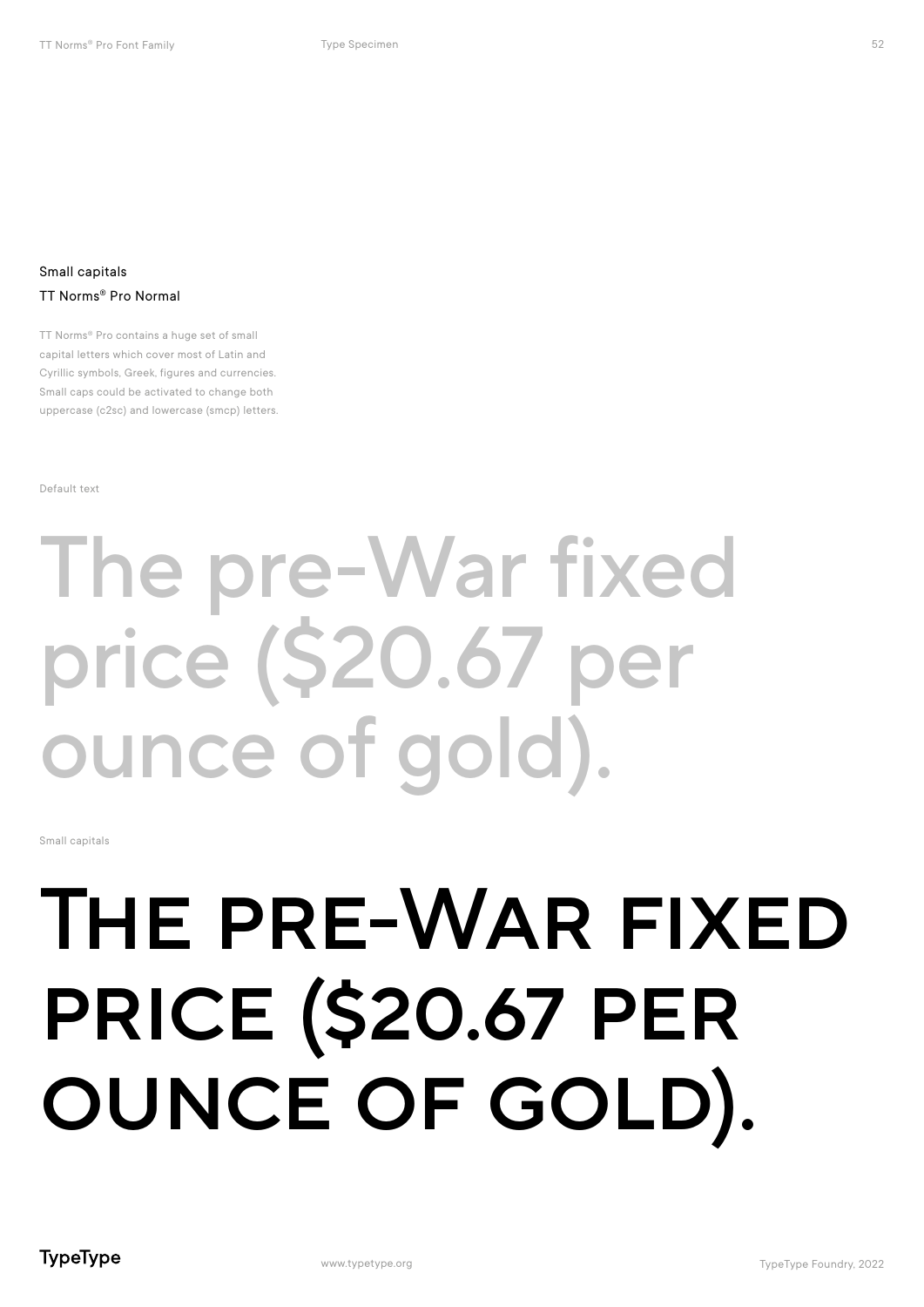#### TT Norms® Pro (Normal, Condensed, Expanded)

Proportional oldstyle



The US had a gold stock of 1.9 million ounces (59 t) in 1862. Stocks rose to 2.6 million ounces (81 t) in 1866, declined in 1875 to 1.6 million ounces (50 t) and rose to 2.5 million ounces (78 t) in 1878. Net exports did not mirror that pattern.

Tabular figures

12 - 12

The mint ratio remained fixed at 15 ounces of silver to 1 ounce of gold, whereas the market rate fluctuated from 15.5 to 1 to 16 to 1. With the Coinage Act of 1834, Congress passed an act that changed the mint ratio to approximately  $16$  to  $1$ .

Tabular oldstyle

## 12 - 12

In the 1790s the recoinage of silver after a long drought produced a burst of coins. The United Kingdom struck nearly 40 million shillings between 1816 and 1820, 17 million half crowns and  $1.3$  million silver crowns.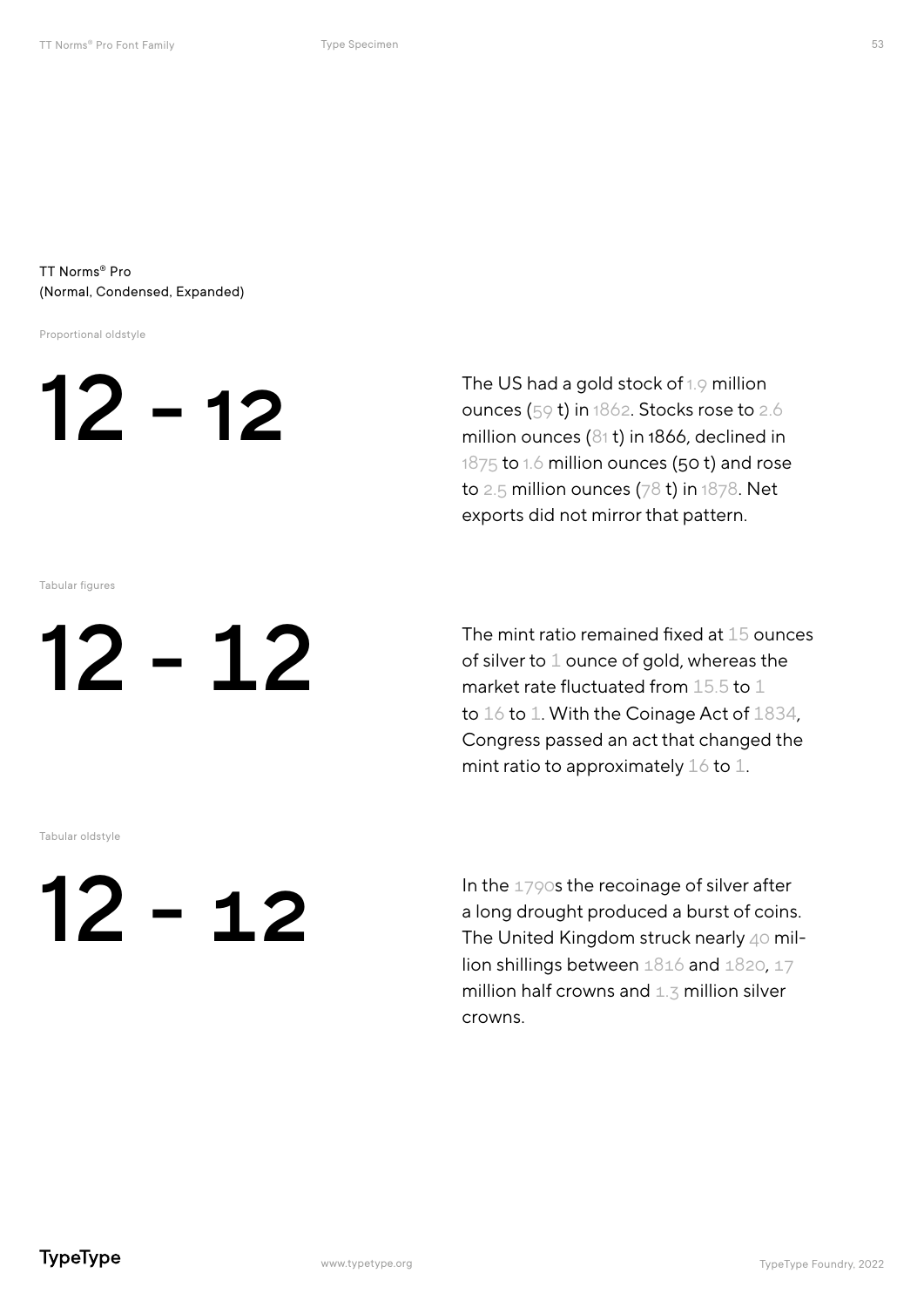Proportional oldstyle

## $12 - 12$

The US had a gold stock of  $1.9$  million ounces (59 t) in 1862. Stocks rose to 2.6 million ounces (81 t) in 1866, declined in 1875 to 1.6 million ounces (50 t) and rose to 2.5 million ounces (78 t) in 1878. Net exports did not mirror that pattern.